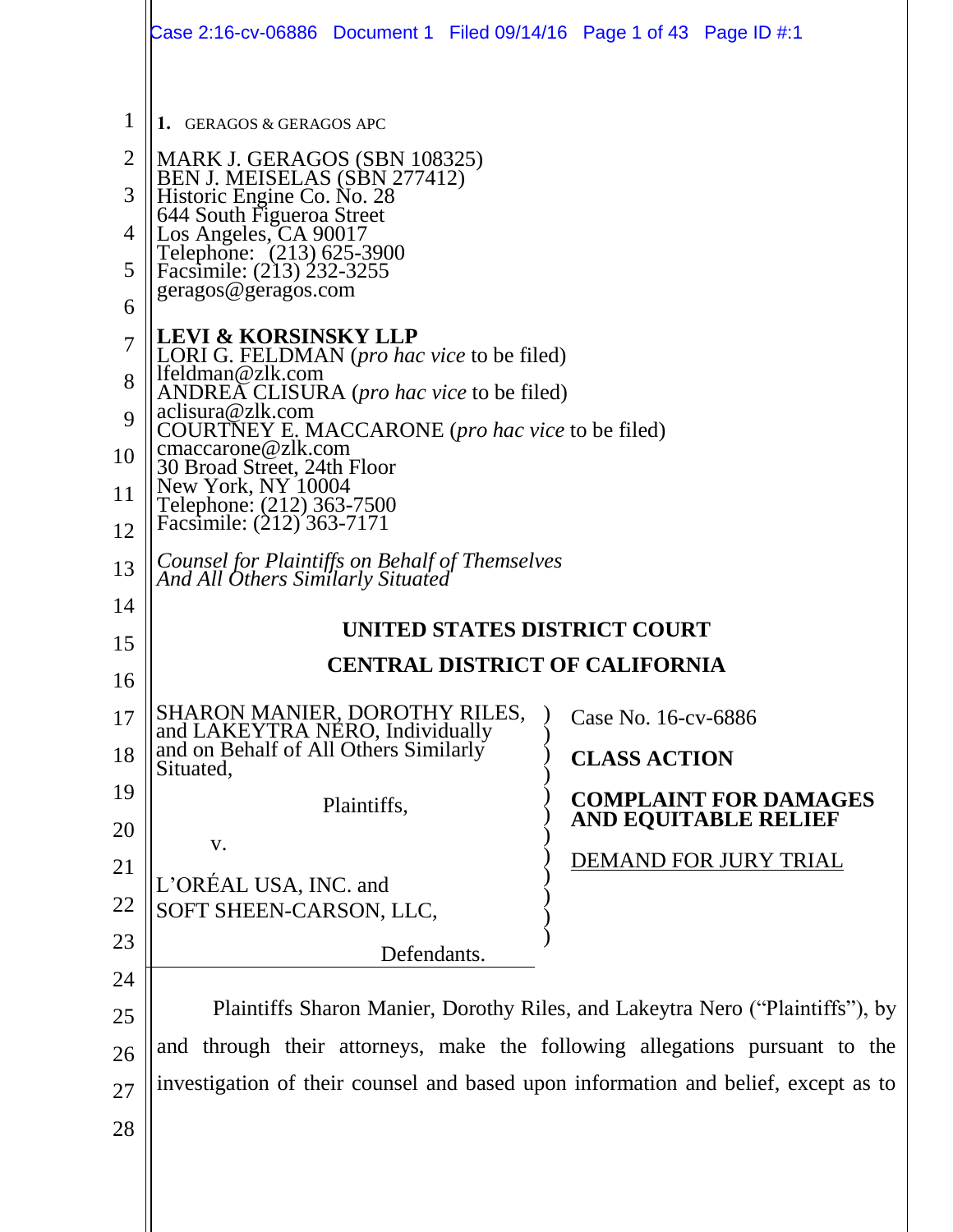1 2 the allegations specifically pertaining to themselves, which are based on their personal knowledge:

3

5

7

8

#### **NATURE OF THE ACTION**

4 6 1. This is a class action against L'Oréal USA, Inc. and Soft Sheen-Carson, LLC (together, "L'Oréal" or "Defendants") based on their formulation, manufacture, marketing, and sale of a defective hair relaxer kit—the SoftSheen-Carson Optimum Amla Legend No-Mix, No-Lye Relaxer (the "Amla Relaxer" or the "Product").

9 10 11 12 13 2. Soft Sheen Products, Inc. was the nation's largest African-Americanowned beauty products company until its acquisition by L'Oréal in 1998. Today, using the SoftSheen-Carson brand, L'Oréal claims to continue the tradition of providing "scientifically-advanced beauty tools" to African-American women with products that are "safe, reliable and guaranteed to provide great results."

14 15 16 17 18 19 20 3. In 2013, operating as SoftSheen Carson and SoftSheen Carson Laboratories, L'Oréal introduced the Amla Relaxer under the SoftSheen-Carson Optimum Salon Haircare brand as a safe, "NO-LYE," at-home hair relaxer treatment for all hair types. It claimed the Product was a nourishing, "Rejuvenating Ritual," which would provide "fuller, silkier hair" and "respect of hair fiber integrity," most notably through its purportedly key ingredient Amla Oil—a legendary, antioxidant rich oil derived from the Indian Amla superfruit.

21 22 23 24 25 4. These claims were far from the reality for thousands of women who purchased the Amla Relaxer. A host of consumer complaints on the internet, including L'Oréal's own webpages, report that the Amla Relaxer results in disturbing and distressing injuries including hair loss and breakage, as well scalp irritation, blisters, and burns.

26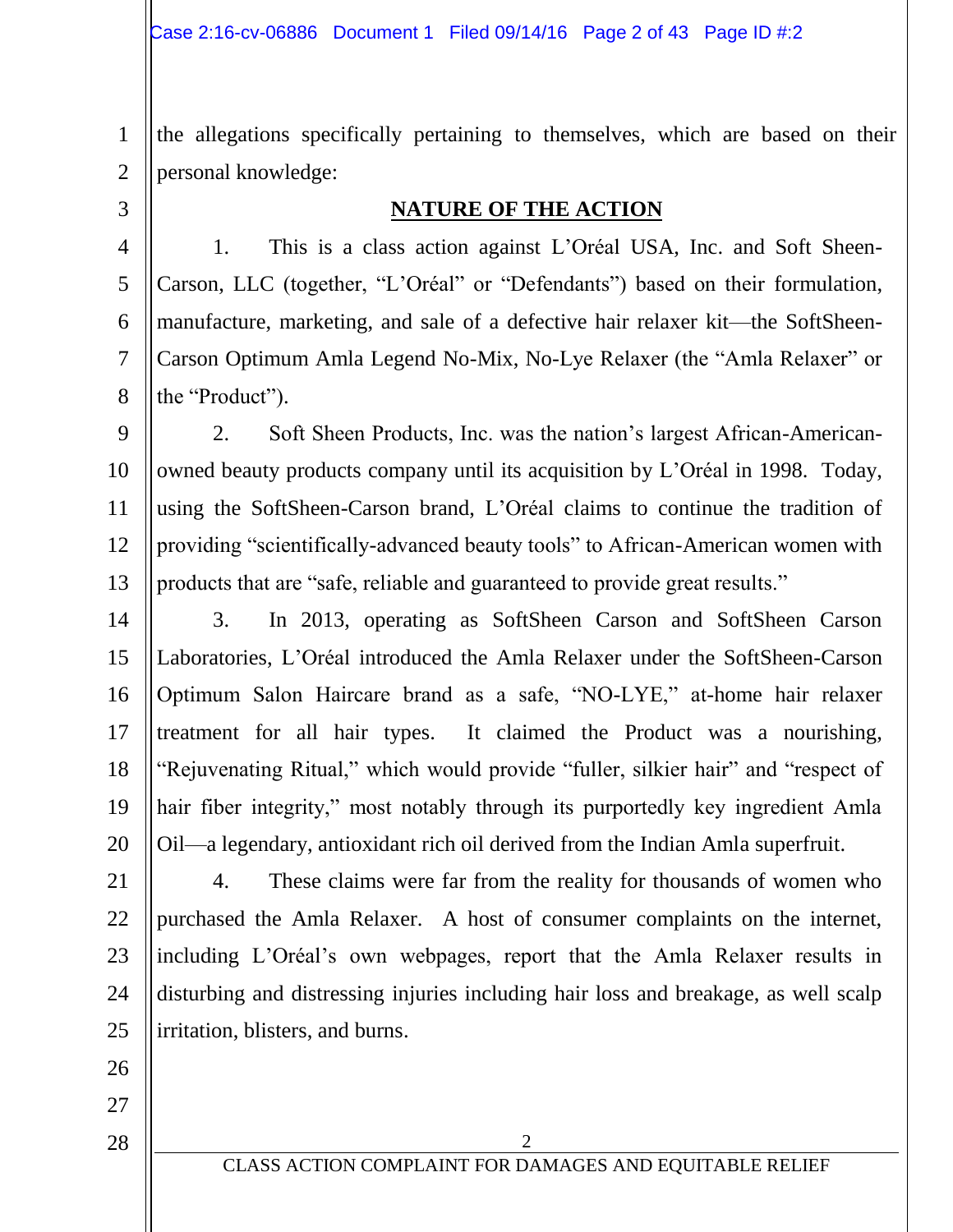- 1 2
- 3

5. In fact, the Product contains hardly any Amla Oil (or Phyllanthus Emblica (Indian Gooseberry) Fruit Extract) at all. The true ingredients in the Amla Relaxer are a dangerous mix of irritants and potentially toxic substances.

4 5

6

7

8

9

19

20

6. L'Oréal has known for years that its Product is dangerous and defective and yet it has taken no action to warn the public, recall the Product, or compensate the vast majority of its purchasers. Instead, it continues to falsely and fraudulently promote the Product's claimed safe and nourishing qualities, even while quietly responding to certain online complaints with requests that the individual call customer service with a reference number for help.

10 11 12 13 7. Plaintiffs are among the many consumers who relied on Defendants' promises to provide a rejuvenating, "No-Lye" relaxer that would strengthen and nourish their hair. They and other women trusted Defendants to provide a safe and effective product.

14 15 16 17 18 8. Instead, when Plaintiff Riles used the Product as intended and instructed by Defendants, it left her with bald spots, as well as burns and then scabs on her scalp. After using the Amla Relaxer, Plaintiff wore a wig for the first time in her life to cover her injuries. To date, Plaintiff continues to struggle with thin, unhealthy, and damaged hair as a result of her use of the Product.

9. The following images show Plaintiff's hair shortly before and then after her use of the Amla Relaxer.

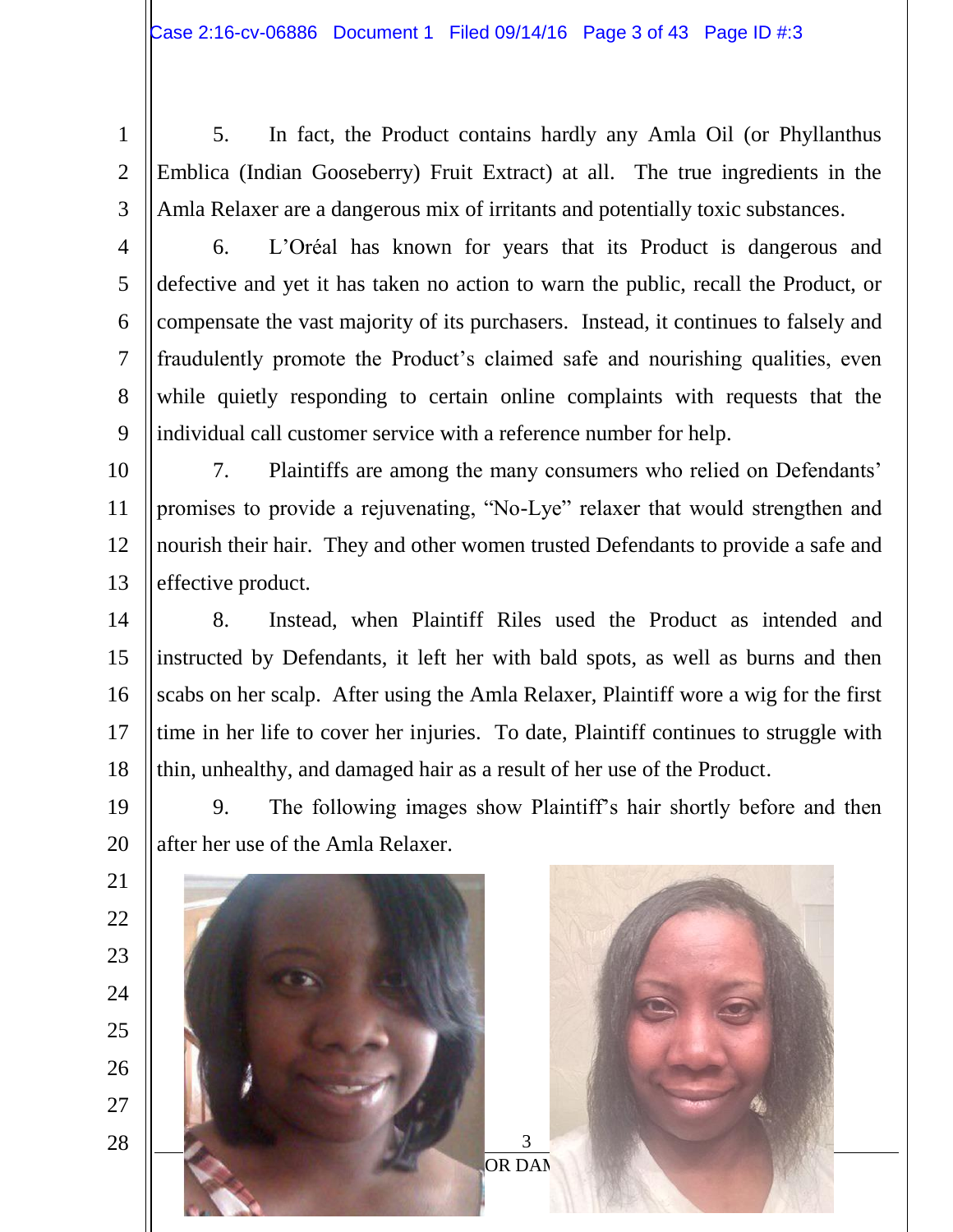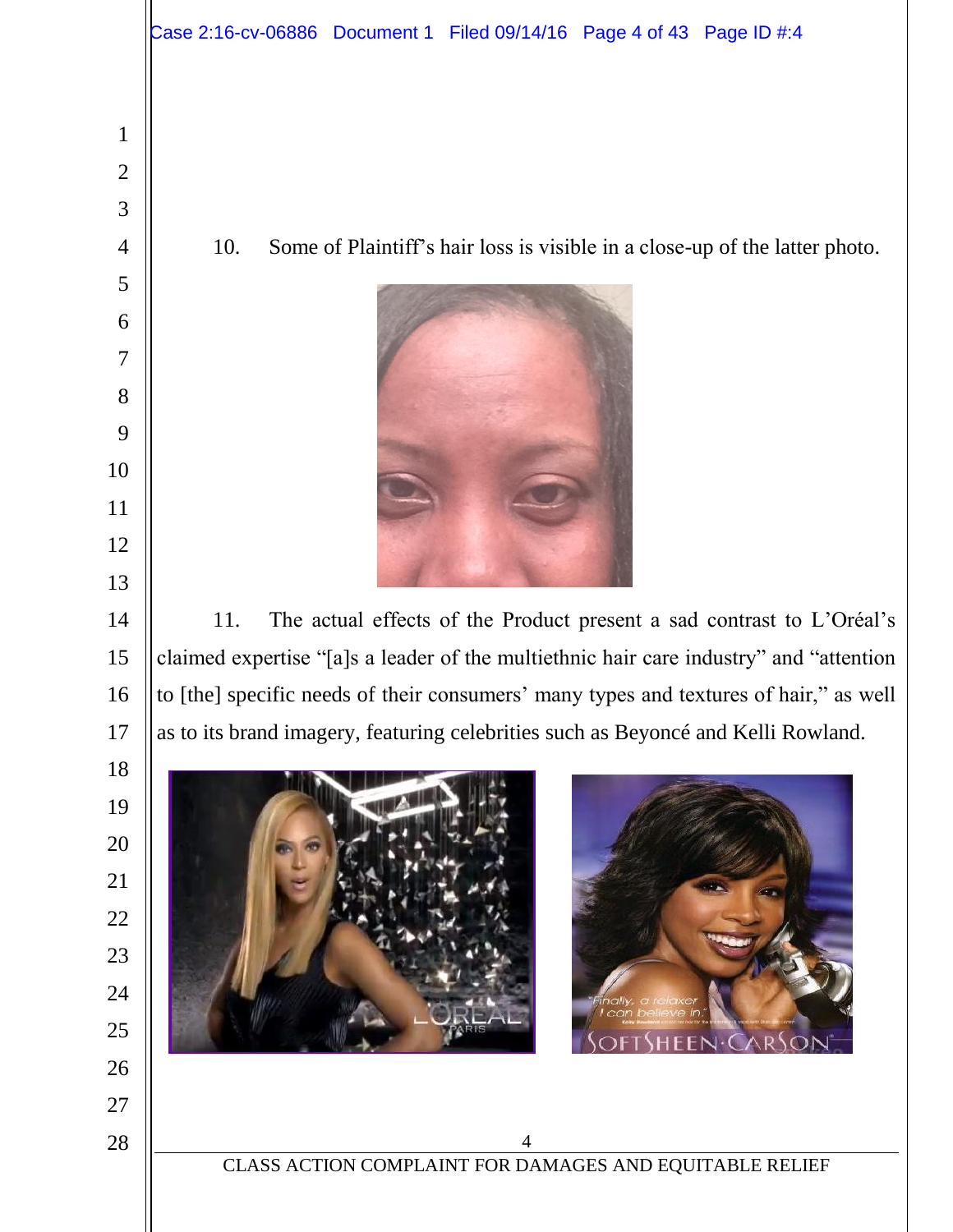1 2 3 4 5 6 7 8 12. Plaintiffs seek damages and equitable relief in this action individually and on a class-wide basis for breach of express and implied warranties, fraud, negligence, unjust enrichment, and for violations of the California Consumer Legal Remedies Act ("CLRA"), Civil Code §§ 1750, *et seq.*, California's Unfair Competition Law ("UCL"), Bus. & Prof. Code §§ 17200, *et seq.*, California's False Advertising Law ("FAL"), Bus. & Prof. Code §§ 17500, *et seq*., and the Illinois Consumer Fraud and Deceptive Business Practices Act ("ICFA"), 815 Ill. Comp. Stat. 505/1, *et seq.*

#### **PARTIES**

10 11 12 13 14 15 16 17 18 19 20 21 22 23 24 25 13. Plaintiff Sharon Manier is a resident of the State of California, residing in Riverside County, California. After viewing statements on Product packaging for the Amla Relaxer regarding its purported safe and nourishing qualities, Plaintiff purchased the Amla Relaxer from a Walmart in Moreno Valley, California in or about July 2016. As a result of Defendants' representations and omissions, Plaintiff purchased the Product because she reasonably believed that the Product was safe and effective, and would be gentle on her hair and skin. She relied on Defendants' representations that the Product would make her hair silkier and softer. Plaintiff Manier would not have purchased the Amla Relaxer had she known of its propensity to cause hair loss, burning, and blisters. Plaintiff followed the Product instructions, as directed by Defendants, including, but not limited to, performing a strand test and applying Defendants' so-called "scalp protector." Upon applying the Product, Plaintiff Manier immediately experienced scalp irritation. She quickly washed out the Product and her hair began to fall out. Plaintiff is currently wearing partial hair pieces to cover up the areas of hair loss and is currently purchasing costly hair vitamins to help her hair regrow.

26 27

9

14. Plaintiff Dorothy Riles is a resident of the State of Illinois, residing in Cook County, Illinois. After viewing statements on Product packaging for the Amla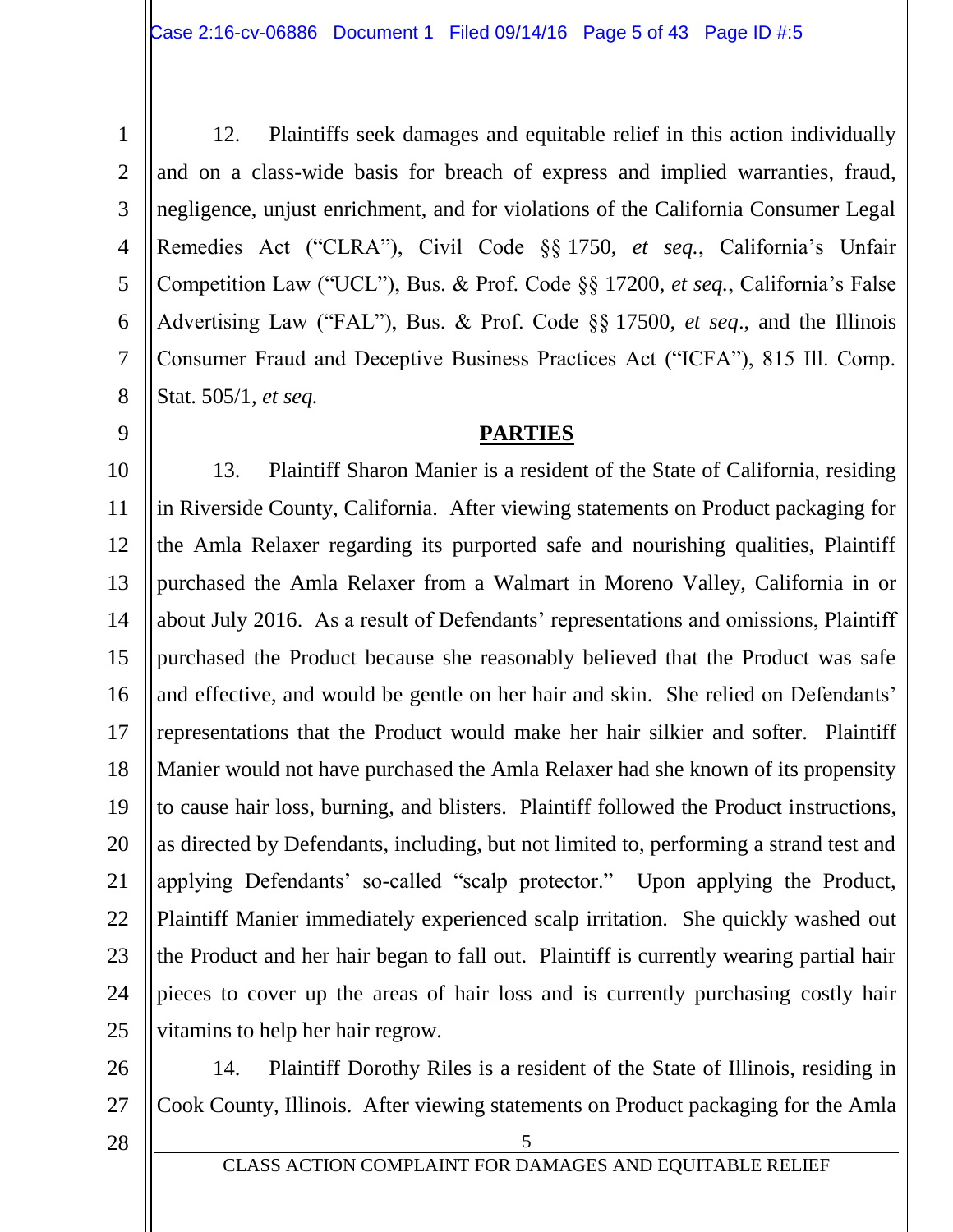1 2 3 4 5 6 7 8 9 10 11 12 13 14 15 16 Relaxer regarding its purported safe and nourishing qualities, Plaintiff purchased Amla Relaxer from a Walgreens in Chicago, Illinois in or about May 2015. As a result of Defendants' representations and omissions, Plaintiff purchased the Product because she reasonably believed that the Product was safe and effective, and would be gentler on her hair and skin as compared to a lye-based relaxer. Plaintiff would not have purchased the Amla Relaxer had she known of its propensity to cause hair loss, burning, and blisters. Plaintiff had previously used relaxer products, which had not caused hair loss or injury. Plaintiff followed the Product instructions, as directed by Defendants, including, but not limited to, performing a strand test and applying Defendants' so-called "scalp protector." After using the product, Plaintiff experienced significant hair loss. As a result of her use of the Product, she also experienced scalp burning and irritation and was left with bald patches on her head, as well as scabs on her scalp. Plaintiff had not worn a wig before, and was forced to wear a wig due to the significant hair loss she experienced as a result of using the Product. Although Plaintiff's burns have now healed, her hair remains thin and she still occasionally wears a wig because of the damage caused by the Product.

17 18 19 20 21 22 23 24 25 26 27 15. Plaintiff Lakeytra Nero is a resident of the State of California, residing in Los Angeles, California. Plaintiff purchased the Product two times, using it sparingly each time. The damage to her hair was cumulative. After viewing statements on Product packaging for Amla Relaxer regarding its purported safe and nourishing qualities, Plaintiff purchased Amla Relaxer from a beauty supply store in Los Angeles and from a Target in Englewood, California, most recently in early 2016. As a result of Defendants' representations and omissions, Plaintiff purchased the Product because she reasonably believed that the Product was safe and effective, and would be gentle on her hair and skin. Plaintiff would not have purchased the Amla Relaxer had she known of its propensity to cause hair loss, burning, and blisters. Plaintiff followed the Product instructions, as directed by Defendants,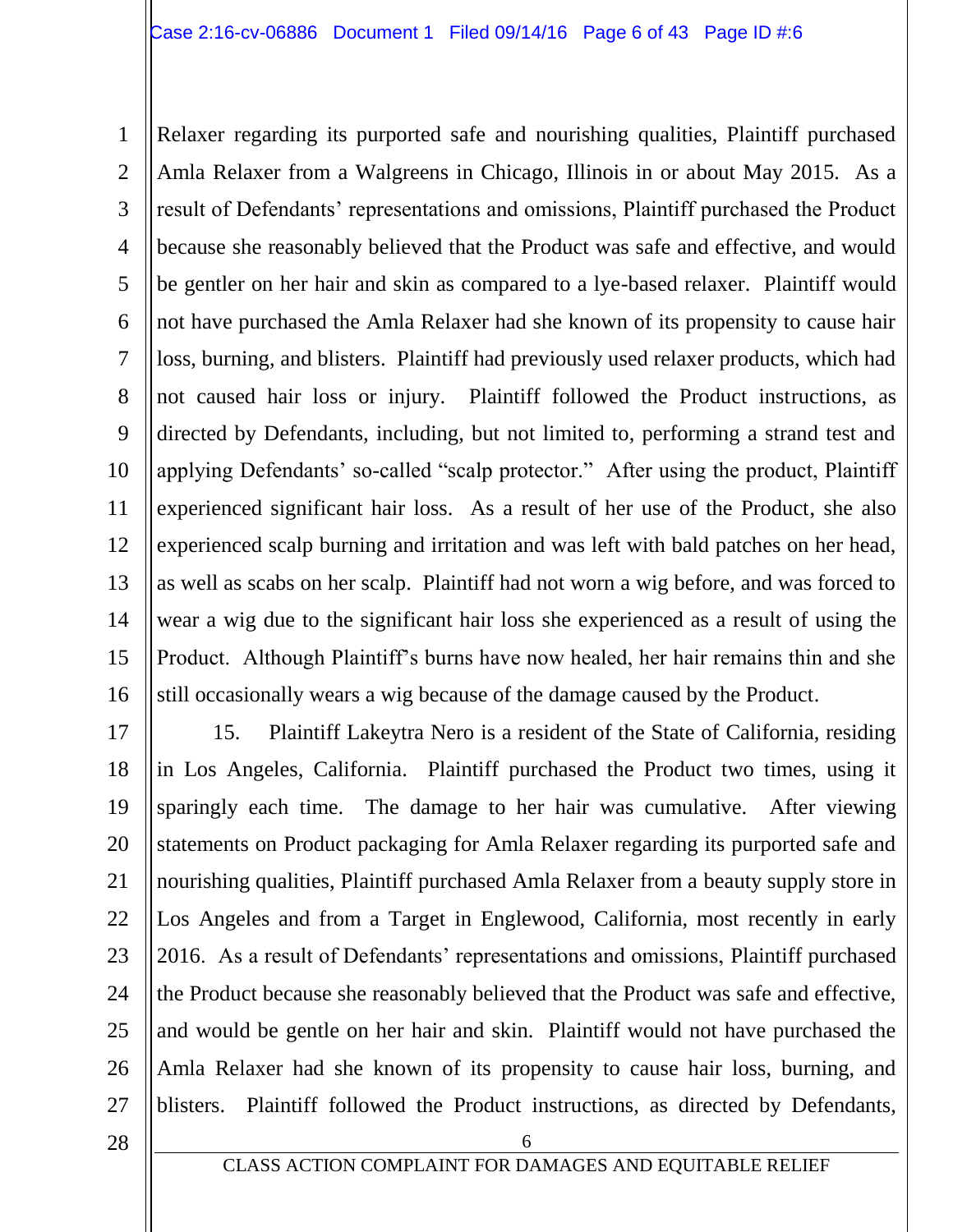including, but not limited to, performing a strand test and applying Defendants' socalled "scalp protector." After using the product, Plaintiff experienced hair loss and scalp irritation. Her hair is still very thin and damaged from her use of the Product.

5 6 8 9 10 12 16. Defendant, L'Oréal USA, Inc., is a Delaware corporation with headquarters at 575 Fifth Avenue, New York, New York 10017. It is a subsidiary of the French cosmetics giant L'Oréal S.A., the world's largest cosmetics company. L'Oréal developed, marketed, distributed, and sold the Amla Relaxer through its Consumer Products Division. It has deceptively marketed the Product under its brands SoftSheen-Carson, SoftSheen-Carson Laboratories, and Optimum Salon Haircare as part of its Amla Legend line of products. L'Oréal has distributed and sold the Product through retail channels nationwide and directly to thousands of consumers throughout the United States.

13 14 15 16 17 17. Defendant Soft Sheen-Carson, LLC is a New York limited liability company. At all times relevant to this matter, Soft Sheen-Carson, LLC was a citizen of the state of New York with a principal place of business in New York, New York. Soft Sheen-Carson, LLC marketed, distributed, and sold the Amla Relaxer to consumers in this judicial district and throughout the United States.

18

1

2

3

4

7

11

#### **JURISDICTION AND VENUE**

19 20 21 22 18. This Court has jurisdiction over this action pursuant to 28 U.S.C. § 1332(d) because there are more than 100 Class members, the aggregate amount in controversy exceeds \$5,000,000.00, exclusive of interest, fees, and costs, and at least one Class member is a citizen of a state different from at least one Defendant.

23 24 25 26 19. This Court has personal jurisdiction over Defendants. Many of the acts and omissions giving rise to this action occurred in California, including purchases of the Product by Plaintiff Manier and other putative Class members. Defendants have sufficient minimum contacts in California and intentionally avail themselves of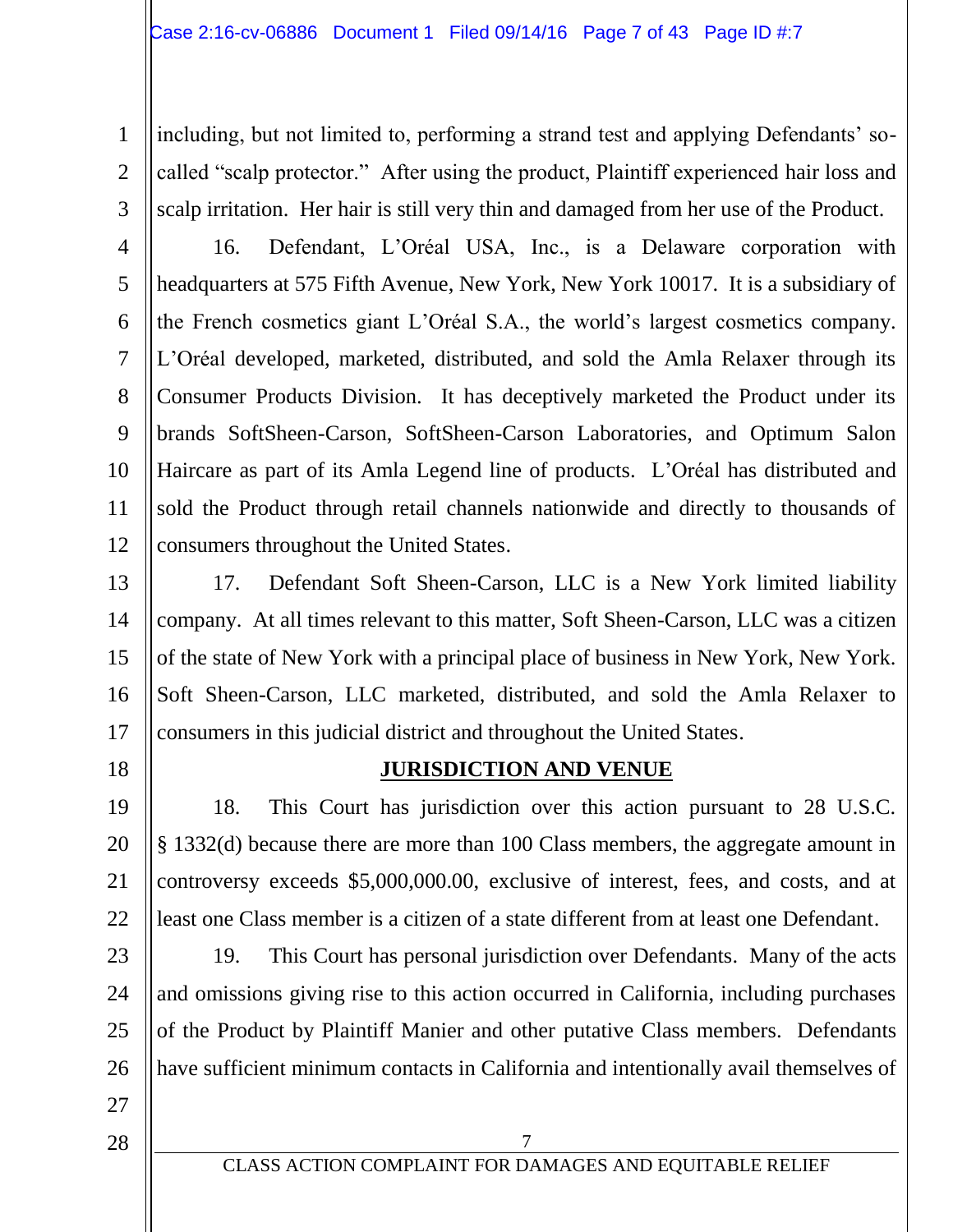1 2 markets within California through the promotion, sale, marketing, and distribution of its products and services in this State.

3 4 5 6 20. Venue is proper in this District pursuant to 28 U.S.C. § 1391 because a substantial part of the events or omissions giving rise to Plaintiffs' claims occurred in this District as Defendants do business throughout this District, including selling and distributing the Product at issue in this District, and Plaintiff Manier purchased the Product in this District.

8

7

# **FACTUAL ALLEGATIONS**

#### 9 **The SoftSheen-Carson Brand**

10 11 12 13 14 15 16 17 21. In 1998, L'Oréal purchased Soft Sheen Products, Inc., which had grown from a small family business founded in 1964 in Chicago to be the nation's largest African-American-owned beauty products company. In 1999, L'Oréal acquired Carson Products, another leader in beauty products for black consumers, and in 2000 it merged the two companies to form SoftSheen-Carson. The thenchairman and CEO of L'Oréal declared the acquisitions a strategic step in enhancing the company's position in ethnic beauty markets both in the United States and globally.

18 19 20 21 22 22. Today, using the SoftSheen-Carson brand, L'Oréal claims to continue a 110 year tradition of providing "scientifically-advanced beauty tools" to African-American women with "innovative products…specially designed for their needs" that are "safe, reliable and guaranteed to provide great results." *See* [http://www.softsheen-carson.com/about-us.](http://www.softsheen-carson.com/about-us)

23 24 25 26 27 23. In particular, L'Oréal stresses the "ingredient science" embraced by its so-called SoftSheen Carson Laboratories. "By relying upon the depth of our scientific know-how, we are continually advancing our products in order to surpass the industry standards, making them the safest and most effective beauty products for our consumers." *See id.*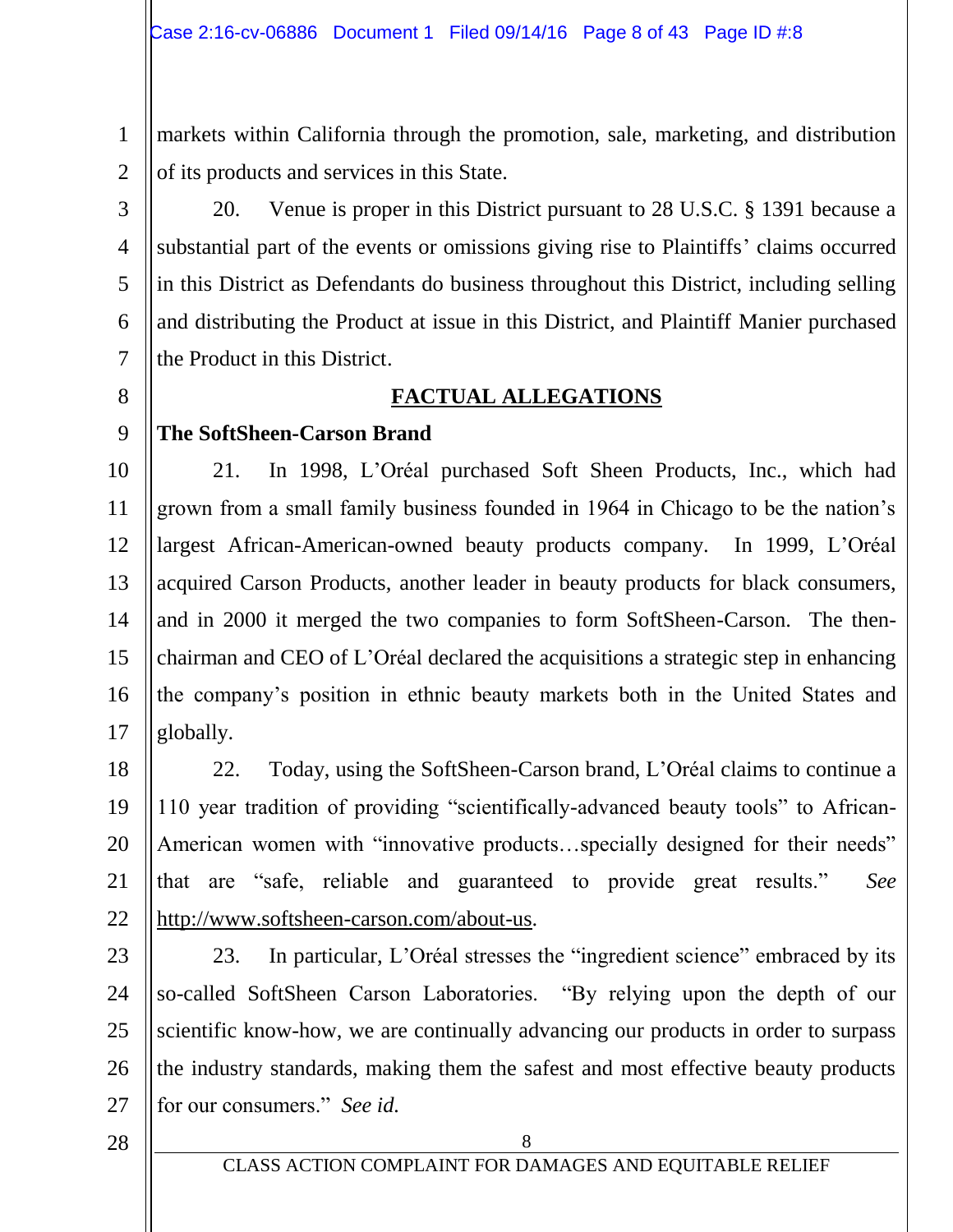24. L'Oréal has sought deeper penetration into the market share of minority communities, claiming a desire to "help[] men, women, and children of color to define and express beauty, on their own terms," while employing celebrities including Beyoncé and Kelli Rowland as brand promoters.

 25. However, L'Oréal's deceptive practices have belied its claims that "at Softsheen-Carson, we mix our heart, our soul, and our science into formulas that come through for the community that gave birth to us." Instead of coming through for that community, it has knowingly sold its customers a dangerous, defective product comprised of a mix of harmful chemicals.

 **The Amla Relaxer**

 26. In 2013, L'Oréal launched the "Amla Legend" line of hair products—a product range claimed to be "enriched with purified Amla extract that rejuvenates hair and undoes 2 years of damage in 2 weeks."



 27. L'Oréal promotes its Amla Legend line as a range of rejuvenating and nourishing products infused with Amla oil, a luxurious hair oil "derived from the Indian Amla superfruit known as the Gooseberry, a powerful antioxidant rich in vitamins, essential fatty acids and minerals."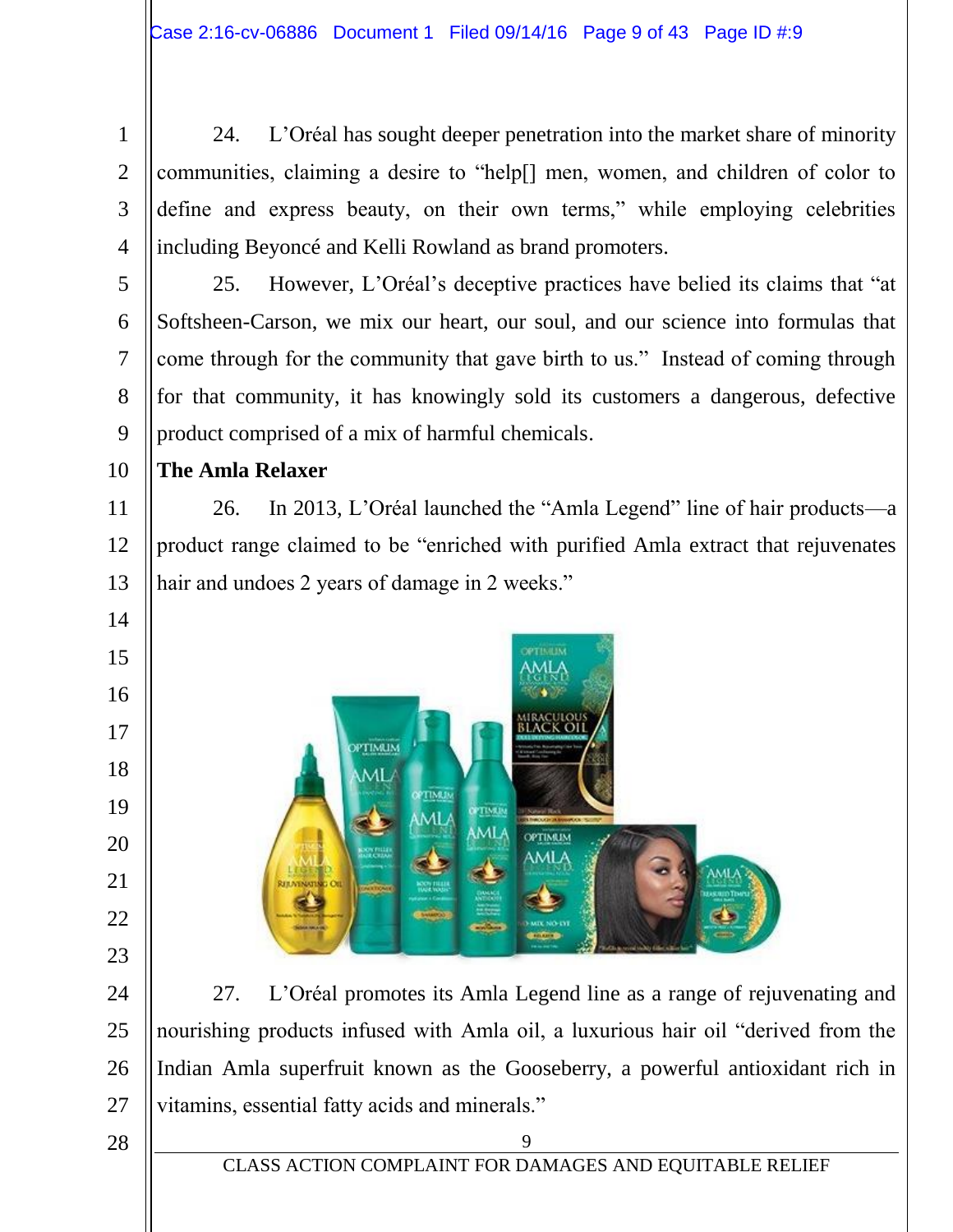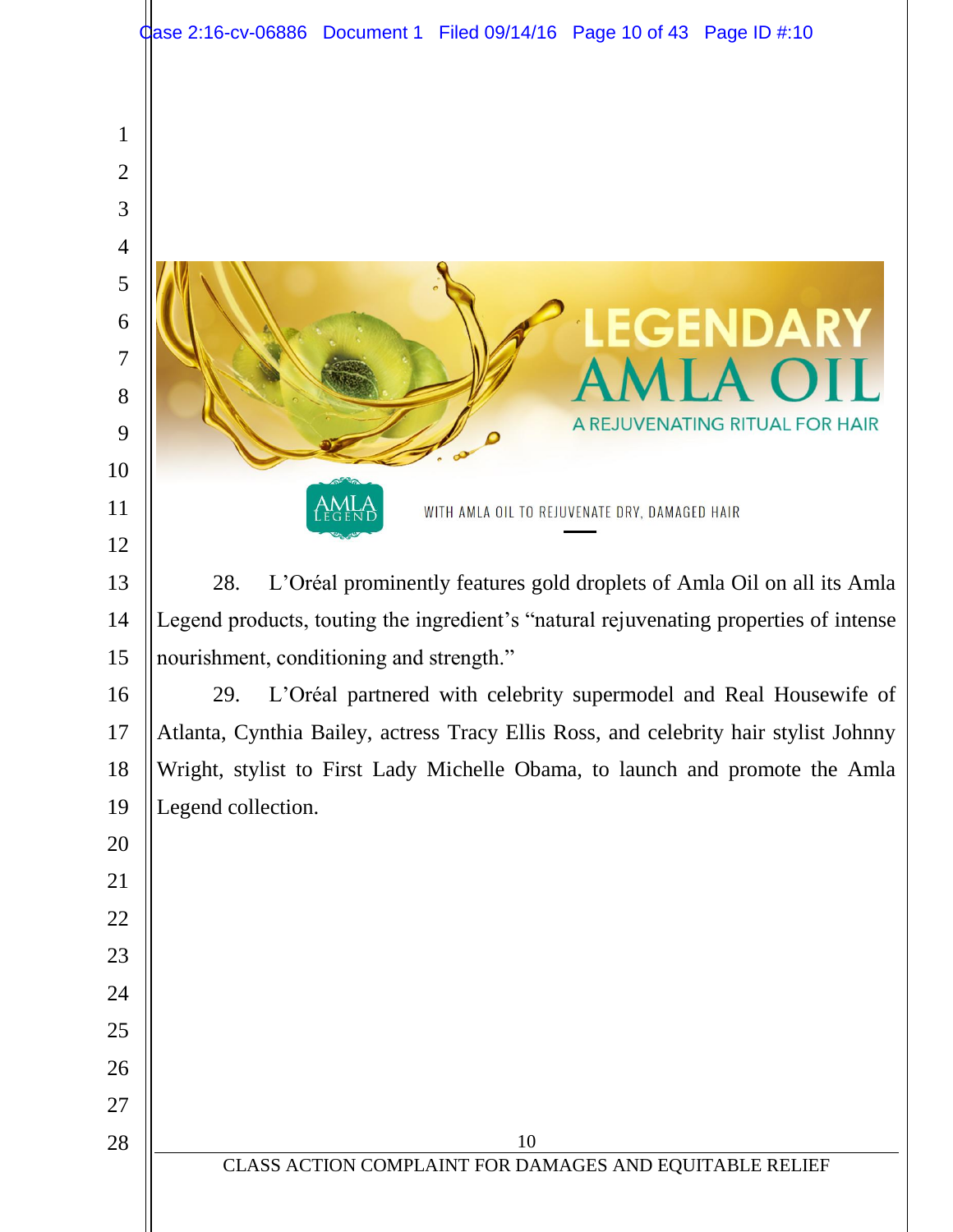

30. Issuing a press release under the SoftSheen-Carson Laboratories moniker, L'Oréal announced that SoftSheen-Carson's "*NEW!* Optimum Salon Haircare AMLA Legend Rejuvenating Ritual is now available in stores nationwide" and stressed the abilities of the Amla Oil ingredient to "norish[] and revitalize[] the scalp and hair fiber," "[r]everse<sup>[]</sup> damage from day one," and protect "every hair type and texture" from "dryness, breakage, and dullness."

5

6

7

8

9

10

17

18

11 12 13 14 15 16 31. These promises and substantially similar claims appear directly on packaging for the Amla Relaxer hair relaxer kit, which Defendants formulated, manufactured, marketed, distributed, and sold nationwide both directly to consumers and through major retail locations, including, but not limited to, Walmart, Sally Beauty Supply, CVS, and Walgreens, as well as through online retailers such as Amazon.com and Defendants' own website, [http://www.softsheen-carson.com/.](http://www.softsheen-carson.com/)<sup>1</sup>

32. The Amla Relaxer packaging prominently displays the gold droplet of Amla Oil and claims the Product will "reveal visibly fuller, silkier hair":

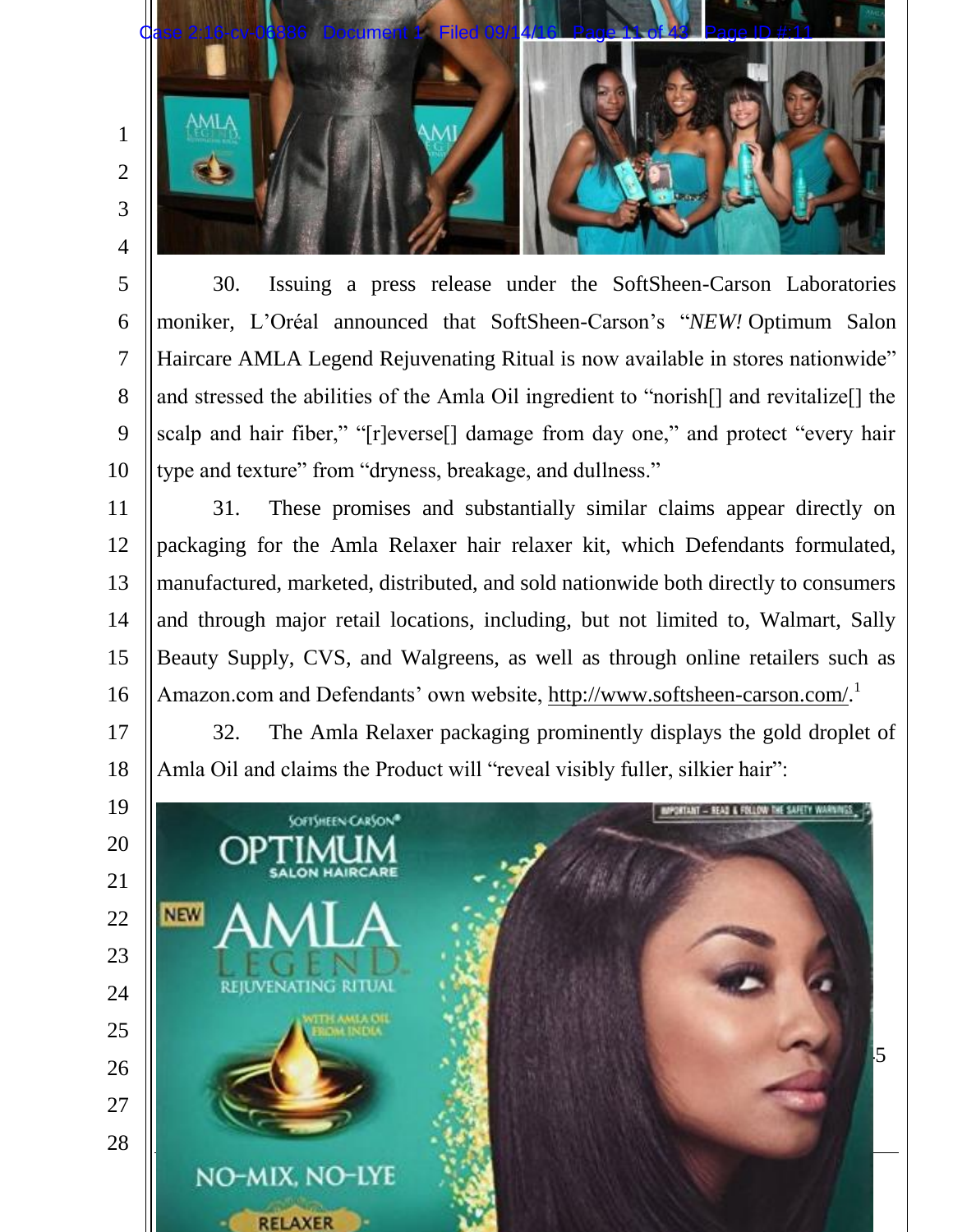|                | dase 2:16-cv-06886 Document 1 Filed 09/14/16 Page 12 of 43 Page ID #:12                                                                                                                                       |
|----------------|---------------------------------------------------------------------------------------------------------------------------------------------------------------------------------------------------------------|
| 1              |                                                                                                                                                                                                               |
| $\overline{2}$ |                                                                                                                                                                                                               |
| 3              |                                                                                                                                                                                                               |
| 4              |                                                                                                                                                                                                               |
| 5              | The Product is sold as a "rejuvenating" "5-step ritual"—including a so-<br>33.                                                                                                                                |
| 6              | called "scalp protector pre-treatment," relaxer cream, shampoo, conditioner, and oil                                                                                                                          |
| $\overline{7}$ | moisturizer, each featuring the "LEGENDARYAMLA OIL!," as depicted on the                                                                                                                                      |
| 8              | following Product package panel:                                                                                                                                                                              |
| 9              |                                                                                                                                                                                                               |
| 10             | Optimum Salon Haircare unveils its 1st Rejuvenating Ritual for your hair, infused with a legendary Indian                                                                                                     |
| 11             | beauty secret: AMLA Oil. Amla is derived from the Amla Superfruit, and is known as a powerful anti-oxidant,<br>rich in vitamins and minerals, and renowned for its natural rejuvenating properties of intense |
| 12             | nourishment and conditioning. Experience the LEGENDARY POWER of AMLA OIL!                                                                                                                                     |
| 13             |                                                                                                                                                                                                               |
| 14             |                                                                                                                                                                                                               |
| 15             |                                                                                                                                                                                                               |
| 16             |                                                                                                                                                                                                               |
| 17             | A 5 STEP RITUAL                                                                                                                                                                                               |
| 18             | Neutraliains<br><b>Scalp Protector</b><br>No-Mix, No-Lye<br>Shampoo<br>Conditioner                                                                                                                            |
| 19             | <b>Relaxer Base</b><br><b>Protects Scalp &amp; Skin</b><br><b>Infunes</b><br>latorsa<br>lutti-Drymose<br>Ensures a No-Mistake Application                                                                     |
| 20             | <b>NO-MIX CREAM RELAXER</b><br><b>Fast relaxing processing time.</b>                                                                                                                                          |
| 21             | Works in 13-15 minutes.<br>SOFTSHEEN CARSON<br>BORATORIES<br>SUSTENBORO CONSON (2.0, New York, WY 1901) www.softsteam-current.com Mixille to Conside 1700300 4/13M6030                                        |
| 22             |                                                                                                                                                                                                               |
| 23             | L'Oréal employs numerous marketing claims to reinforce the Product's<br>34.                                                                                                                                   |
| 24             | purported safe, nourishing, and gentle qualities. Specifically, packaging for the                                                                                                                             |
| 25             | Amla Relaxer contains the following representations regarding the Product's alleged                                                                                                                           |
| 26             | qualities:                                                                                                                                                                                                    |
| 27             | "NO-LYE";                                                                                                                                                                                                     |
| 28             | 12<br>CLASS ACTION COMPLAINT FOR DAMAGES AND EQUITABLE RELIEF                                                                                                                                                 |
|                |                                                                                                                                                                                                               |
|                |                                                                                                                                                                                                               |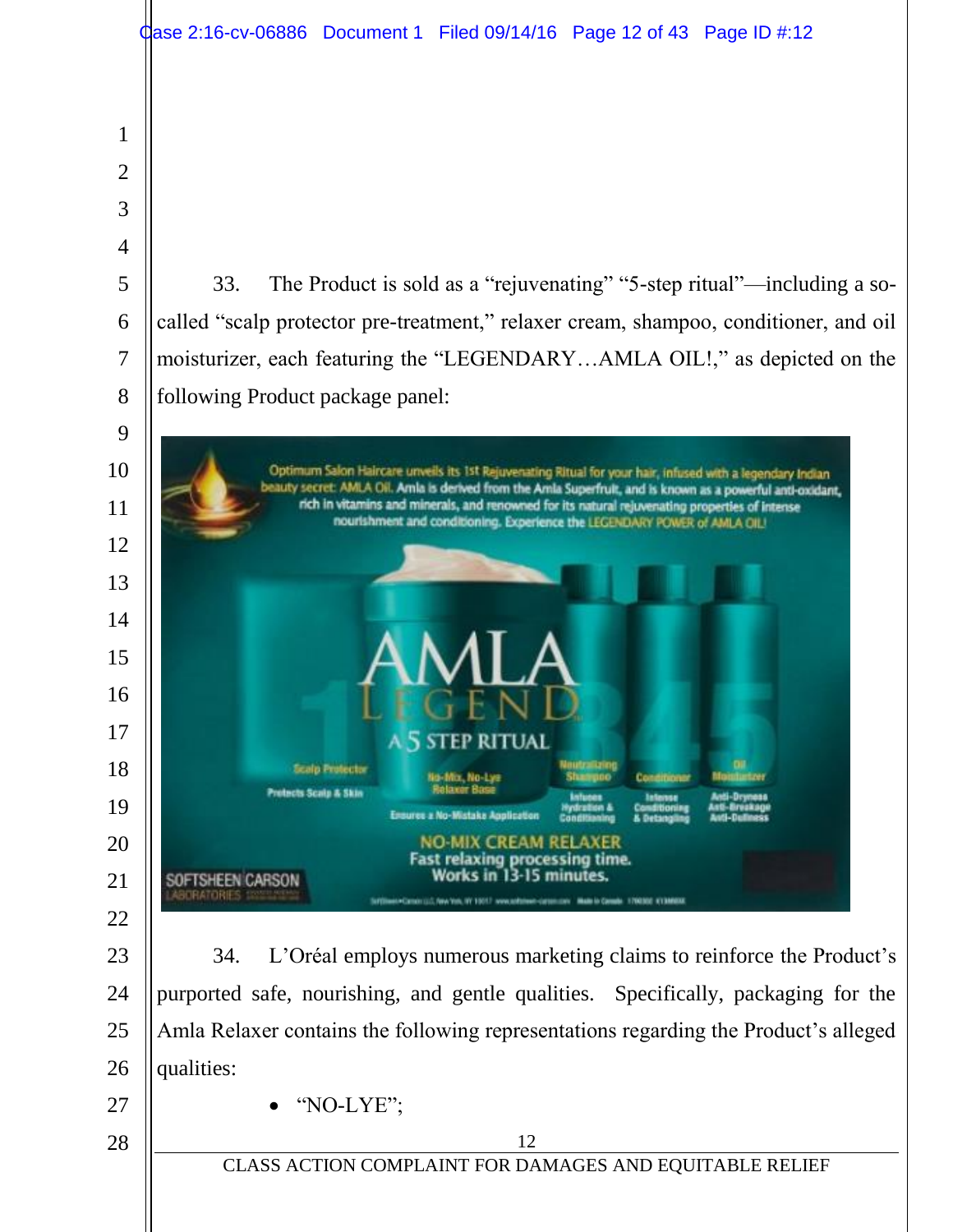|                                                                                                                                                  | <b>‡ase 2:16-cv-06886 Document 1 Filed 09/14/16 Page 13 of 43 Page ID #:13</b>                                                                                                                                                                                                                                                                                                                                                                                                                                                                                                                                                                                                                                                                                                                                                                                                                                                                                                                                                                                                                                                                                         |
|--------------------------------------------------------------------------------------------------------------------------------------------------|------------------------------------------------------------------------------------------------------------------------------------------------------------------------------------------------------------------------------------------------------------------------------------------------------------------------------------------------------------------------------------------------------------------------------------------------------------------------------------------------------------------------------------------------------------------------------------------------------------------------------------------------------------------------------------------------------------------------------------------------------------------------------------------------------------------------------------------------------------------------------------------------------------------------------------------------------------------------------------------------------------------------------------------------------------------------------------------------------------------------------------------------------------------------|
| 1<br>$\overline{2}$<br>3<br>4<br>5<br>6<br>7<br>8<br>9<br>10<br>11<br>12<br>13<br>14<br>15<br>16<br>17<br>18<br>19<br>20<br>21<br>22<br>23<br>24 | "Refills to reveal visibly fuller, silkier hair";<br>"Optimum Salon Haircare unveils its 1 <sup>st</sup> Rejuvenating Ritual for<br>your hair";<br>"Infused with a legendary Indian beauty secret: AMLA oil";<br>"Amla is derived from the Amla Superfruit, and is known as a<br>powerful anti-oxidant, rich in vitamins and minerals, and renowned<br>for its natural rejuvenating properties of intense nourishment and<br>conditioning";<br>"Anti-Dryness";<br>"Anti-Breakage";<br>"Intense Conditioning";<br>"Infuses Hydration and Conditioning";<br>"Protects Scalp & Skin";<br>"Ensures an easier relaxing process for unified results and superior<br>respect of hair fiber integrity."<br>The "NO-LYE" claim in particular targets consumers who are seeking<br>35.<br>a gentler alternative to lye-based relaxers, which are known for their potential to<br>cause irritation and to be harsh on hair and skin.<br>Similarly, the "Our Ingredients" webpage of the softsheen-carson.com<br>36.<br>website and "All Ingredients" list presented there address only ingredients with<br>"nourish[ing]," "conditioning," and "natural rejuvenating properties": |
| 25                                                                                                                                               |                                                                                                                                                                                                                                                                                                                                                                                                                                                                                                                                                                                                                                                                                                                                                                                                                                                                                                                                                                                                                                                                                                                                                                        |
| 26                                                                                                                                               |                                                                                                                                                                                                                                                                                                                                                                                                                                                                                                                                                                                                                                                                                                                                                                                                                                                                                                                                                                                                                                                                                                                                                                        |
| 27                                                                                                                                               |                                                                                                                                                                                                                                                                                                                                                                                                                                                                                                                                                                                                                                                                                                                                                                                                                                                                                                                                                                                                                                                                                                                                                                        |
| 28                                                                                                                                               | 13                                                                                                                                                                                                                                                                                                                                                                                                                                                                                                                                                                                                                                                                                                                                                                                                                                                                                                                                                                                                                                                                                                                                                                     |
|                                                                                                                                                  | CLASS ACTION COMPLAINT FOR DAMAGES AND EQUITABLE RELIEF                                                                                                                                                                                                                                                                                                                                                                                                                                                                                                                                                                                                                                                                                                                                                                                                                                                                                                                                                                                                                                                                                                                |
|                                                                                                                                                  |                                                                                                                                                                                                                                                                                                                                                                                                                                                                                                                                                                                                                                                                                                                                                                                                                                                                                                                                                                                                                                                                                                                                                                        |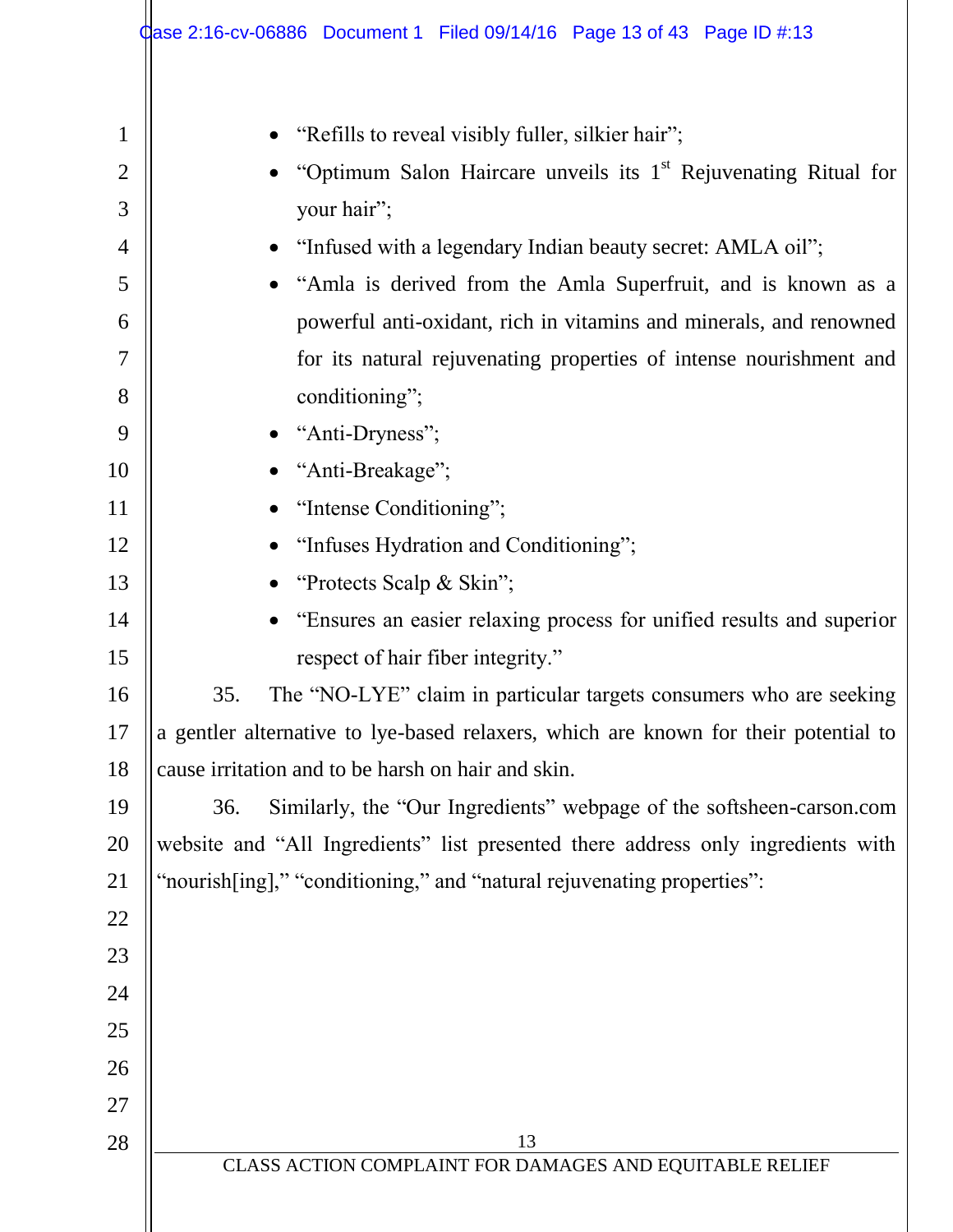vitamins, essential fatty acids and minerals. Amla is high concentration of monounsaturated fatty acids, Case 2:16-cv-06886 Document 1 Filed 09/14/16 Page 14 of 43 Page ID #:14**ALL INGREDIENTS** 1 AVOCADO OIL 2 AMLA OIL SUNFLOWER SEED OIL OLIVE OIL / OLIVE FRUIT OIL JOJOBA SEED OIL **ARGAN OIL** 3

4 5 6 7 37. Unfortunately, such ingredients comprise only the smallest percentages of the various components of the Amla Relaxer. In reality, there is barely any "LEGENDARY…AMLA OIL" in the Product. Instead, the Product is a mix of harsh, caustic, and potentially toxic chemicals.

8 9 10 38. The Amla Relaxer is marketed as a "NO-LYE" hair relaxer. However, the Product is made with ingredients that have the potential to be every bit as caustic, dangerous, and damaging as lye.

11 12 13 14 15 16 39. Hydroxide relaxers are often made with either sodium hydroxide, potassium hydroxide, lithium hydroxide, or guanidine hydroxide. "Lye" is a generic term most commonly used for sodium hydroxide. Lye relaxers are frequently used by professionals, but are they known for their potential to cause skin irritation.<sup>2</sup> Thus, hydroxide relaxers made without sodium hydroxide are frequently marketed as "no-lye" to appeal to consumers.

17 18 19 20 21 40. However, as Defendants are well-aware, the Product contains a mix of ingredients that are as dangerous and caustic as lye. For example, the ingredient lithium hydroxide can cause damaging effects including severe irritation, burns, and blisters. Since the Product is applied to the hair, there is no avoiding potentially harmful skin contact.

22

23 41. One of the reasons a consumer may seek out a no-lye relaxer is because they are looking for a product that is milder on the scalp and gentler on hair. By

- 24 25 26 l <sup>2</sup> Hydroxide relaxers generally have a high pH, and thus a strong potential to cause chemical burns. A pH level measures the acidity or alkalinity of a solution on a scale of 0 to 14. Alkalis are bases with a pH of more than 7. The stronger the alkali, the more corrosive or caustic.
- 27 28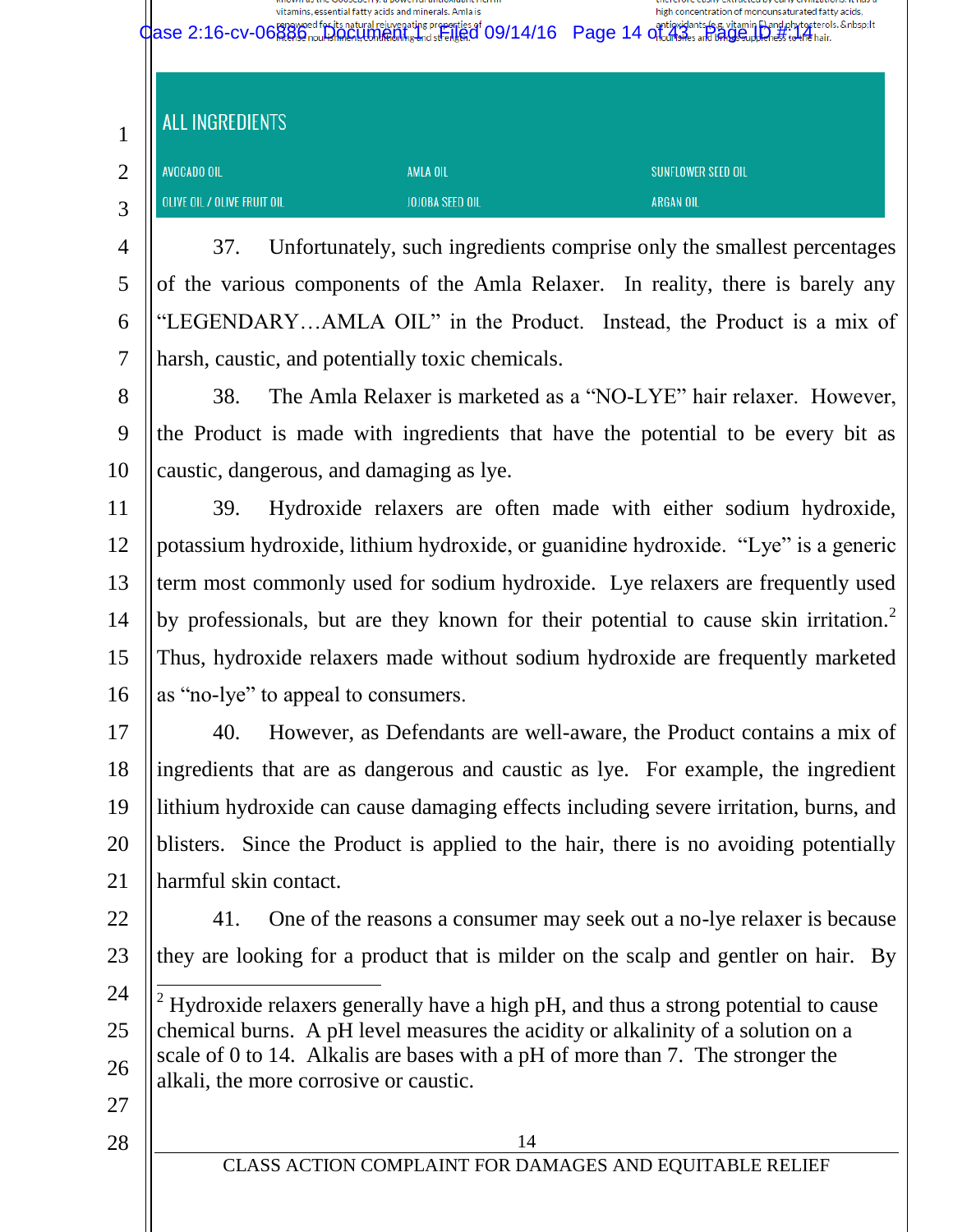1 2 3 4 5 representing on the front of the Product packaging, in capitalized and bold letters, that Amla Relaxer has "NO-LYE," along with representations regarding rejuvenating, nourishing, conditioning qualities of the Product, Defendants led reasonable consumers to believe that Amla Relaxer is a gentler alternative to relaxers containing lye.

6 7 8 9 10 42. National retailers utilize similar promotional materials on their websites, including the images of the Product packaging. For example, Walmart's website states that the Product is "[a]n easy no-mix, no-lye cream relaxer kit that ensures an easier relaxing process for unified results and superior respect for hair fiber integrity."<sup>3</sup> The Walmart website also contains the following representation:

15 11 12 13 14 15 16 17 18 19 20 21 22 23 24 25 26 27 28 Optimum Salon Haircare unveils its first **Rejuvenating Ritual** for your hair, Optimum Amla Legend No-Mix, No-Lye Relaxer. It's infused with a legendary Indian beauty secret: amla oil. Amla is derived from the amla superfruit, and is known as a powerful antioxidant, rich in vitamins and minerals, and **renowned for its natural rejuvenating properties of intense nourishment and conditioning**. Experience the legendary power of amla oil!<sup>4</sup> 43. Similarly, the CVS website contains the following representations: Infuses **hydration and conditioning**, Intense detangling, No Mix, No-Lye Relaxer System For All Hair Types. Amla Legend Regular Relaxer **ensures an easier relaxing process for untied results and superior respect of hair fiber & fiber integrity**. Optimum Salon Haircare unveils its 1st Rejuvenating Ritual for your hair, infused with a legendary Indian beauty secret: Amla Oil. Amla is derived from the Amla Superfruit, and is known as a powerful anti-oxidant, rich in vitamins and minerals, and l 3 *See* https://www.walmart.com/ip/Optimum-Amla-Legend-No-Mix-No-Lye-Relaxer/24548828 (last accessed August 25, 2016). 4 *See id.*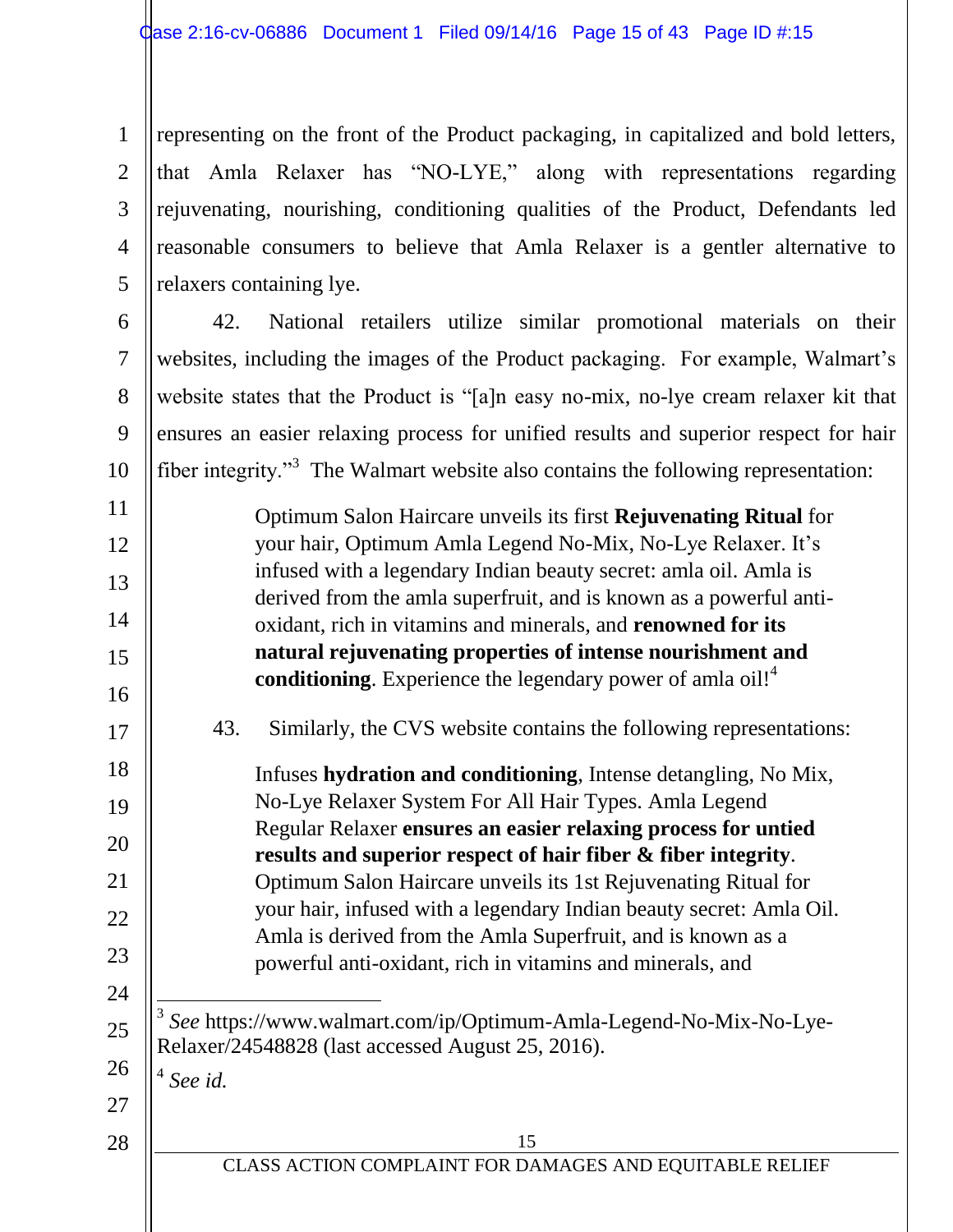**renowned for its natural rejuvenating properties of intense**  1 **nourishment and conditioning**. 5 2 44. These representations are false, misleading, and deceptive. In reality, 3 Amla Relaxer can and does cause devastating injuries, such as hair loss and skin 4 irritation, including burning and blisters, when used in accordance with the 5 instructions provided by Defendants. 6 45. Defendants know the dangers posed by the Product and its ingredients, 7 as evidenced by their own ingredients list for the Amla Relaxer cream. 8 9 **PRODUCT DETAILS INGREDIENTS** 10 AQUA / WATER / EAU, PARAFFINUM LIQUIDUM / MINERAL OIL / HUILE 11 MINERALE, PETROLATUM, CETEARYL ALCOHOL, POLYSORBATE 60, BUTYLENE GLYCOL, HEXYLENE GLYCOL, LITHIUM HYDROXIDE, PEG-75 LANOLIN, OLETH-10, 12 COCAMIDOPROPYL BETAINE, PARFUM / FRAGRANCE, COCOS NUCIFERA OIL/COCONUT OIL, PHYLLANTHUS EMBLICA FRUIT EXTRACT 13 14 46. Defendants' "NO-LYE" representation is rendered misleading by the 15 highly caustic nature of the Product's actual components. Indeed, the ingredient 16 lithium hydroxide can cause damaging effects including severe skin irritation, burns, 17 and blisters. 18 47. The Product ingredients also include: 19 a. hexylene glycol, a hazardous substance used in chemical 20 manufacturing, which can irritate the skin, eyes, and respiratory tract; 21 b. butylene glycol, a chemical that can penetrate the skin causing 22 irritation, dermatitis, and hives; 23 24 l 5 *See* http://www.cvs.com/shop/beauty/hair-care/treatments/softsheen-carson-25 optimum-amla-legend-rejuvenating-ritual-no-mix-no-lye-relaxer-prodid-26 915172?skuId=915172 (last accessed August 25, 2016). 27 28 16 CLASS ACTION COMPLAINT FOR DAMAGES AND EQUITABLE RELIEF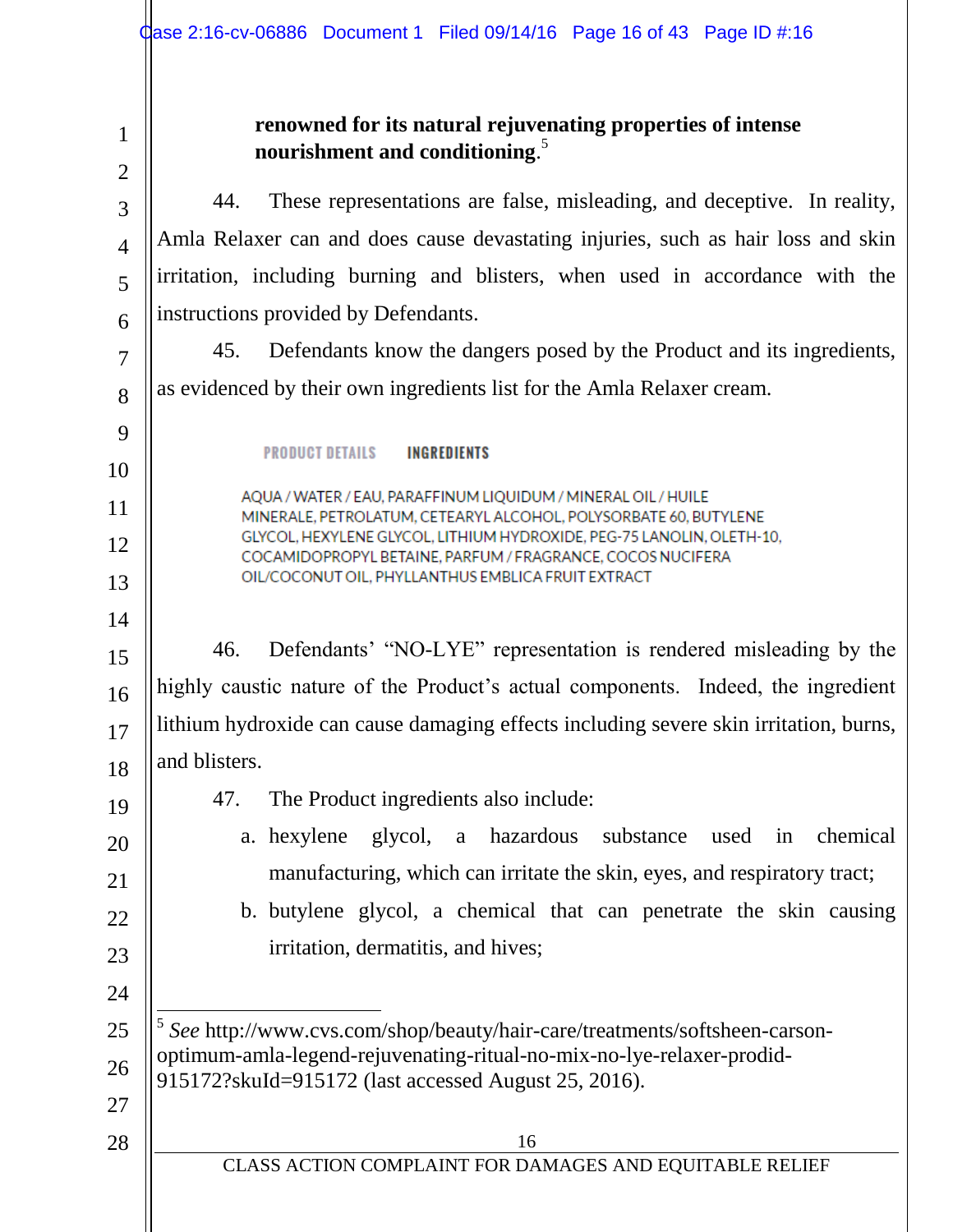| $\alpha$ ase 2:16-cv-06886 Document 1 Filed 09/14/16 Page 17 of 43 Page ID #:17                                                |  |  |  |
|--------------------------------------------------------------------------------------------------------------------------------|--|--|--|
|                                                                                                                                |  |  |  |
| c. cocamidopropyl betaine, a synthetic surfactant associated with irritation                                                   |  |  |  |
| and allergic contact dermatitis; and                                                                                           |  |  |  |
| d. unspecified parfum / fragrance.                                                                                             |  |  |  |
| 48.<br>Only last (and least) does the legendary Amla Oil ingredient-                                                           |  |  |  |
| Phyllanthus Emblica (Gooseberry) Fruit Extract—appear.                                                                         |  |  |  |
| The dangerous and defective nature of the Product is apparent from its<br>49.                                                  |  |  |  |
| ingredients list. It is undeniable from the slew of consumer complaints evidenced                                              |  |  |  |
| on the Internet.                                                                                                               |  |  |  |
| The Internet is replete with consumer complaints that describe the<br>50.                                                      |  |  |  |
| Product causing severe adverse reactions such as significant hair loss, burns, and                                             |  |  |  |
| blisters. Below is a sample of consumer complaints from Amazon.com, which show                                                 |  |  |  |
| a disturbing trend:                                                                                                            |  |  |  |
| • I have never experienced burns like the burns from this product.                                                             |  |  |  |
| [By] the time I walked up the stairs to the bathroom it was<br>unbearable. I pray my skin returns to normal and they should be |  |  |  |
| sued. <sup>6</sup>                                                                                                             |  |  |  |
| ***I WANT TO SUE THIS COMPANY. ****I AM 42 YEARS<br>OLD AND I HAVE BEEN RELAXING MY OWN HAIR SINCE                             |  |  |  |
| I WAS 17 YEARS OLD, AND HAVE NEVER BEEN THIS<br><b>AND</b>                                                                     |  |  |  |
| TRAUMATIZED. YESTERDAY 8-21-13 WENT<br>PURCHASED THIS AMLA RELAXER. (NORMALLY I USE                                            |  |  |  |
| MILD OR REGULAR). BUT THIS BOX DID NOT SAY IF IT                                                                               |  |  |  |
| WAS MILD, REGULAR OR SUPER STRENGHT. I ASKED<br>THE SALES CLERK AND SHE SAID IT WAS FOR ALL HAIR                               |  |  |  |
| TYPES. AROUND 8:25PM AFTER APPLYING THE SCLAP                                                                                  |  |  |  |
| TREATMENT BASE, I STARTED APPLYING THE RELAXER<br>AND IMMEDIATELY MY SCALP WAS ON FIRE. 5-10                                   |  |  |  |
| MINUTES LATER ALL THE HAIR AT THE FRONT OF MY<br>HEAD FELL OUT AS I RINSED THIS CRAP OFF MY HAIR.                              |  |  |  |
| [I] AM SO TRAUMATIZED BY THIS EXPERIENCE. NOW I                                                                                |  |  |  |
| See https://www.amazon.com/Softsheen-Carson-Optimum-Legend-                                                                    |  |  |  |
| Relaxer/dp/B00B1KM1XM (last accessed August 25, 2016).                                                                         |  |  |  |
|                                                                                                                                |  |  |  |
| 17<br>CLASS ACTION COMPLAINT FOR DAMAGES AND EQUITABLE RELIEF                                                                  |  |  |  |
|                                                                                                                                |  |  |  |
|                                                                                                                                |  |  |  |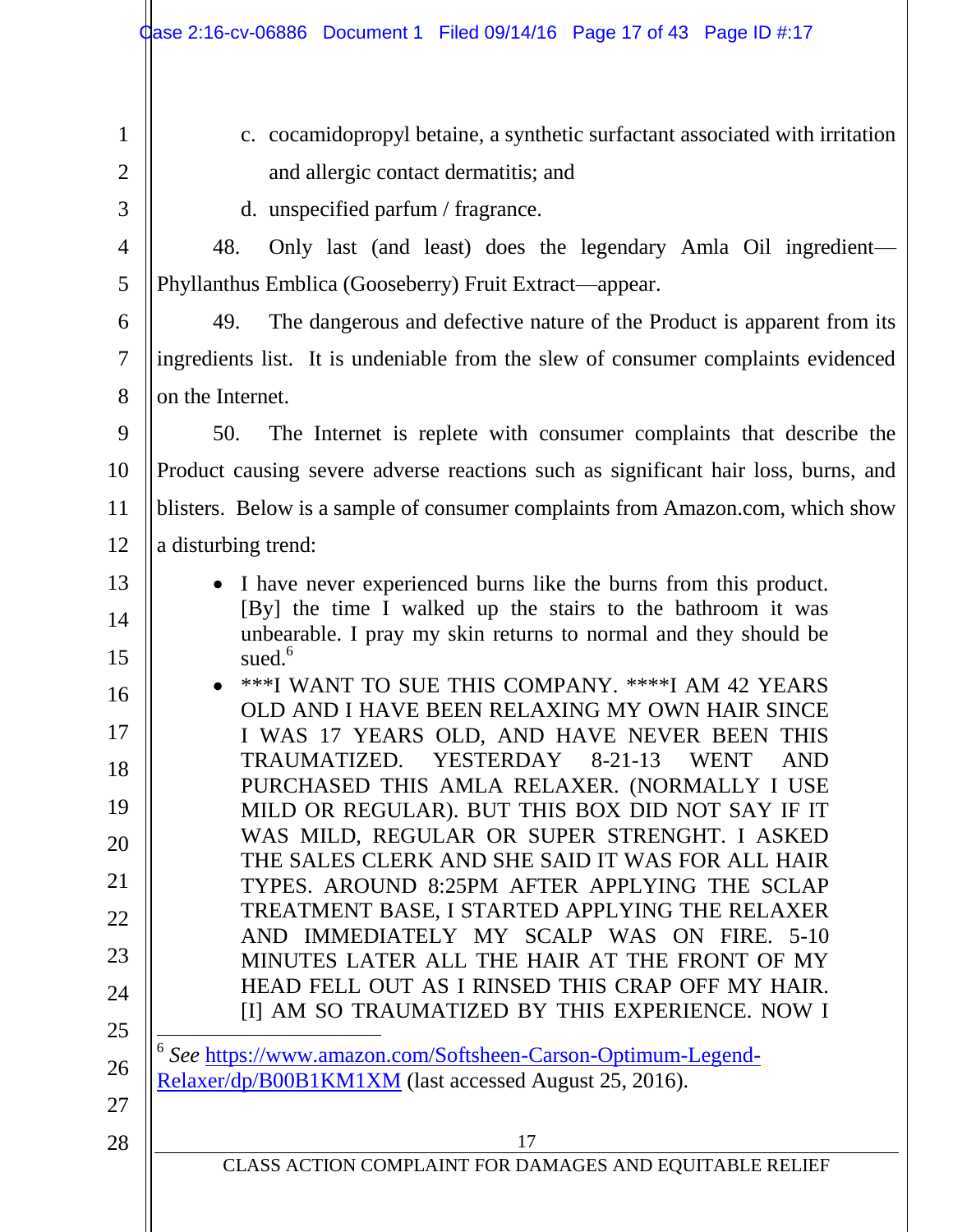AM COMPLETELY BALD ON THE FRONT PORTION OF MY HEAD (COMPLETELY BALD FROM THE CROWN TO MY FOREHEAD). AND TODAY 8-22-13 MY SCALP IS STILL HURTING AND BURNING. I ONLY HAVE HAIR IN THE BACK OF MY HEAD. I AM SO DEPRESSED AND TRAUMATIZED FROM THIS EXPERIENCE THIS COMPANY NEED TO STOP SELLING THIS PRODUCT. IT IS MISLABELED.<sup>7</sup>

- Don't use it! My 26 year old daughter is upstairs crying her eyes out because her hair is gone. And I (her mother) relaxed it for her. We followed directions she has been relaxing for years. We did not leave it on too long. She now has no hair on the sides or back of her head. Even with the scalp protector and vaseline around her edges No Hair and her scalp is burned badly I did notice a lot of hair loss during rinsing but never imagined this. Stay away from this product I didn't know how to do no stars so I did one but for us it's a big fat 0 stars.<sup>8</sup>
- 12 13 14 15 16 17 DO NOT USE THIS PRODUCT!!!! I BOUGHT THIS RELAXER FROM A SALLY BEAUTY SUPPLY IN TEXAS. MY HAIR IS EXTREMEY DAMAGED. I HAVE A BALD SPOT IN THE CROWN OF MY HEAD, MY HAIR HAS COME OUT AROUND MY EDGES AND NAPE AREA AND THROUGHOUT MY HAIR I HAVE SHORT DAMAGED SPOTS. I WEAR MY HAIR SHORT AND NOW I HAVE ALMOST NO HAIR. I NOW HAVE TO WEAR [A] WIG. I AM DEVASTATED!!!!

18 19 20 21 SOFT SHEEN NEEDS TO DO RIGHT BY US. ALSO, LADIES, WHAT ARE WE GOING TO DO ABOUT IT? I HAVE CONTACTED THE COMPANY TO SEE WHAT THEY WILL DO FIRST AND THEN I AM CONSIDERING A PETITION AND CONSUMER COMPLAINT.

22 23 I AM A FORMER COSMETOLOGIST, SO I KNOW HOW TO APPLY A RELAXER. THIS IS THE FIRST TIME I HAVE EXPERIENCED THIS HORRENDOUS!<sup>9</sup>

l 7 *See id.*

8 *See id.*

26 27 9 *See* [https://www.amazon.com/Softsheen-Carson-Optimum-Legend-](https://www.amazon.com/Softsheen-Carson-Optimum-Legend-Relaxer/product-reviews/B00B1KM1XM/ref=cm_cr_dp_see_all_btm?ie=UTF8&showViewpoints=1&sortBy=recent) (continued…)

28

24

25

1

2

3

4

5

6

7

8

9

10

11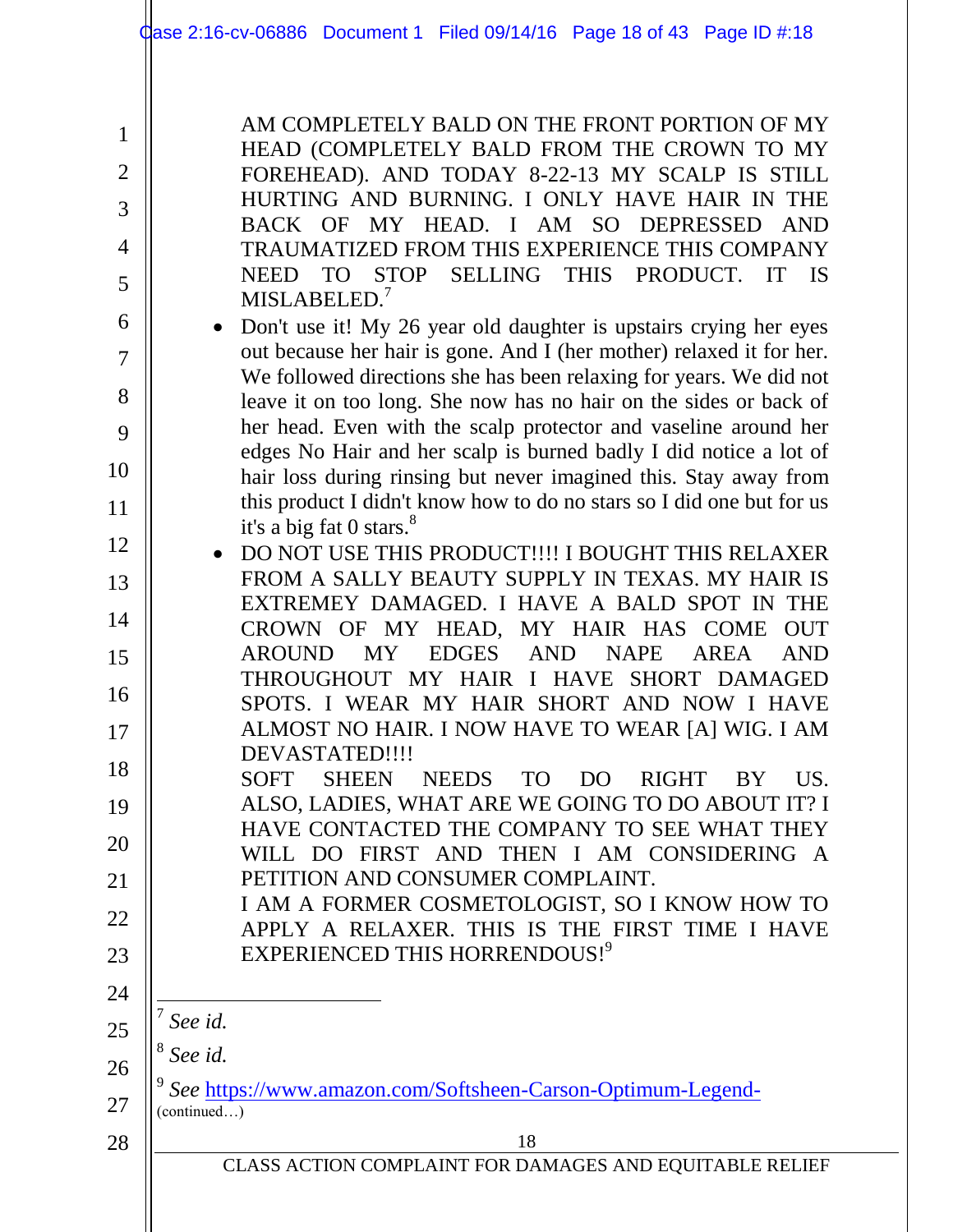| $\mathbf{1}$   | DO NOT USE THIS RELAXER IF YOU WANT TO KEEP                                                      |
|----------------|--------------------------------------------------------------------------------------------------|
| $\overline{2}$ | YOUR HAIR!!! OMG!! WHY DID I NOT READ THE                                                        |
|                | REVIEWS BEFORE APPLYING THIS PRODUCT TO MY<br>HAIR!!!! I PURCHASED THIS PRODUCT ON THURSDAY,     |
| 3              | FEB 4, 2016 BECAUSE I NEEDED TO RE-TOUCH MY ROOTS                                                |
| 4              | ONLY! I WANTED TO TRY A DIFFERENT RELAXER AND                                                    |
| 5              | USED OTHER ALMA LEGEND PRODUCTS SO THOUGHT                                                       |
| 6              | WHAT COULD GO WRONG!! WHY JESUS, DID'NT I JUST<br>STICK TO MY ORGANICS OLIVE OIL RELAXER!!       |
| 7              | NEEDLESS TO SAY I STARTED AT THE BACK OF MY                                                      |
|                | HEAD AND WORKED MY WAY TO THE MIDDLE OF MY                                                       |
| 8              | HEAD! IT STARTED TO BURN, BUT NOTHING THAT I                                                     |
| 9              | COULD NOT HANDLE SO I THOUGHT!! THEN THE                                                         |
| 10             | BURNING STARTING TO GET WORSE!! SO IMMEDIATELY<br>DECIDED LET ME JUST DO MY FRONT EDGES AND WASH |
| 11             | OUT. I SERIOUSLY HAD THE PRODUCT ON NO LONGER                                                    |
|                | THA[N] 20 MINUTES. I JUMPED IN THE SHOWER TO                                                     |
| 12             | START WASHING THE RELAXER OUT USING COOL                                                         |
| 13             | WATER, I GRABBED THE NEUTRALIZING SHAMPOO TO<br>STOP THE PROCESSING AND TO POSSIBLY COOL DOWN    |
| 14             | THE BURNING, AND WHEN I SAY GLOBS OF HAIR                                                        |
| 15             | STARTING TO SLIDE OUT OF MY HAIR. I MEAN WHOLE                                                   |
|                | GLOBS OF HAIR!! NOT NORMAL 2-3 STRANDS. BUT A                                                    |
| 16             | WHOLE SECTION OF THE MIDDLE OF MY HEAD IS                                                        |
| 17             | BASICALLY GONE!! I STARTED SCREAMING AND<br>CRYING AT THE SAME TIME AND GRAB EVERY DEEP          |
| 18             | CONDITIONER I OWNED!! BUT NOTHING WORKED!! IT                                                    |
| 19             | WAS TOO LATE!! NOW I'M LITERALLY LEFT WITH THIN                                                  |
| 20             | FRIED HAIR WITH SPOTS OF BROKEN OFF PIECES!! BIG                                                 |
|                | CHANGE FROM MY THICK WAVY ROOTS HAIR THAT I<br>WORK HARD TO MAINTAIN!! I'M SO UPSET THAT I'M     |
| 21             | THINKING OF SUING THIS COMPANY!! THEY NEED TO                                                    |
| 22             | IMMEDIATELY TAKE THIS PRODUCT OFF THE MARKET!!                                                   |
| 23             | IT'S THE WORST PRODUCT I HAVE EVER USED!!                                                        |
| 24             |                                                                                                  |
| 25             | (continued)<br>Relaxer/product-                                                                  |
|                | reviews/B00B1KM1XM/ref=cm_cr_dp_see_all_btm?ie=UTF8&showViewpoints=1                             |
| 26             | $&$ sortBy=recent (last accessed August 25, 2016).                                               |
| 27             |                                                                                                  |
| 28             | 19                                                                                               |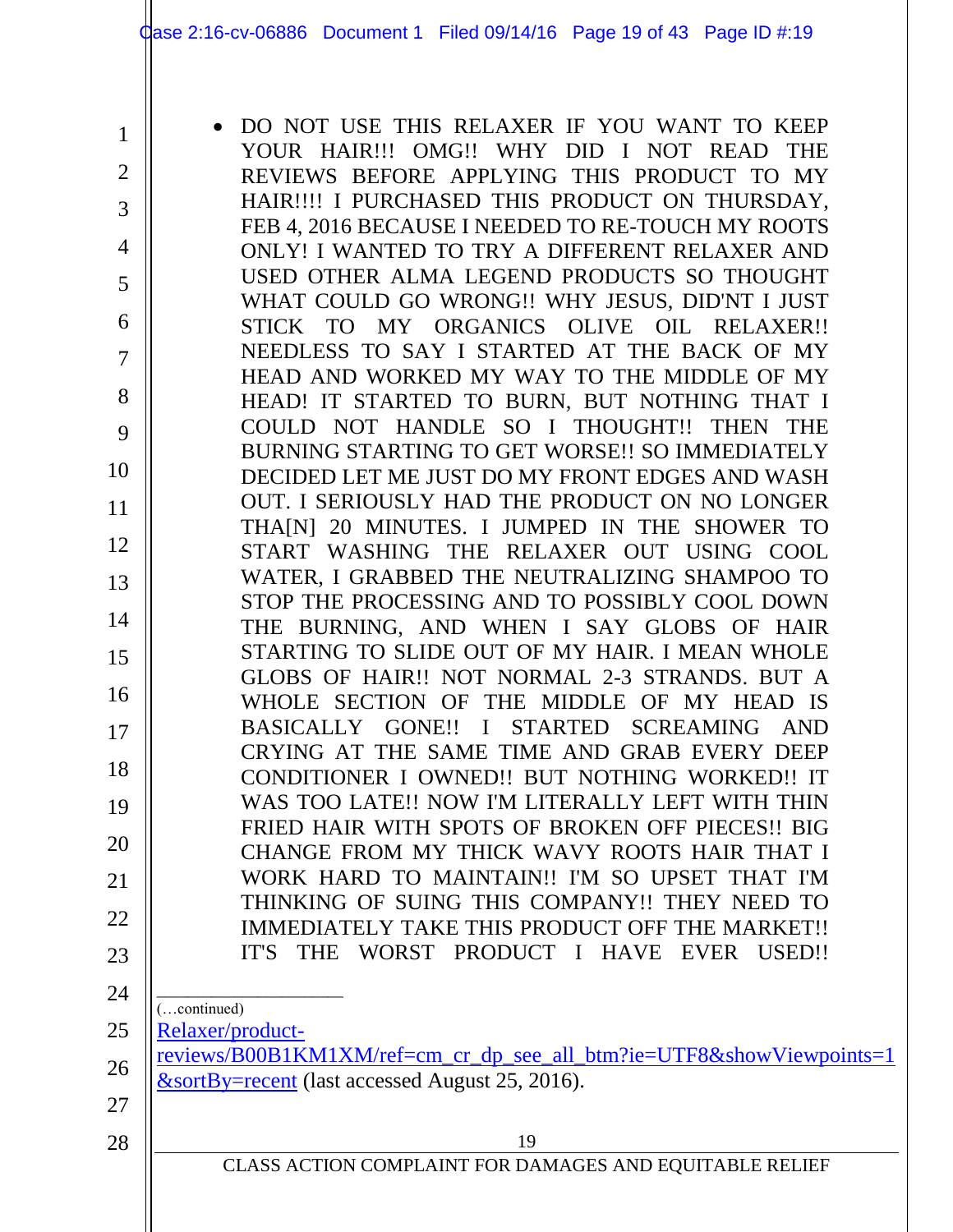1

2

3

4

5

6

7

8

9

10

11

12

13

14

15

16

17

18

19

20

21

22

NOW I WILL HAVE TO FIGURE OUT IF I WANT [A] SHORT PIXIE CUT OR WAIT 2 WEEKS TO GET BRAIDS!! OR WAIT UNTIL MY SCALP STOPS BURNING!! UGH!! I HOPE THIS SAVES SOMEONE OUT THERE!! THINK I MAY STAY AWAY FROM RELAXERS FOR GOOD!!<sup>10</sup>

• I have long thick healthy bra strap length hair and usually use Soft & Beautiful Botanical for my touch-ups every 3-4 months. I decided to purchase this perm from Walmart thinking that because it's expensive, maybe it would be better than the Soft & Beautiful that I've used for years. Also because of it's "no mix" feature. Well...2 minutes after applying this product to the lower half of my head, trying carefully to avoid the scalp, my scalp was on fire. Now keep in mind that I do not have sensitive scalp and have never burned from any other relaxer. I honestly thought I was having an allergic reaction to the product. I quickly rinsed the crap off with their neutralizing shampoo. Even after rinsing 3-4 times, my scalp was still burning. I decided to use my own shampoo and added coconut, olive oil and any conditioner I could get my hands on to stop the stinging and breakage. Rinsed again another 4 times. I was in pain even after drying my hair. Now I have scabs all over my scalp. Since then, I've had to add olive oil to my scalp every day to soften the scabs and so that my [h]air does not continue to fall out. This is by far the wors[t] experience I've ever had with a relaxer. There really should be a class-action lawsuit against this product. $^{11}$ 

• All my hair came out don't buy this product<sup>12</sup>

• I purchased this perm because it was new. My hair fell out My head was burning so BADD after 3 minutes. I have pictures where my hair was just falling out in chunks. PLEASE DONT USE THIS PERM!!!!!!!! THIS PERM IS HORRIBLE!!!!! IM BALD ALL IN THE CENTER OF MY HEAD AND MY SCALP LOOKS

l <sup>10</sup> *See id.*

- 23 24 <sup>11</sup> See [https://www.amazon.com/Softsheen-Carson-Optimum-Legend-](https://www.amazon.com/Softsheen-Carson-Optimum-Legend-Relaxer/product-reviews/B00B1KM1XM/ref=cm_cr_arp_d_paging_btm_2?ie=UTF8&showViewpoints=1&sortBy=recent&pageNumber=2)[Relaxer/product-](https://www.amazon.com/Softsheen-Carson-Optimum-Legend-Relaxer/product-reviews/B00B1KM1XM/ref=cm_cr_arp_d_paging_btm_2?ie=UTF8&showViewpoints=1&sortBy=recent&pageNumber=2)
- 25 [reviews/B00B1KM1XM/ref=cm\\_cr\\_arp\\_d\\_paging\\_btm\\_2?ie=UTF8&showViewpoi](https://www.amazon.com/Softsheen-Carson-Optimum-Legend-Relaxer/product-reviews/B00B1KM1XM/ref=cm_cr_arp_d_paging_btm_2?ie=UTF8&showViewpoints=1&sortBy=recent&pageNumber=2) [nts=1&sortBy=recent&pageNumber=2](https://www.amazon.com/Softsheen-Carson-Optimum-Legend-Relaxer/product-reviews/B00B1KM1XM/ref=cm_cr_arp_d_paging_btm_2?ie=UTF8&showViewpoints=1&sortBy=recent&pageNumber=2) (last accessed August 25, 2016).

<sup>12</sup> *See id.*

28

26

27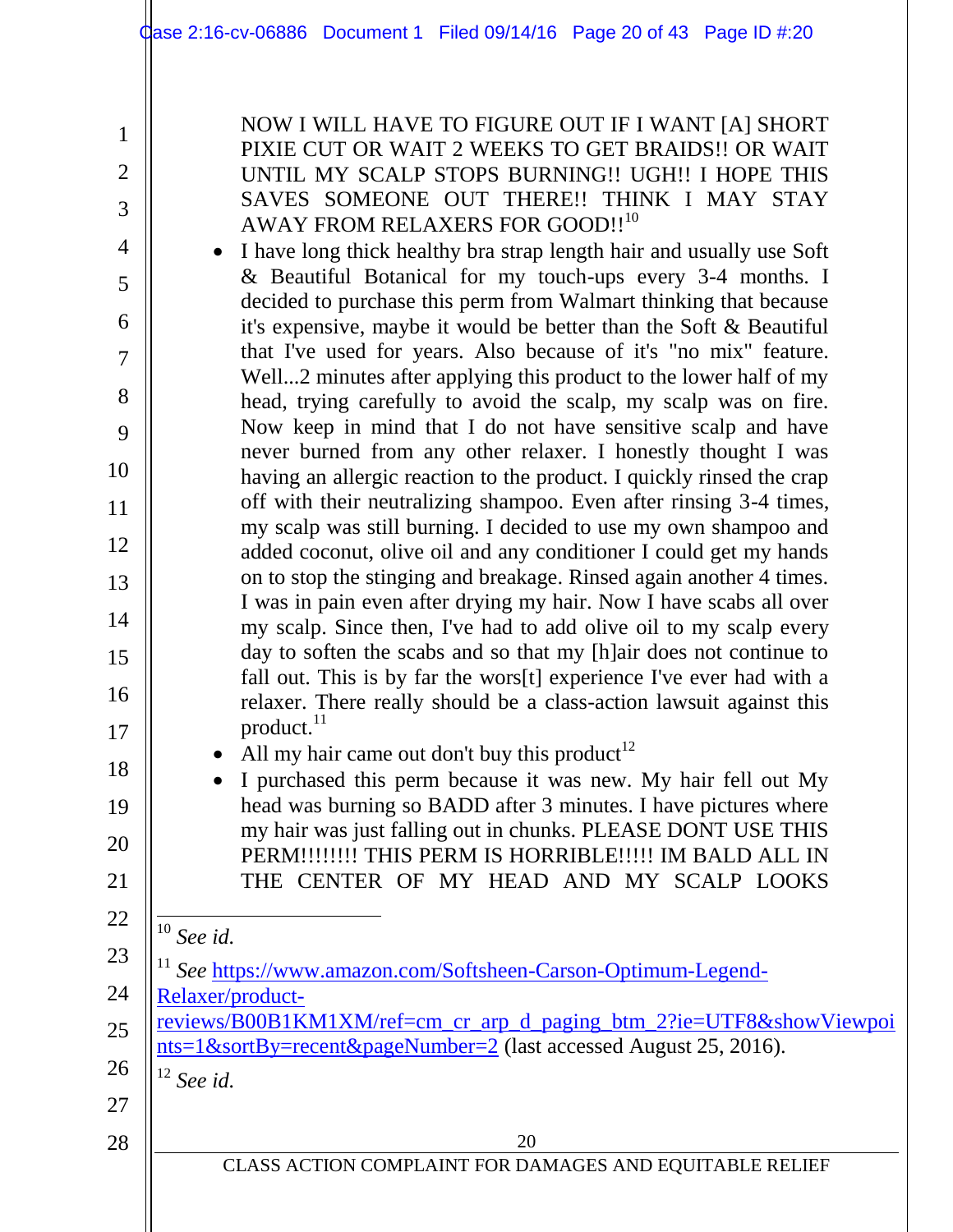WHITE LIKE ITS BURNT!!!!!!! MY HAIR IS STILL SHEDDING BADD AFTER USING THIS PERM THREE WEEKS AGO!!!!! I HAD THE MOST BEAUTIFUL

2

1

3

4

5

6

7

8

9

10

11

HAIR!!!!!!!!!!!<sup>13</sup> Attention ladies.. DO NOT USE THIS PRODUCT!!!!!!! My hair is falling out in clumps and I have no hair in the lower back of my head at all. This company has to be sued and this product needs to be taken off the market. No one should have to go through this at all. We need a class action lawsuit to go in effect immediately. I wish I read these reviews before I purchased this product..Alma Legends relaxer!!!!! Save yourself while you still have time. If you want to keep your hair and your sanity you will not use this product. I have been natural for at least two years and went to the store to purchase products for a blowout but the products weren't in stock so I decided to relax my hair, worst decision in my life!!! I will be obtaining a lawyer because this is just wrong. So once again...do not buy this product..please do not fall for their propaganda! I cannot stress this fact enough!! The worst! $14$ 

13

14

15

16

12

51. These consumers, as well as Plaintiffs and other Class members, sustained damages as a direct and proximate result of Defendants' fraud, negligence, wrongful conduct and omissions in connection with the research, formulation, manufacture, testing, marketing, and sale of the Product.

17

18

19

20

21

52. Despite having notice of these consumer complaints, Defendants have continued to sell the Product and have failed to recall the Product or provide adequate warning or instruction on the Product packaging or in other marketing materials. Moreover, Defendants have failed to take proper action to mitigate the adverse effects caused by its Product.

<sup>13</sup> *See* [https://www.amazon.com/Softsheen-Carson-Optimum-Legend-](https://www.amazon.com/Softsheen-Carson-Optimum-Legend-Relaxer/product-reviews/B00B1KM1XM/ref=cm_cr_getr_d_paging_btm_3?ie=UTF8&showViewpoints=1&sortBy=recent&pageNumber=3)

- 22
- 23
- 24
- 25 [reviews/B00B1KM1XM/ref=cm\\_cr\\_getr\\_d\\_paging\\_btm\\_3?ie=UTF8&showViewpo](https://www.amazon.com/Softsheen-Carson-Optimum-Legend-Relaxer/product-reviews/B00B1KM1XM/ref=cm_cr_getr_d_paging_btm_3?ie=UTF8&showViewpoints=1&sortBy=recent&pageNumber=3) [ints=1&sortBy=recent&pageNumber=3](https://www.amazon.com/Softsheen-Carson-Optimum-Legend-Relaxer/product-reviews/B00B1KM1XM/ref=cm_cr_getr_d_paging_btm_3?ie=UTF8&showViewpoints=1&sortBy=recent&pageNumber=3) (last accessed August 25, 2016).

[Relaxer/product-](https://www.amazon.com/Softsheen-Carson-Optimum-Legend-Relaxer/product-reviews/B00B1KM1XM/ref=cm_cr_getr_d_paging_btm_3?ie=UTF8&showViewpoints=1&sortBy=recent&pageNumber=3)

l

- 26 <sup>14</sup> *See id.*
- 27 28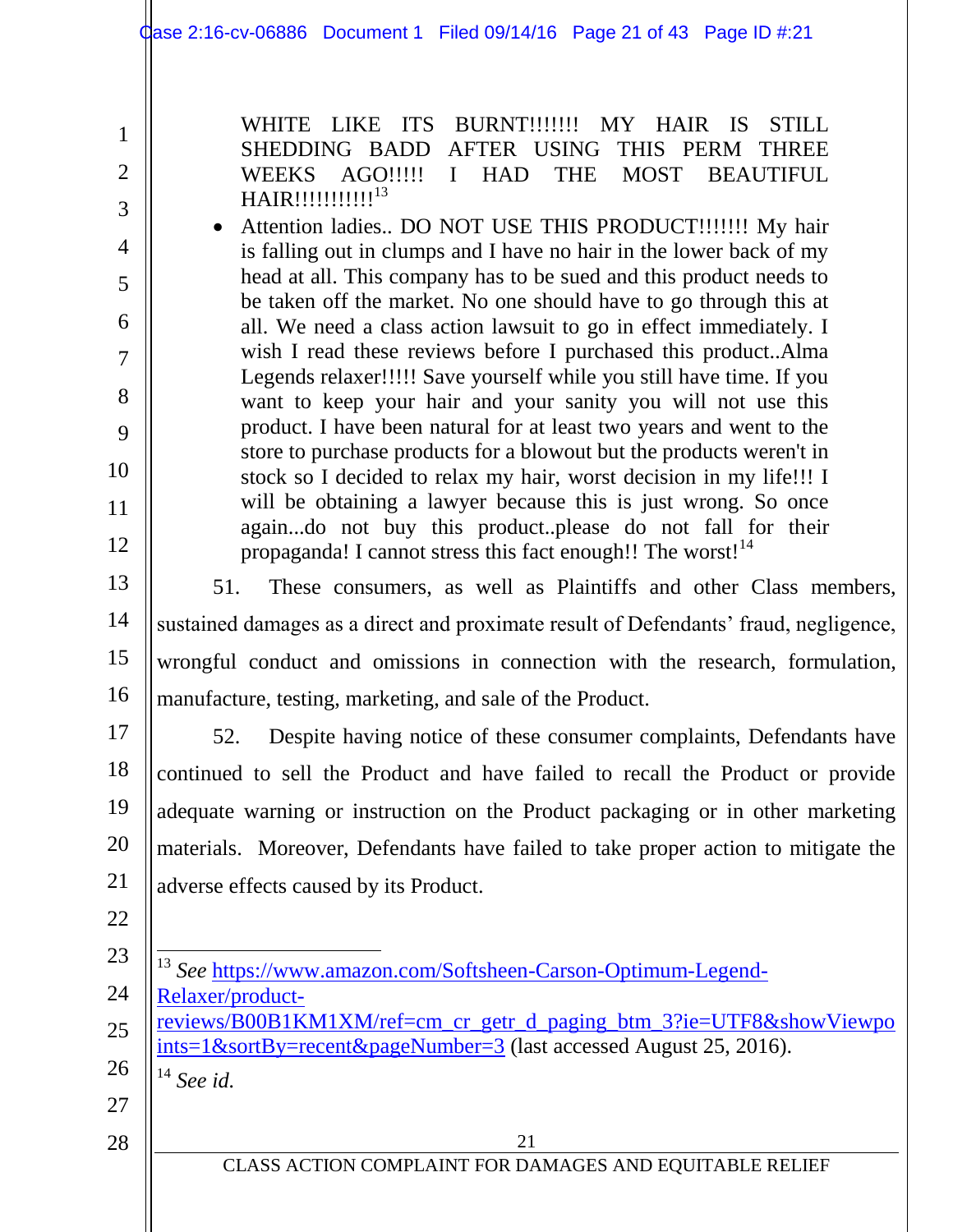1 2 3 4 5 6 53. Defendants made the above-described actionable statements, and engaged in the above-described omissions and concealments with knowledge that the representations were false, deceptive and/or misleading, and with the intent that consumers rely upon such representations, omissions and concealments. Alternatively, Defendants were reckless in not knowing that these representations and material omissions were false and/or misleading at the time they were made.

7 8 9 10 11 12 54. Plaintiffs and other Class members relied on Defendants' misrepresentations and omissions regarding the benefits of the Product. Plaintiffs and Class members have been damaged by Defendants' deceptive and unfair conduct and wrongful actions and inaction in that they purchased the Product which they would not have otherwise purchased had Defendants not misrepresented the benefits of the Product or warned them of the potential harms caused by the Product.

13

## **CLASS DEFINITIONS AND ALLEGATIONS**

14 15 16 55. Plaintiffs bring this action as a class action under Federal Rule of Civil Procedure 23 on behalf of all persons in the United States who, within the relevant statute of limitations period, purchased the Product (the "Class").

17 18 19 56. Plaintiffs Manier and Nero also seek to represent a subclass defined as all members of the Class who purchased the Product in California (the "California Subclass").

20 21 22 57. Plaintiff Riles also seeks to represent a subclass defined as all members of the Class who purchased the Product in Illinois (the "Illinois Subclass," together with the California Subclass, the "Subclasses").

23 24 25 26 58. Excluded from the Class and Subclasses are the Defendants, the officers and directors of the Defendants at all relevant times, members of their immediate families and their legal representatives, heirs, successors or assigns and any entity in which Defendants have or had a controlling interest.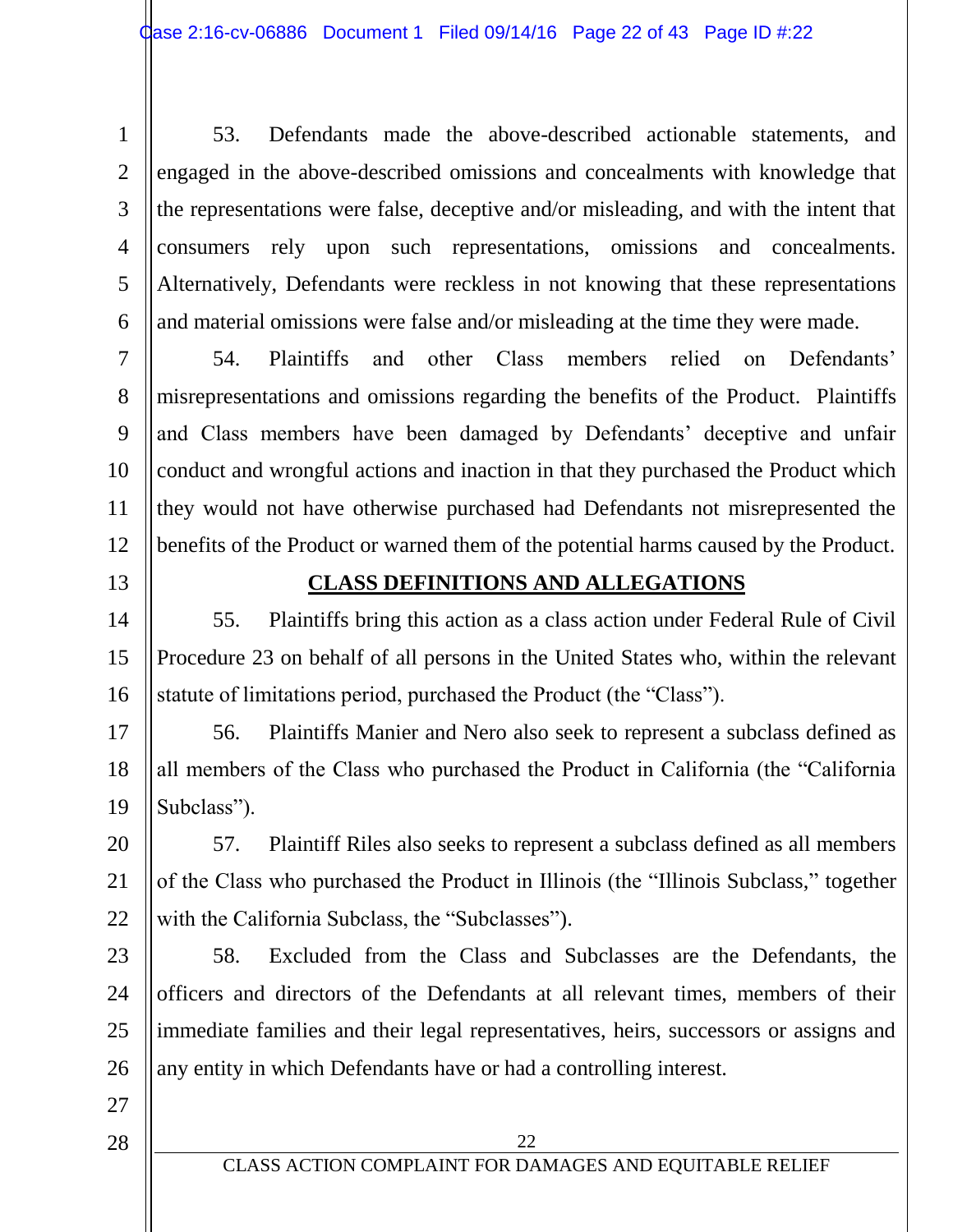1 2

59. Also excluded from the Class and Subclasses are persons or entities that purchased the Product for purposes of resale.

3

4

60. Plaintiffs are members of the Class and Subclasses they seek to represent.

5 6 7 8 9 61. Members of the Class and Subclasses are so numerous that joinder of all members is impractical. Although Plaintiffs do not yet know the exact size of the Class, the Product is sold in retail locations throughout the United States, and well as online, and on information and belief, members of the Class number in the thousands, if not hundreds of thousands.

10 11 12 13 14 62. The Class and Subclasses are ascertainable because their members can be identified by objective criteria – the purchase of Defendants' Product in the United States during the statute of limitations period. Individual notice can be provided to Class members "who can be identified through reasonable effort." Fed. R. Civ. P. 23(c)(2)(B).

15 16 17 18 19 63. Common questions of law and fact exist as to all members of the Class and the Subclasses and predominate over questions affecting only individual Class and Subclass members. Common legal and factual questions include, but are not limited to, whether Defendants' labeling and marketing of the Product was misleading and omitted material information.

20 21 22 23 24 25 26 64. Plaintiffs' claims are typical of the claims of the members of the Class and Subclasses as all members of the Class and Subclasses are similarly affected by the same common, inherent defect in Defendants' Product. Plaintiffs have no interests antagonistic to the interests of the other members of the Class and Subclasses. Plaintiffs and all members of the Class and Subclasses have sustained economic injury arising out of Defendants' violations of common and statutory law as alleged herein.

27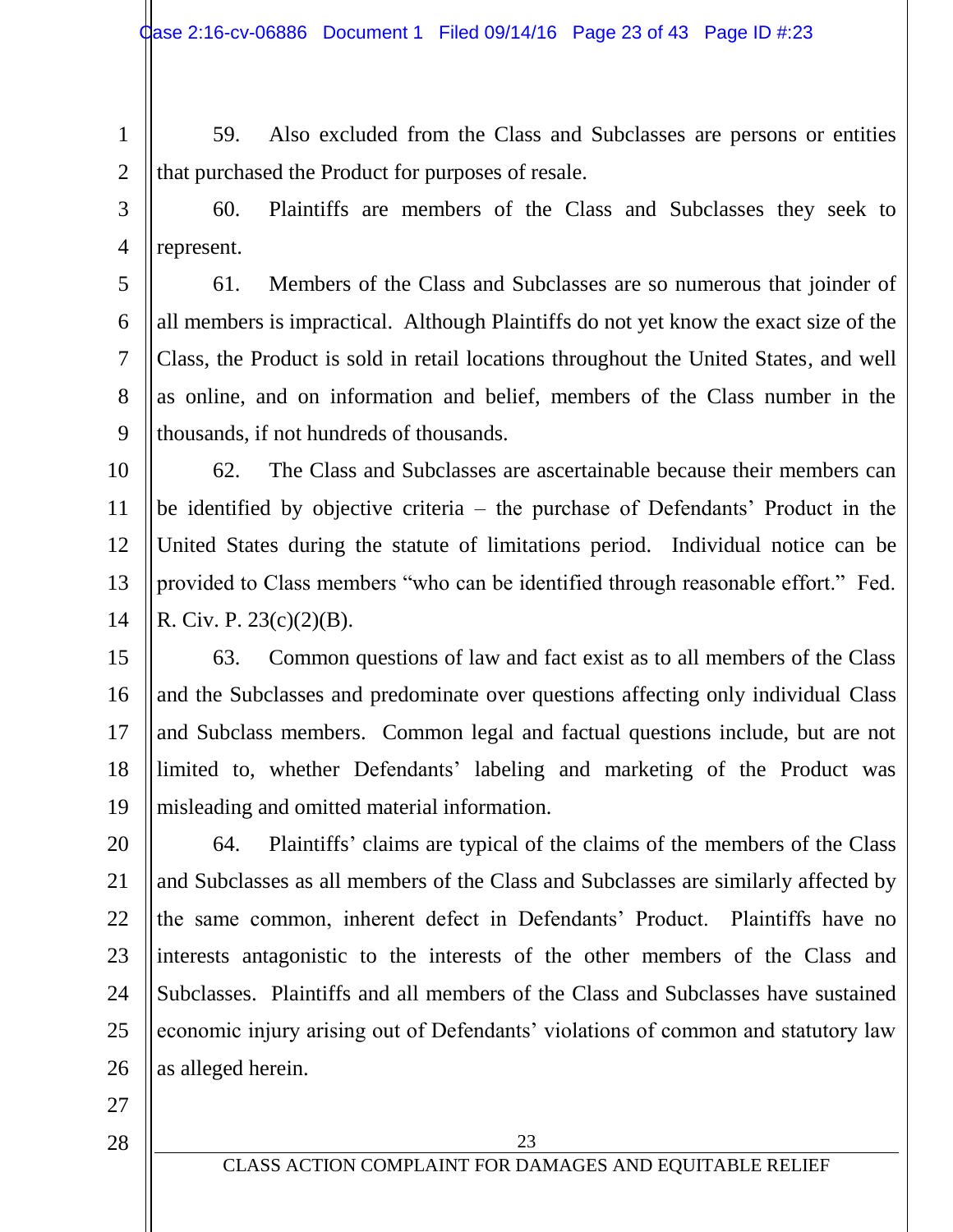1 2 3 4 5 6 65. Plaintiffs are adequate representatives of the Class and Subclasses they seek to represent because their interests do not conflict with the interests of the Class and Subclass members, they have retained counsel that is competent and experienced in prosecuting class actions, and they intend to prosecute this action vigorously. The interests of the Class and Subclass members will be fairly and adequately protected by Plaintiffs and their counsel.

7 8 9 10 11 12 13 14 15 16 17 18 66. The class mechanism is superior to other available means for the fair and efficient adjudication of the claims of Plaintiffs and Class members. Each individual Class and Subclass member may lack the resources to undergo the burden and expense of individual prosecution of the complex and extensive litigation necessary to establish Defendants' liability. Individualized litigation increases the delay and expense to all parties and multiplies the burden on the judicial system presented by the complex legal and factual issues of this case. Individualized litigation also presents a potential for inconsistent or contradictory judgments. In contrast, the class action device presents far fewer management difficulties and provides the benefits of single adjudication, economy of scale, and comprehensive supervision by a single court on the issue of Defendants' liability. Class treatment of the liability issues will ensure that all claims are consistently adjudicated.

19

20

21

22

23

24

25

26

**COUNT I** 

**(California's Consumer Legal Remedies Act, Cal. Civil Code §§ 1750,** *et seq.***)**

67. Plaintiffs repeat the allegations contained in the paragraphs above as if fully set forth herein.

68. Plaintiffs Manier and Nero bring this Count individually and on behalf of the California Subclass.

69. Plaintiffs Manier and Nero and California Subclass members are consumers who purchased the Product for personal, family, or household purposes. Accordingly, Plaintiffs and California Subclass members are "consumers" as that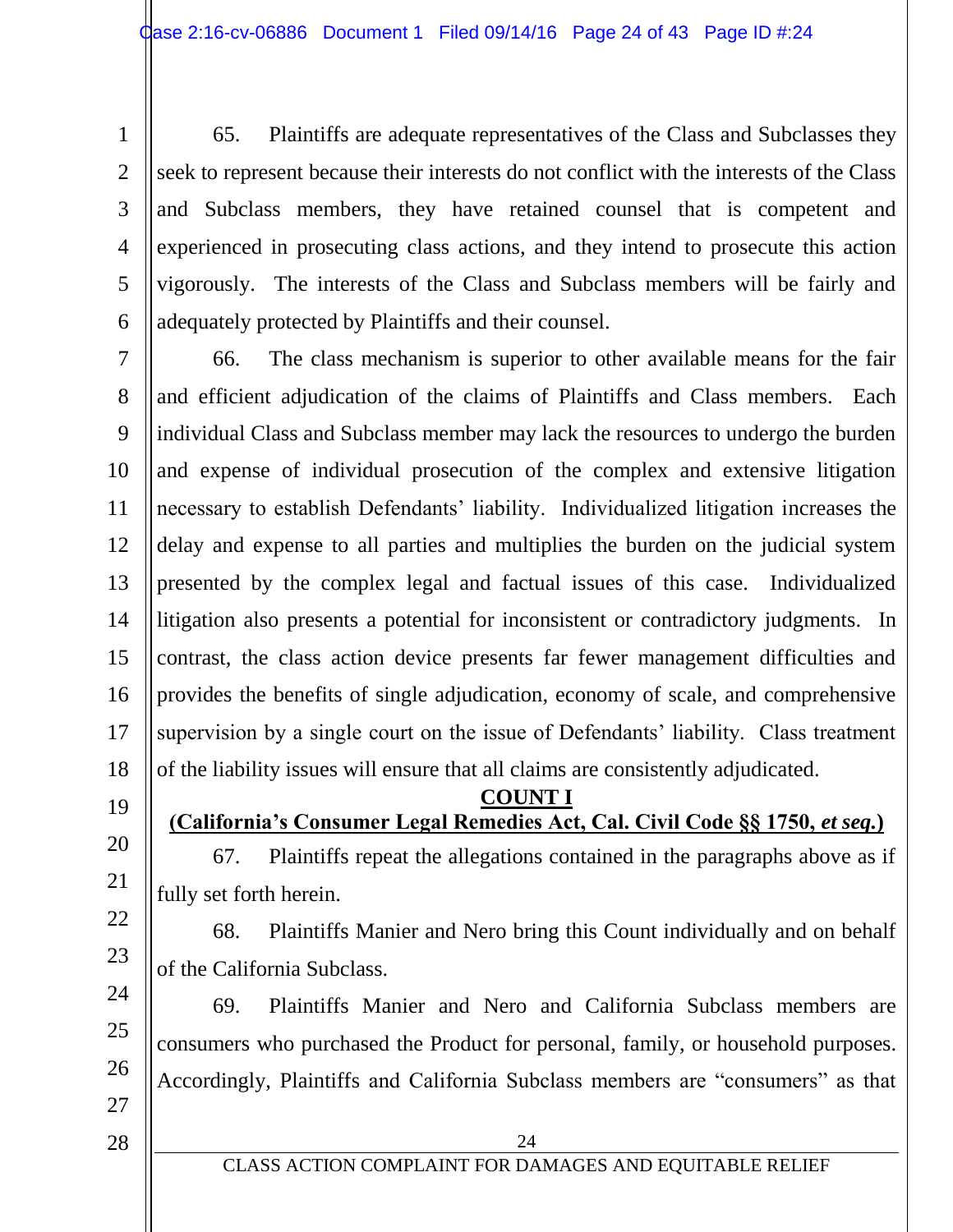1 2 3 term is defined by the CLRA in Cal. Civ. Code § 1761(d). Plaintiffs and California Subclass members are not sophisticated experts with independent knowledge of the formulation and effects of the Product.

4 5 70. At all relevant times, the Product constituted a "good" as that term is defined in Cal. Civ. Code § 1761(a).

6 7 71. At all relevant times, Defendants were "persons" as that term is defined in Civ. Code § 1761(c).

8 9 10 11 12 13 72. At all relevant times, Plaintiffs' purchases of the Product, and the purchases of the Product by other California Subclass members, constituted "transactions" as that term is defined in Cal. Civ. Code § 1761(e). Defendants' actions, inactions, representations, omissions, and conduct has violated, and continues to violate the CLRA, because they extend to transactions that intended to result, or which have resulted in, the sale of the Product to consumers.

14 15 16 17 73. The policies, acts, omissions, and practices described in this Complaint were intended to and did result in the sale of the Product to Plaintiffs and the Class. Defendants' practices, acts, omissions, policies, and course of conduct violated the CLRA §1750 *et seq.* as described above.

18 19 20 74. Defendants represented that the Product had sponsorship, approval, characteristics, uses, and benefits which it did not have in violation of Cal. Civ. Code § 1770(a)(5).

21 22 23 75. Defendants represented that the Product was of a particular standard or quality when Defendants were aware it was of another, in violation of California Civil Code § 1770(a)(7).

24 25 26 27 76. Defendants violated California Civil Code §§ 1770(a)(5) and (a)(7) by representing that the Product was a "no-lye," "anti-breakage" and "intense conditioning" "rejuvenating ritual," which delivers "unified results," "respects hair fiber integrity," "reveal[s] visibly fuller, silkier hair," "protects scalp & skin" and

28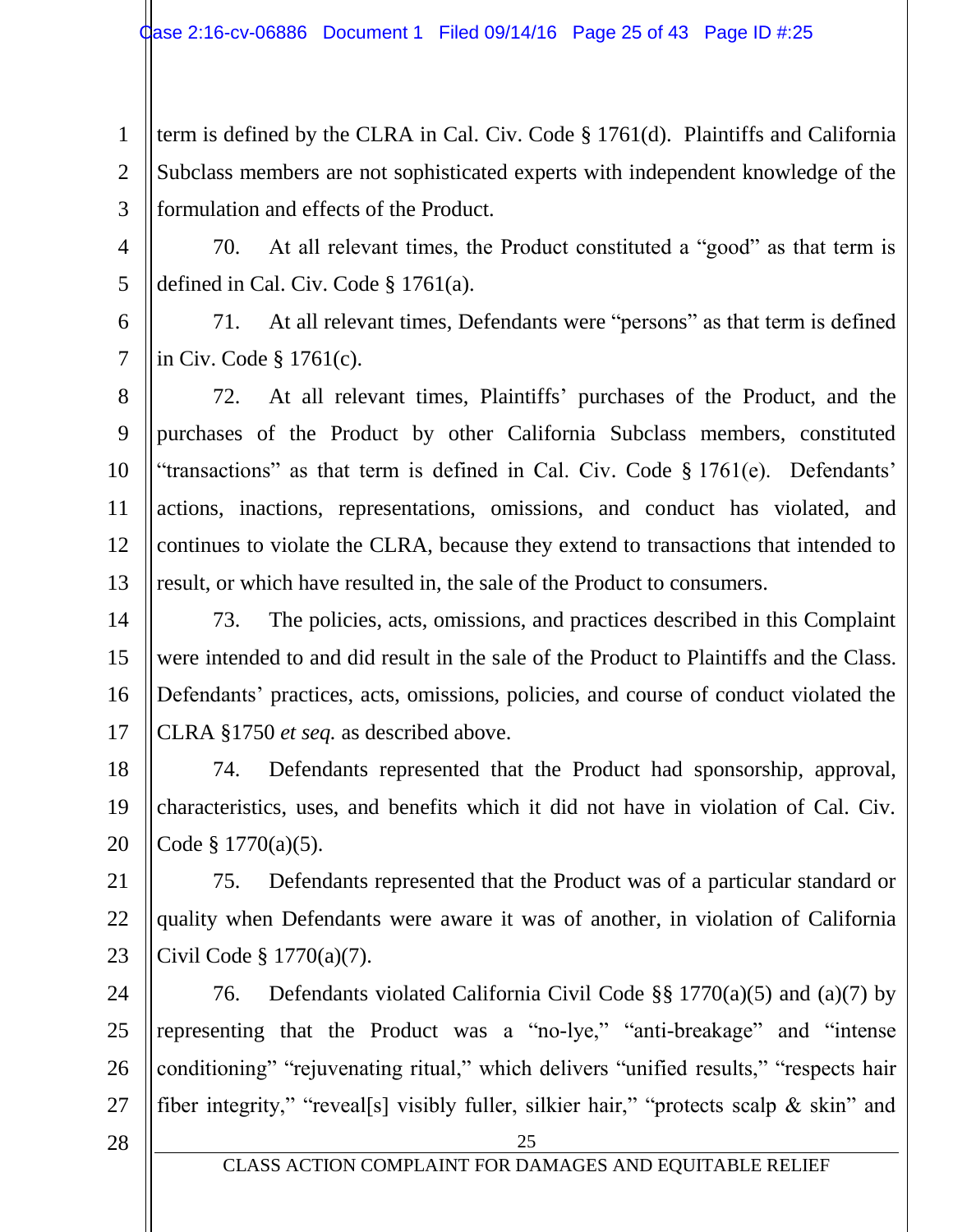1 2 3 4 "infuses hydration  $\&$  conditioning" as more fully set forth above, when, in fact, the Product does not have these qualities or effects; rather, it increases the risk of and results in injuries, including, but not limited to substantial hair loss, breakage, burns, blisters, and other signs of damage and irritation.

5 6 7 8 9 10 77. Defendants advertised the Product with the intent not to sell it as advertised in violation of § 1770(a)(9) of the CLRA. Defendants did not intend to sell the Product as advertised because Defendants knew that the Product was not safe and effective, would not nourish, rejuvenate and hydrate hair, or leave it fuller and silkier. Defendants knew use of the Product increases the risk of and frequently results in damage and injuries.

11 12 13 14 15 16 78. Plaintiffs and California Subclass members suffered injuries caused by Defendants' misrepresentations and omissions because: (a) Plaintiffs and California Subclass members would not have purchased the Product if they had known the true facts; (b) Plaintiffs and California Subclass members purchased the Product due to Defendants' misrepresentations and omissions; and (c) the Product did not have the level of quality, effectiveness, or value as promised.

17 18 19 20 79. Plaintiffs and the California Subclass seek an order enjoining Defendants' unfair or deceptive acts or practices, equitable relief, an award of attorneys' fees and costs under Cal. Civ. Code § 1780(e), and any other just and proper relief available under the CLRA.

21 22 23 24 25 26 27 80. Prior to the filing of this Complaint, a CLRA notice letter was served on Defendants which complies in all respects with California Civil Code § 1782(a). A true and correct copy of Plaintiffs' letter is attached as Exhibit A. On September 13, 2016, Plaintiffs sent Defendants a letter via certified mail, return receipt requested, advising Defendants that they are in violation of the CLRA and must correct, repair, replace, or otherwise rectify the goods alleged to be in violation of § 1770. In the event that the relief requested has not been provided within thirty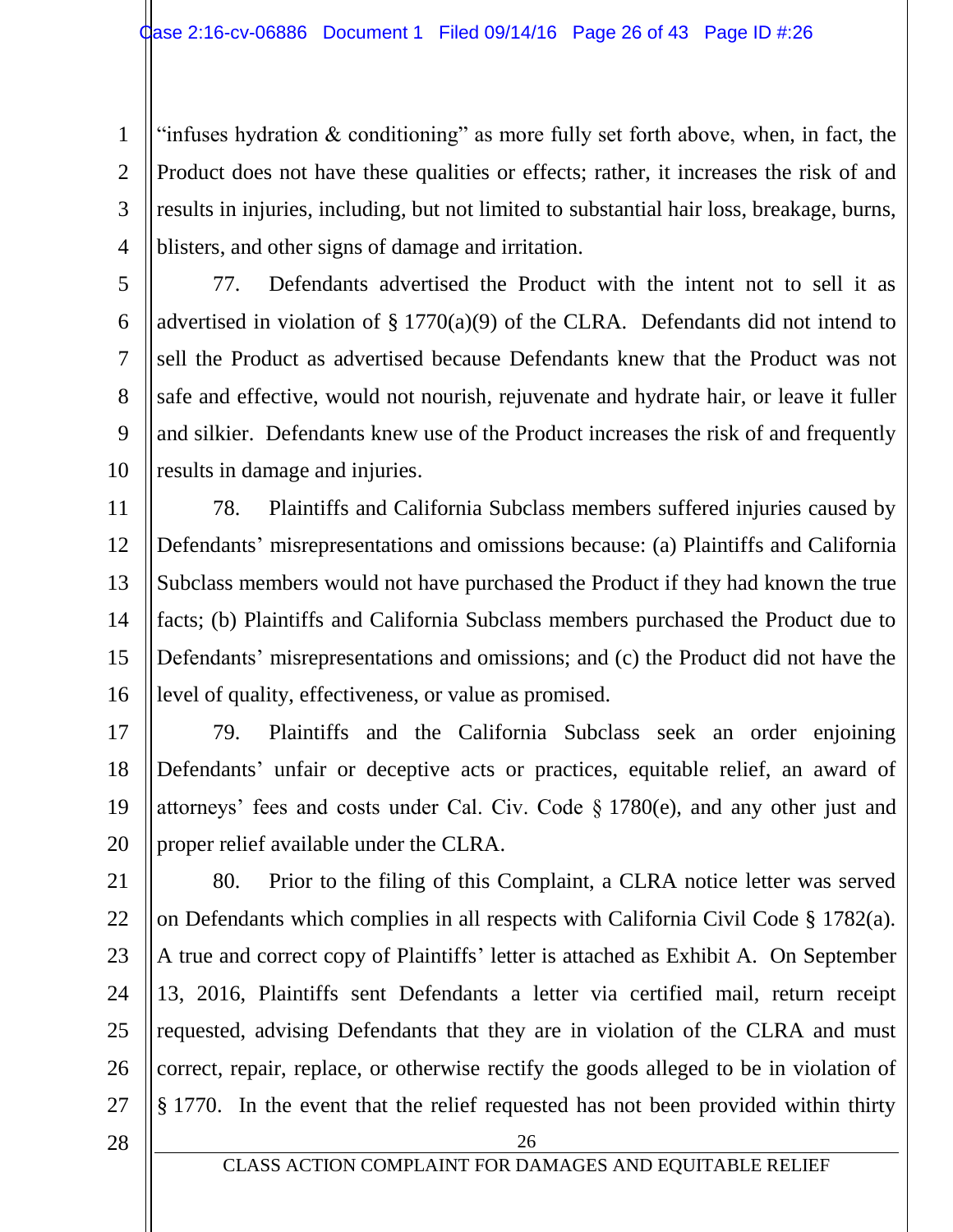1 2 (30) days, Plaintiffs will amend this Complaint to include a request for damages pursuant to the CLRA.

81. Pursuant to section 1780(d) of the CLRA, attached hereto as Exhibit B is an affidavit showing that this action has been commenced in the proper forum.

#### **COUNT II**

## **(California's False Advertising Law, Cal. Bus. & Prof. Code §§17500,** *et seq.***)**

82. Plaintiffs repeat the allegations contained in the paragraphs above as if fully set forth herein.

9 10 83. Plaintiffs Manier and Nero bring this Count individually and on behalf of the California Subclass.

11 12 13 14 15 16 17 18 84. California's FAL (Bus. & Prof. Code §§17500, *et seq.*) makes it "unlawful for any person to make or disseminate or cause to be made or disseminated before the public in this state, . . . in any advertising device . . . or in any other manner or means whatever, including over the Internet, any statement, concerning . . . personal property or services, professional or otherwise, or performance or disposition thereof, which is untrue or misleading and which is known, or which by the exercise of reasonable care should be known, to be untrue or misleading."

19 20 21 22 23 24 25 26 27 85. Defendants committed acts of false advertising, as defined by the FAL, by using false and misleading statements, and material omissions, to promote the sale of the Product, as described above, and including, but not limited to, representing that the Product was a "no-lye," "anti-breakage" and "intense conditioning" "rejuvenating ritual," which delivers "unified results," "respects hair fiber integrity," "reveal[s] visibly fuller, silkier hair," "protects scalp & skin" and "infuses hydration  $\&$  conditioning" as more fully set forth above, when, in fact, Defendants knew or should have known the Product does not have these qualities or effects; rather, it increases the risk of and results in injuries, including, but not

28

3

4

5

6

7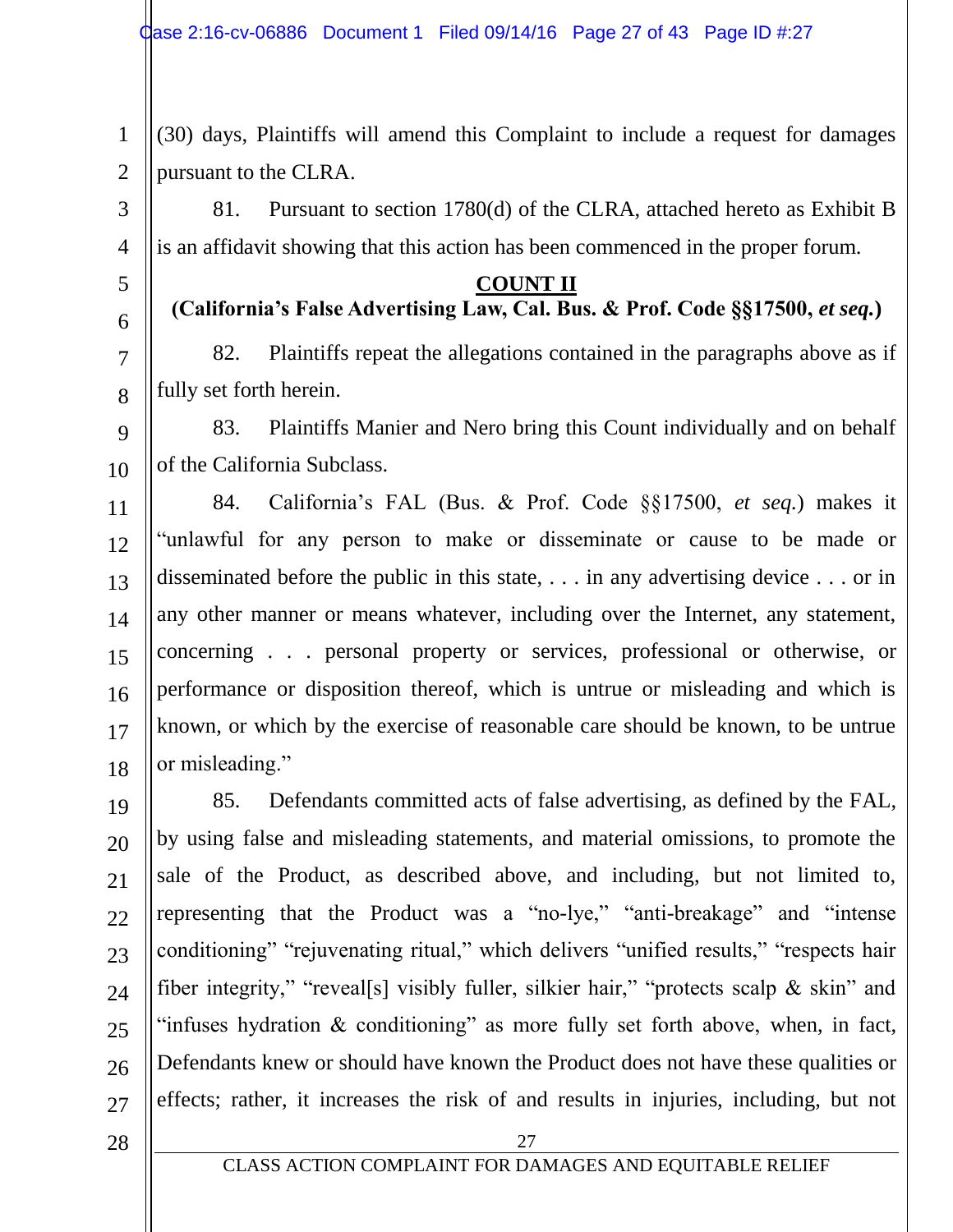1 2 limited to substantial hair loss, breakage, burns, blisters, and other signs of damage and irritation.

86. Defendants knew or should have known, through the exercise of reasonable care, that their statements were untrue and misleading.

5 6 87. Defendants' actions and omissions in violation of the FAL were false and misleading such that the general public is and was likely to be deceived.

7 8 9 10 11 12 13 14 88. As a direct and proximate result of these acts and omissions, consumers have been and are being harmed. Plaintiffs and members of the California Subclass have suffered injury and actual out-of-pocket losses as a result of Defendants' FAL violation because: (a) Plaintiffs and California Subclass members would not have purchased the Product if they had known the true facts; (b) Plaintiffs and California Subclass members purchased the Product due to Defendants' misrepresentations and omissions; and (c) the Product did not have the level of quality, effectiveness, or value as promised.

15 16 17 18 19 20 21 22 89. Plaintiffs bring this action pursuant to Bus. & Prof. Code § 17535 for injunctive relief to enjoin the practices described herein and to require Defendants to issue corrective disclosures to consumers. Plaintiffs and the California Subclass are therefore entitled to: (a) an order requiring Defendants to cease the acts of unfair competition alleged herein; (b) full restitution of all monies paid to Defendants as a result of their deceptive practices; (c) interest at the highest rate allowable by law; and (d) the payment of Plaintiffs' attorneys' fees and costs pursuant to, *inter alia*, California Code of Civil Procedure §1021.5.

# **COUNT III**

24 25 26 **(California's Unfair Competition Law, Cal. Bus. & Prof. Code §§ 17200,** *et seq.***)** 90. Plaintiffs repeat the allegations contained in the paragraphs above as if fully set forth herein.

27 28

23

3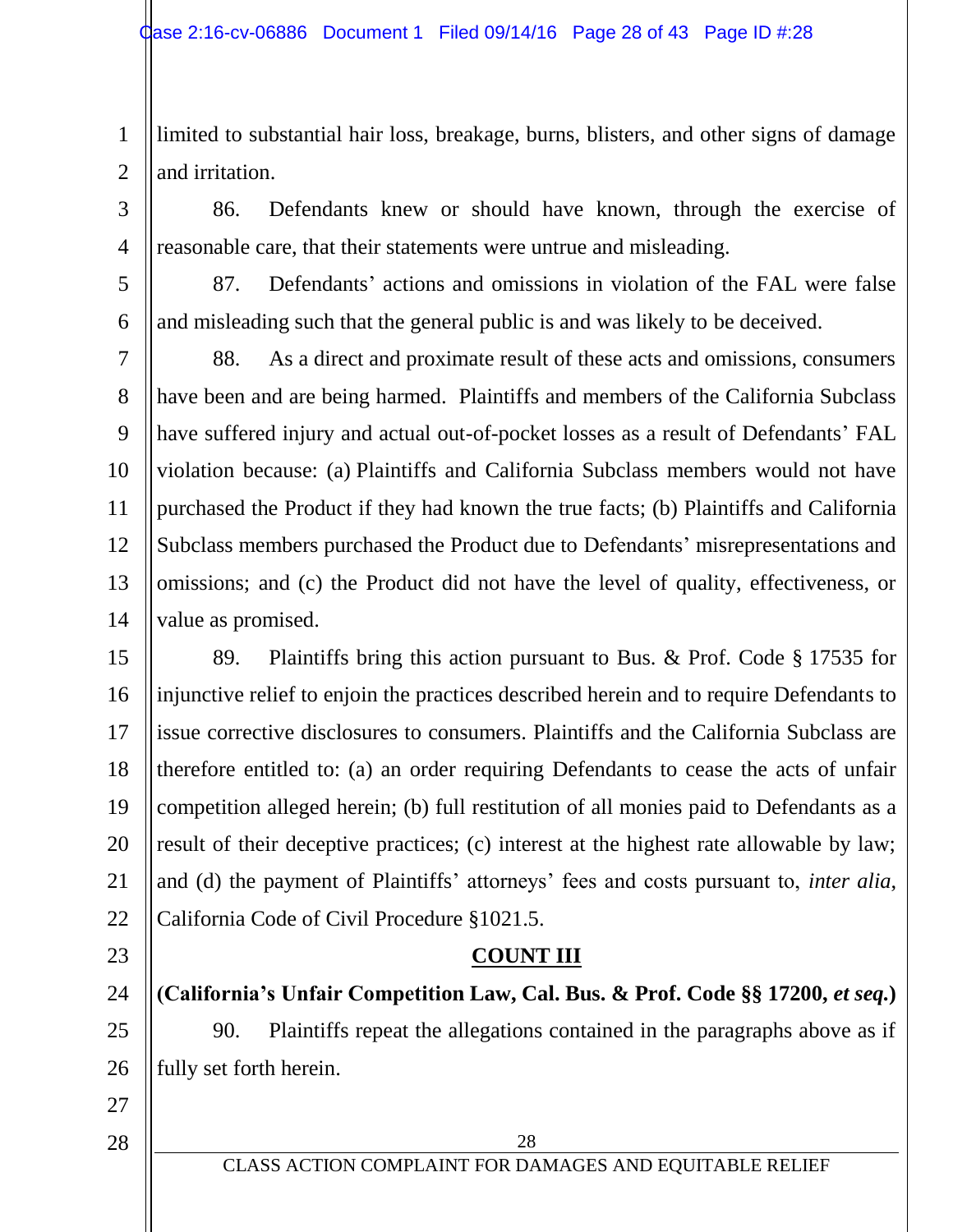1 2

3

4

5

91. Plaintiffs Manier and Nero bring this Count individually and on behalf of the California Subclass.

92. The Unfair Competition Law, Cal. Business & Professions Code § 17200, *et seq.* ("UCL"), prohibits any "unlawful," "unfair," or "fraudulent," business act or practice and any false or misleading advertising.

6 7 8 9 10 11 93. The UCL, Bus. & Prof. Code § 17200 *et seq.*, provides, in pertinent part: "Unfair competition shall mean and include unlawful, unfair or fraudulent business practices and unfair, deceptive, untrue or misleading advertising …." The UCL also provides for injunctive relief and restitution for UCL violations. By virtue of its above-described wrongful actions, Defendants engaged in unlawful, unfair, and fraudulent practices within the meaning, and in violation of, the UCL.

12 13 14 15 16 94. "By proscribing any unlawful business practice, section 17200 borrows violations of other laws and treats them as unlawful practices that the UCL makes independently actionable." *Cel-Tech Communications, Inc. v. Los Angeles Cellular Telephone Co.*, 20 Cal. 4th 163, 180 (1999) (citations and internal quotation marks omitted).

17 18 19 95. Virtually any law or regulation – federal or state, statutory, or common law – can serve as a predicate for an UCL "unlawful" violation. *Klein v. Chevron U.S.A., Inc.*, 202 Cal. App. 4th 1342, 1383 (2012).

20 21 22 96. Defendants violated the "unlawful prong" by violating the CLRA and the FAL, as well as by breaching express and implied warranties as described herein.

23 24 25 26 97. Defendants' acts and practices constitute "unfair" business acts and practices in that the harm caused by Defendants' wrongful conduct outweighs any utility of such conduct, and that Defendants' conduct: (i) offends public policy; (ii) is immoral, unscrupulous, unethical, oppressive, deceitful and offensive, and/or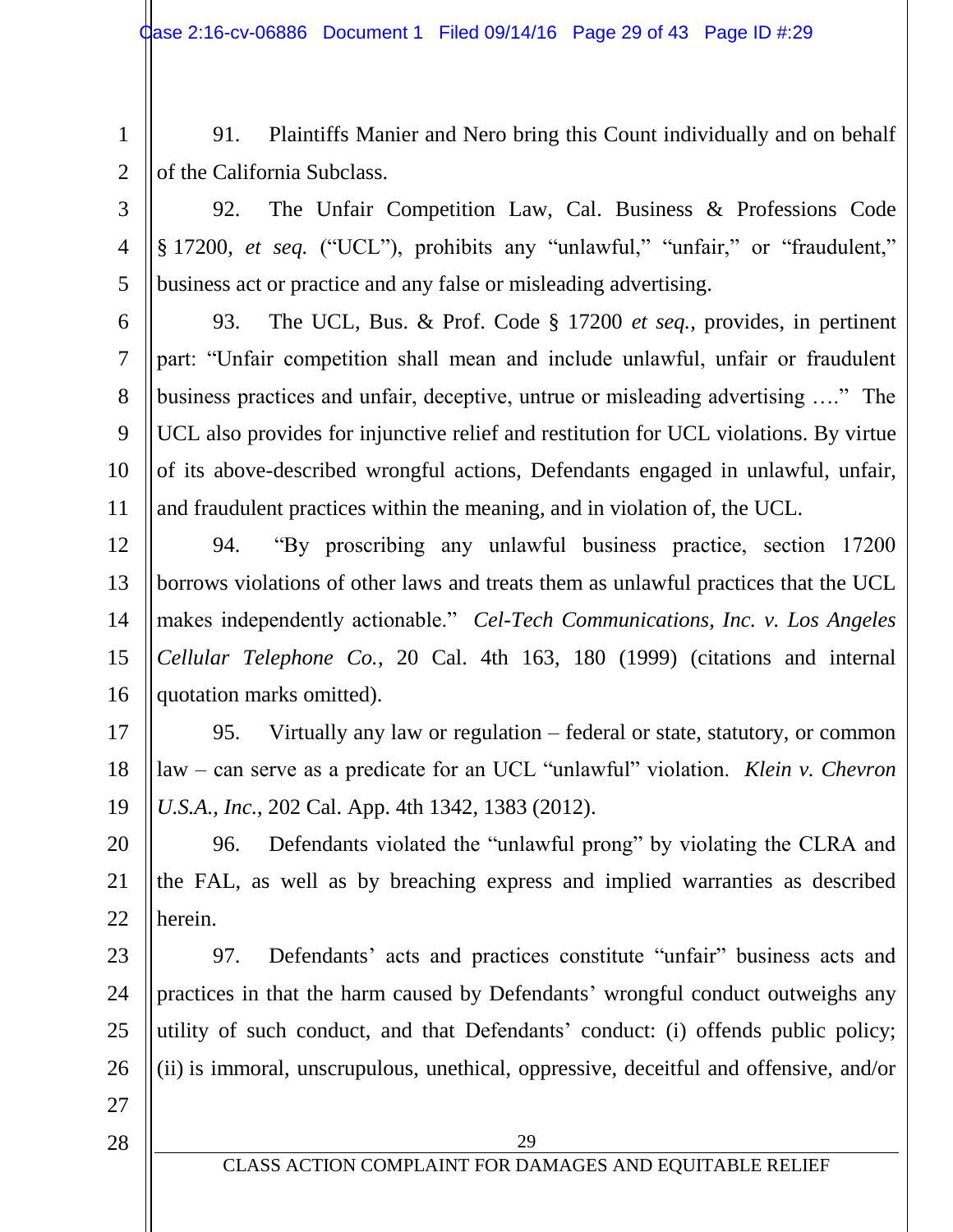1 2 (iii) has caused (and will continue to cause) substantial injury to consumers, such as Plaintiffs and the Class.

3 4 5 6 7 98. There were reasonably available alternatives to further Defendants' legitimate business interests, including changing the Product formula, warning consumers and the public about the risks of and adverse effects caused by the Product, and recalling the Product, other than Defendants' wrongful conduct and omissions described herein.

8 9 10 11 99. The UCL also prohibits any "fraudulent business act or practice." Defendants' above-described claims, nondisclosures, and misleading statements were false, misleading, and likely to deceive the consuming public in violation of the UCL.

12 13 14 15 16 17 18 19 100. As a direct and proximate result of Defendants' above-described wrongful actions, inactions, and violation of the UCL; Plaintiffs and members of the California Subclass have suffered injury and actual out-of-pocket losses because: (a) Plaintiffs and California Subclass members would not have purchased the Product if they had known the true facts; (b) Plaintiffs and California Subclass members purchased the Product due to Defendants' misrepresentations and omissions; and (c) the Product did not have the level of quality, effectiveness, or value as promised.

20 21 22 23 24 25 101. Pursuant to Bus. & Prof. Code §17203, Plaintiffs and the California Subclass are therefore entitled to: (a) an order requiring Defendants to cease the acts of unfair competition alleged herein; (b) full restitution of all monies paid to Defendants as a result of its deceptive practices; (c) interest at the highest rate allowable by law; and (d) the payment of Plaintiffs' attorneys' fees and costs pursuant to, *inter alia*, California Code of Civil Procedure §1021.5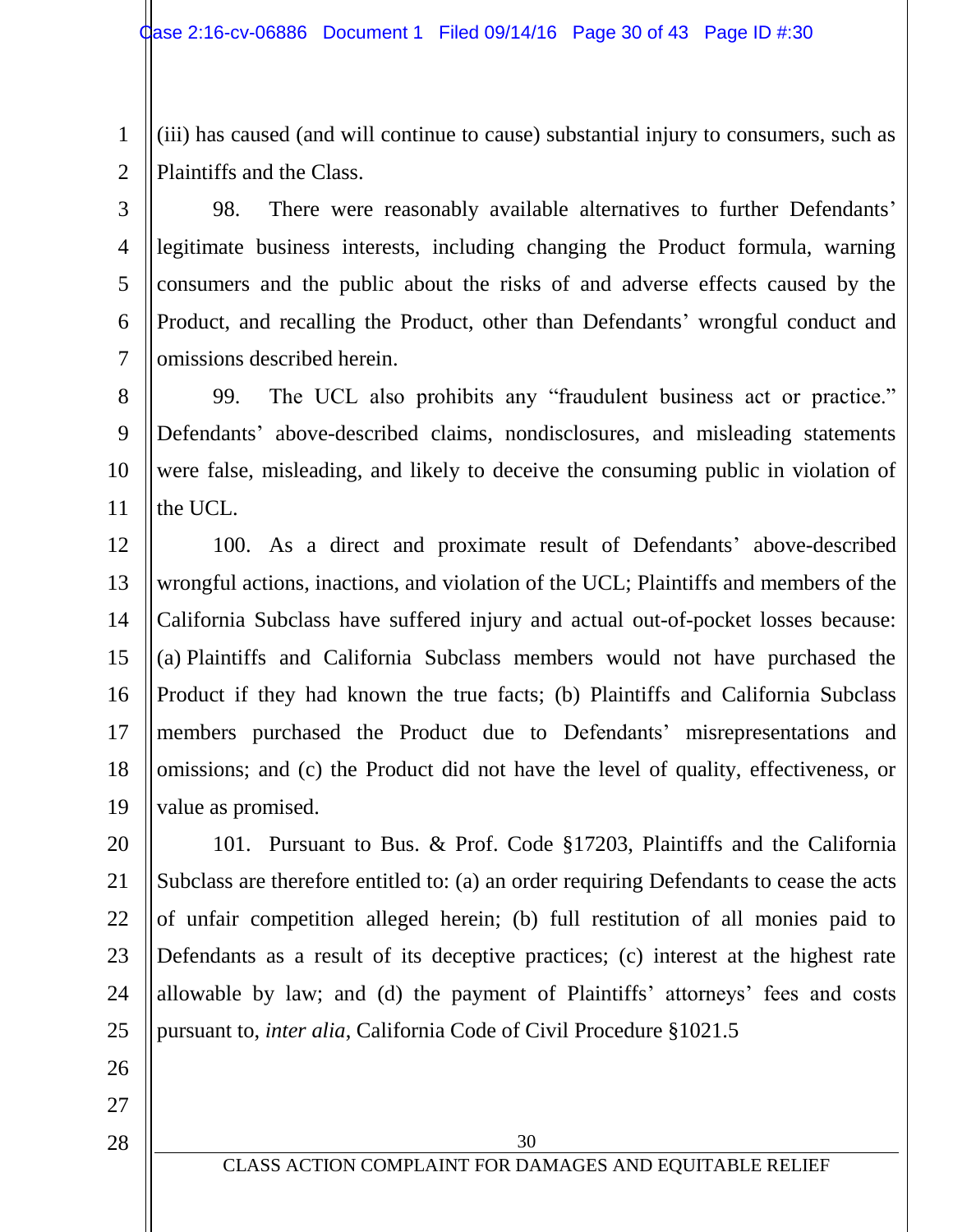31 CLASS ACTION COMPLAINT FOR DAMAGES AND EQUITABLE RELIEF 1 2 3 4 5 6 7 8 9 10 11 12 13 14 15 16 17 18 19 20 21 22 23 24 25 26 27 28 **COUNT IV (Illinois Consumer Fraud and Deceptive Business Practices Act, 815 Ill. Comp. Stat. 505/1,** *et seq.***)** 102. Plaintiffs repeat the allegations in the foregoing paragraphs as if fully set forth herein. 103. Plaintiff Riles brings this Count individually and on behalf of the Illinois Subclass. 104. The Illinois Consumer Fraud and Deceptive Business Practices Act ("ICFA"), 815 Ill. Comp. Stat. 505/1, *et seq.* (the "ICFA") protects consumers and competitors by promoting fair competition in commercial markets for goods and services. 105. The ICFA prohibits any unlawful, unfair, or fraudulent business acts or practices including the employment of any deception, fraud, false pretense, false advertising, misrepresentation, or the concealment, suppression, or omission of any material fact. 106. Section 2 of the ICFA provides in relevant part as follows: Unfair methods of competition and unfair or deceptive acts or practices, including but not limited to the use or employment of any deception, fraud, false pretense, false promise, misrepresentation or the concealment, suppression or omission of any material fact, with intent that others rely upon the concealment, suppression or omission of such material fact, or the use or employment of any practice described in Section 2 of the "Uniform Deceptive Trade Practices Act", approved August 5, 1965, in the conduct of any trade or commerce are hereby declared unlawful whether any person has in fact been misled, deceived or damaged thereby. 815 ILCS 505/2 (footnote omitted).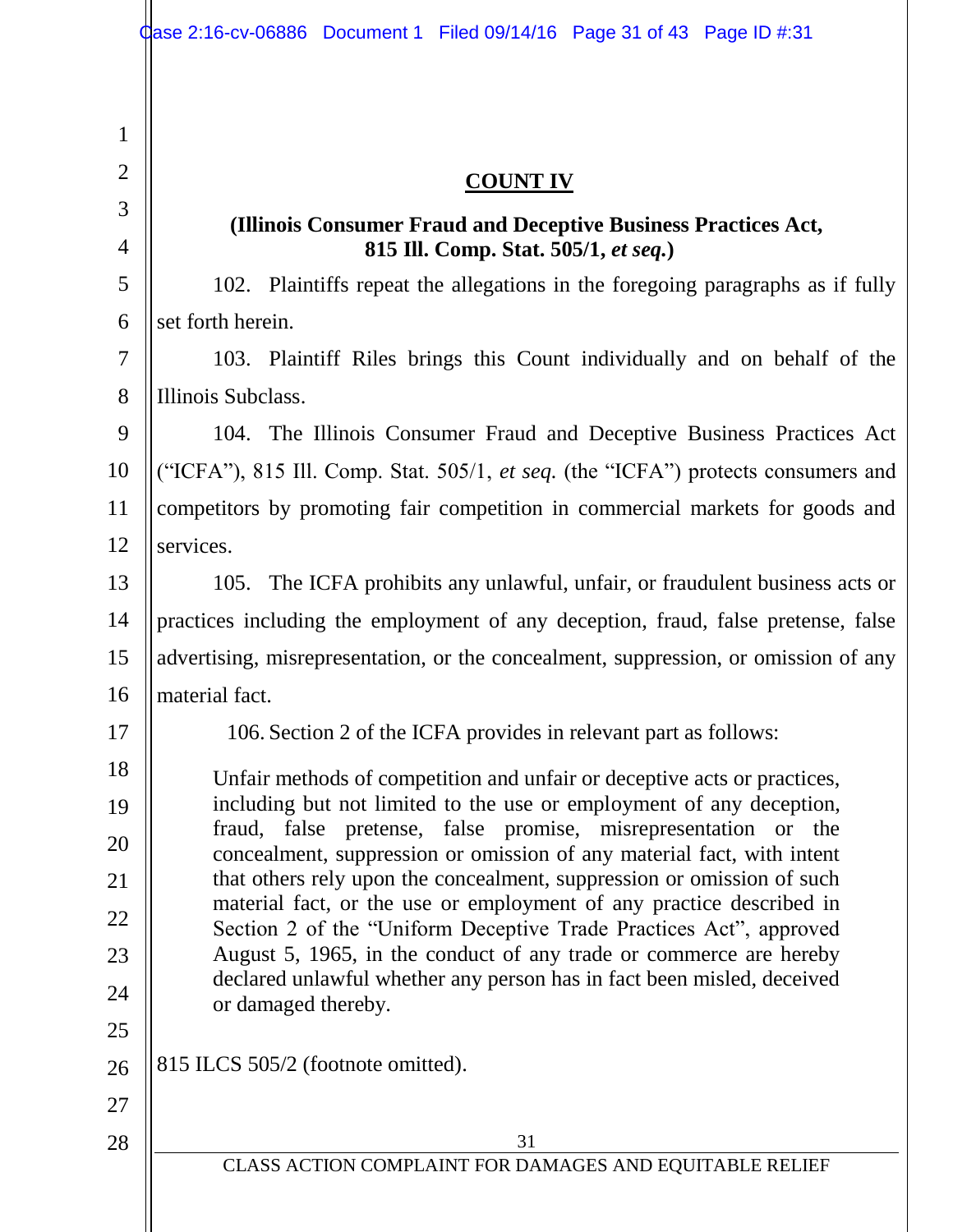- 1 2 3 107. The ICFA applies to Defendants' actions and conduct as described herein because it protects consumers in transactions that are intended to result, or which have resulted, in the sale of goods or services.
- 4

108. Defendants are persons within the meaning of the ICFA.

5 6 109. Plaintiff and other members of the Illinois Subclass are consumers within the meaning of the ICFA.

7 8 110. Defendants' Product is merchandise within the meaning of the ICFA and the sale of its Product is considered trade or commerce under the ICFA.

9 10 11 12 13 14 15 16 111. Defendants' act of marketing and advertising the Product as a "no-lye," "anti-breakage" and "intense conditioning" "rejuvenating ritual," which delivers "unified results," "respects hair fiber integrity," "reveal[s] visibly fuller, silkier hair," "protects scalp & skin" and "infuses hydration & conditioning" as more fully set forth above, is a "deceptive" practice under the Act. Rather than provide consumers such as Plaintiff and the other Subclass members with full information on which to base purchases, Defendants knowingly concealed such facts and to date has yet to issue even a single word of clarification or retraction

17 18 19 20 21 22 112. Defendants' foregoing deceptive acts and practices, including their omissions, were material, in part, because they concerned an essential part of the Product's functionality and safety. Defendants omitted material facts regarding the dangers and hazards associated with the Product by failing to disclose that the Product can and does cause substantial hair loss, burns, and blisters, when used as intended.

23 24

113. Defendants created advertisements and marketing materials with the intent that Plaintiffs and other consumers would rely on the information provided.

25 26 27 114. Defendants' misrepresentations and omissions to Plaintiff and members of the Illinois Subclass constitute unfair and deceptive acts and practices in violation of the ICFA.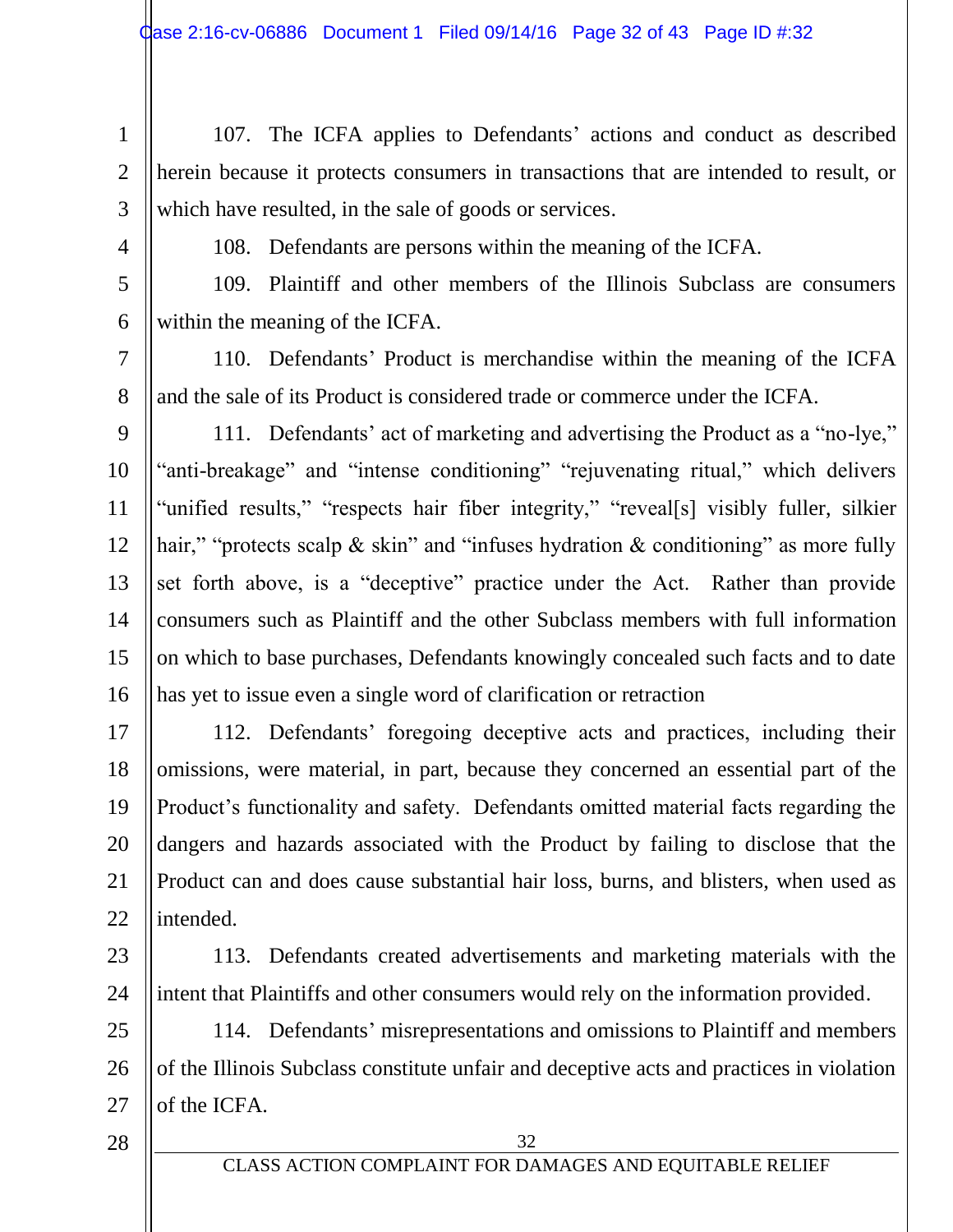1 2 3 4 115. Had Defendants not engaged in the deceptive misrepresentation and omission of material facts as described above, Plaintiffs and Illinois Subclass members would not have purchased the Product or would have paid less for the Product.

6 8 9 10 12 13 116. Plaintiff and Illinois Subclass members were damaged by Defendants' conduct directed towards consumers. As a direct and proximate result of Defendants' violation of the ICFA, Plaintiff and Illinois Subclass members have suffered harm in the form of monies paid for Defendants' Product. Plaintiff, on behalf of herself and the Illinois Subclass, seeks an order (1) requiring Defendants to cease the unfair practices described herein; (2) awarding damages, interest, and reasonable attorneys' fees, expenses, and costs to the extent allowable; and/or (3) requiring Defendants to restore to Plaintiff and each Illinois Subclass member any money acquired by means of unfair competition.

## **COUNT V (Breach of Express Warranty)**

117. Plaintiffs repeat the allegations in the foregoing paragraphs as if fully set forth herein.

18 19 118. Plaintiffs bring this claim individually and on behalf of the members of the Class and Subclasses against Defendants.

20 22 119. Plaintiffs and the Class and Subclass members purchased the Product either directly from Defendants or through authorized retailers such as Amazon, Walmart, Walgreens and/or Sally Beauty Supply, among others

23 24 25 26 27 120. Defendants, as the designers, manufacturers, marketers, distributors, or sellers expressly warranted that the Product was fit for its intended purpose by making the express warranties that the Product is an "anti-breakage" and "intense conditioning" "rejuvenating ritual" and which delivers "unified results," "respects hair fiber integrity," "reveal[s] visibly fuller, silkier hair", "protects scalp & skin"

28

5

7

11

14

15

16

17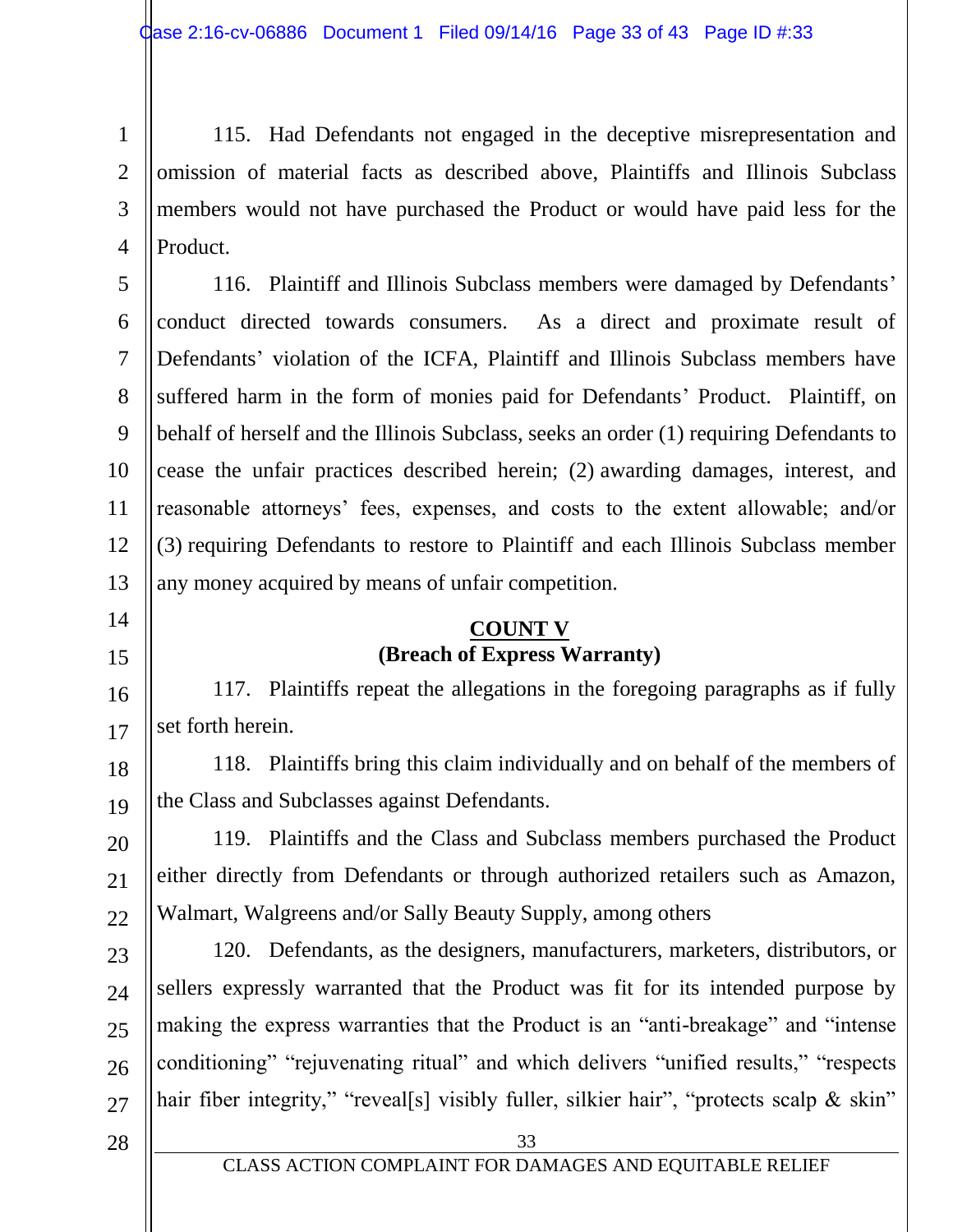1 2 "infuses hydration & conditioning," and contains a "powerful anti-oxidant rich in vitamins and minerals."

3 4 5 6 7 121. Defendants' affirmations of fact and promises made to Plaintiffs and the Class on the Product labels became part of the basis of the bargain between Defendants on the one hand, and Plaintiffs and the Class members on the other, thereby creating express warranties that the Product would conform to Defendants' affirmations of fact, representations, promises, and descriptions.

8 9 10 11 12 13 14 122. Defendants breached this warranty and/or contract obligation by placing the Product into the stream of commerce and selling it to consumers, when it does not contain the properties it was represented to possess. Rather, Amla Relaxer suffers from latent and/or inherent design and/or manufacturing defects that cause substantial hair loss, burns, and blisters, rendering the Product unfit for its intended use and purpose. These defects substantially impair the use, value and safety of the Product.

15 16 17 18 19 123. The latent and/or inherent design and/or manufacturing defects at issue herein existed when the Product left Defendants' possession or control and was sold to Plaintiffs and the Class and Subclass members. The defects were not discoverable by Plaintiffs and the Class and Subclass members at the time of their purchase of the Product.

20 21 22 23 124. As the manufacturers, suppliers, and/or sellers of the Product, Defendants had actual knowledge of the breach, and given the nature of the breach, i.e. false representations regarding the Product, Defendants necessarily had knowledge that the representations made were false, deceptive and/or misleading.

24 25 26 125. Defendants were provided further notice of the Product defects and the breach of warranties via the hundreds of consumer complaints, including complaints from putative Class members, posted on the Internet.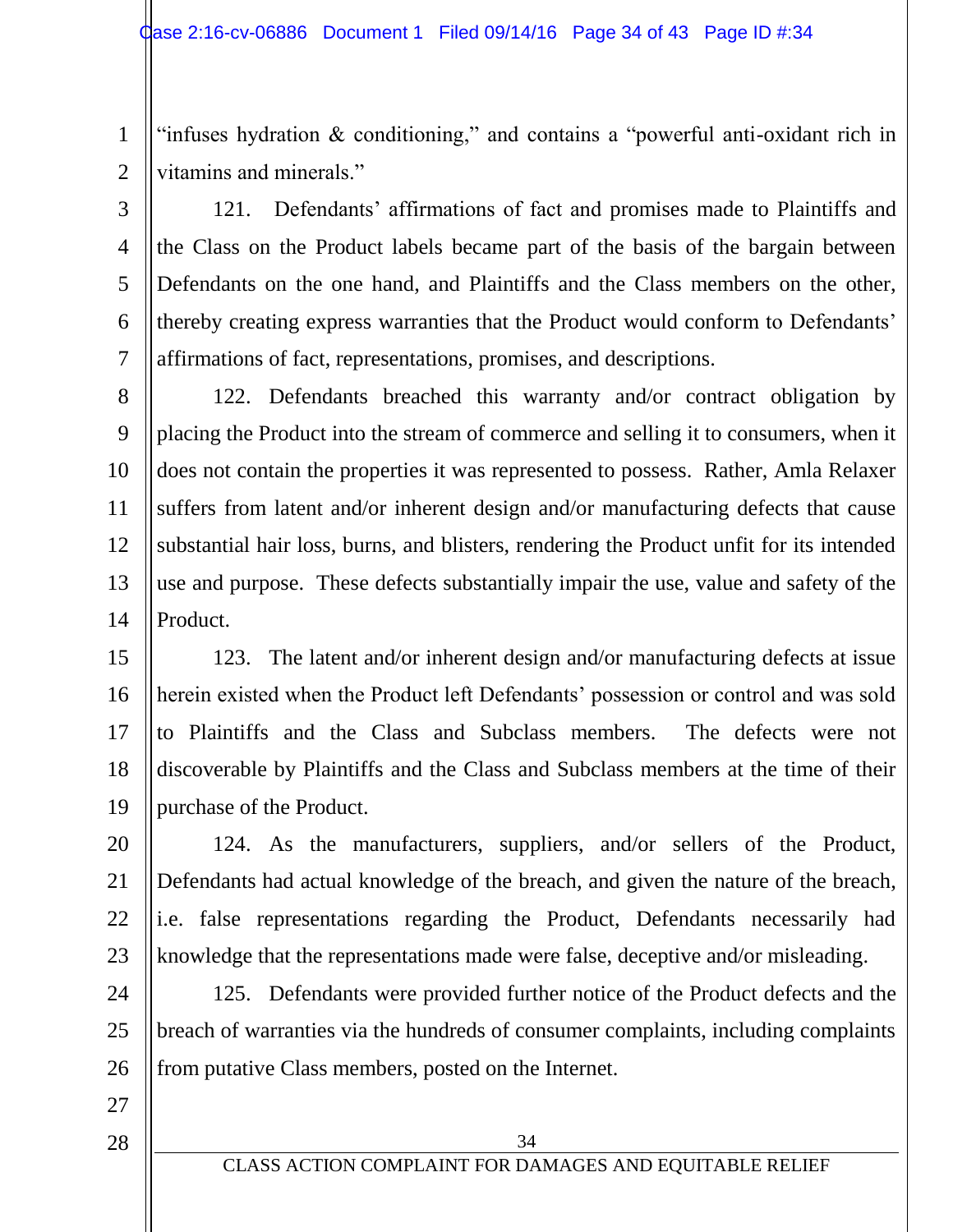1 2 3 4 126. Plaintiffs and Class members were injured as a direct and proximate result of Defendants' breach because they would not have purchased the Product if they had known the true facts and the Product did not have the characteristics, quality, or value as promised.

## **COUNT VI (Breach of Implied Warranty of Merchantability)**

127. Plaintiffs repeat the allegations contained in the paragraphs above as if fully set forth herein.

9 10 128. Plaintiffs bring this Count individually and on behalf of the members of the Class and Subclasses.

11 12 13 14 15 16 17 18 129. The Uniform Commercial Code § 2-314 provides that, unless excluded or modified, a warranty that the goods shall be merchantable is implied in a contract for their sale if the seller is a merchant with respect to goods of that kind. To be "merchantable," goods must, inter alia, "pass without objection in the trade under the contract description," "run, within the variations permitted by the agreement, of even kind, quality and quantity within each unit and among all units involved," be "adequately contained, packaged, and labeled as the agreement may require," and "conform to the promise or affirmations of fact made on the container or label."

19 20 21 130. Defendants formulated, manufactured, tested, marketed, promoted, distributed, and sold the Product as safe for use by the public at large, including Plaintiffs, who purchased the Product.

22 23 131. Defendants knew the use for which the Product was intended and impliedly warranted the product to be of merchantable quality, safe and fit for use.

24 25 132. Plaintiffs reasonably relied on the skill and judgment of the Defendants, and as such their implied warranty, in using the Product.

133. Contrary to same, the Product was not of merchantable quality or safe or fit for its intended use, because it is unreasonably dangerous and unfit for the

28

26

27

5

6

7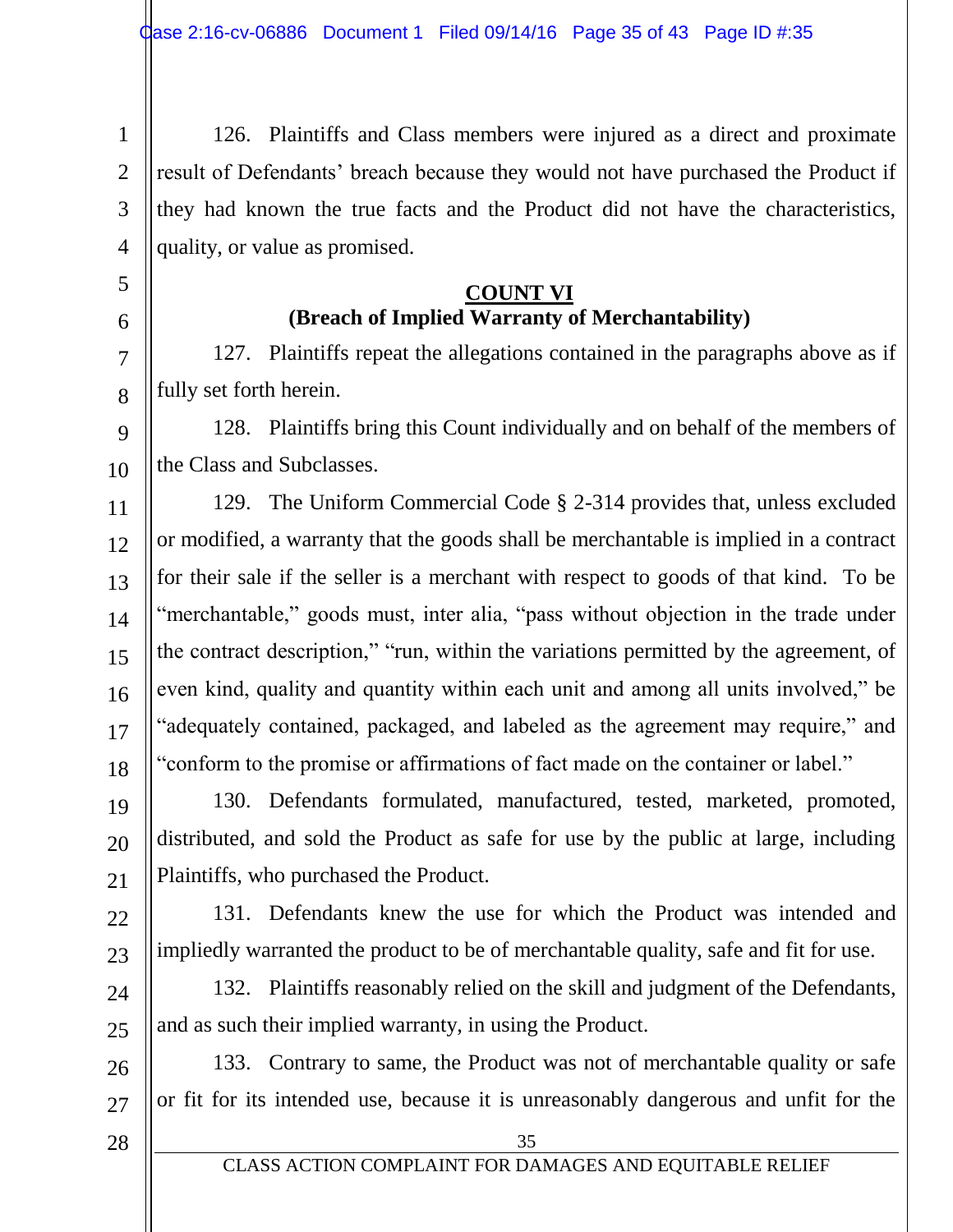3

4

5

18

19

26

27

28

1 2 ordinary purpose for which it was used. Specifically, the Product causes significant hair loss and skin and scalp irritation, including burns and blisters.

134. Defendants breached their implied warranties because the Product does not have the quality, quantity, characteristics, or benefits as promised, and because the Product does not conform to the promises made on its labels.

6 7 8 9 135. As a direct and proximate result of one or more of these wrongful acts or omissions of the Defendants, Plaintiffs experienced significant hair loss. They also experienced burns and/or irritation on their scalp as a result of using the Product.

10 11 12 13 136. Plaintiffs and Class and Subclass members were injured as a direct and proximate result of Defendants' breach because they would not have purchased the Product if they had known the true facts and the Product did not have the characteristics, quality, or value as impliedly warranted.

14 15 16 17 137. Plaintiffs demand judgment against Defendants for compensatory, statutory and punitive damages, together with interest, costs of suit attorneys' fees and all such other relief as the Court deems appropriate pursuant to the common law and statutory law.

# **COUNT VII**

# **(Unjust Enrichment)**

20 21 138. Plaintiffs repeat the allegations contained in the paragraphs above as if fully set forth herein.

22 23 139. Plaintiffs bring this Count individually and on behalf of the members of the Class and Subclass.

24 25 140. Plaintiffs and members of the Class and Subclass conferred benefits on Defendants by purchasing the Product.

36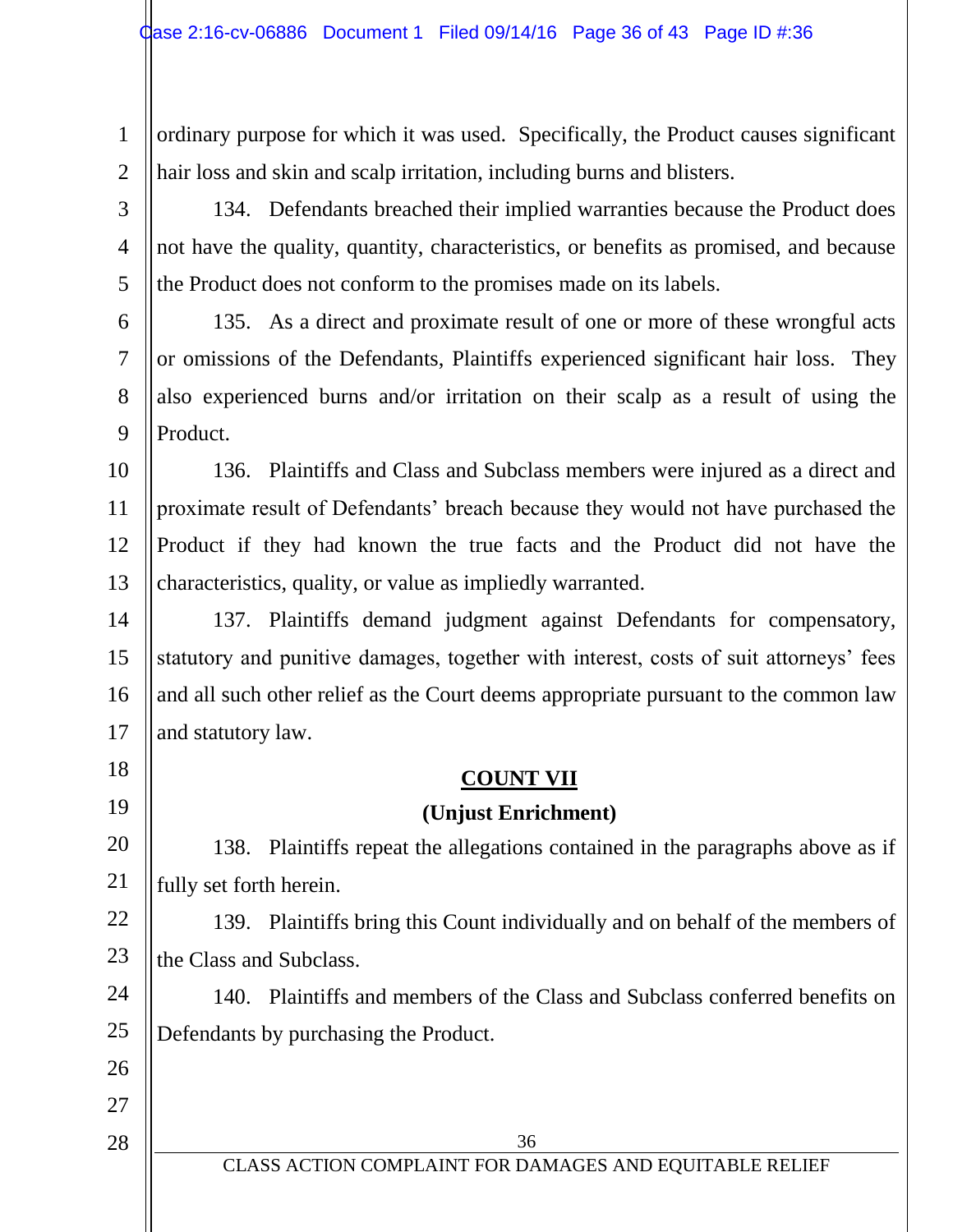1 2 3 4 5 6 7 141. Defendants have been unjustly enriched in retaining revenues derived from Plaintiffs' and Class and Subclass members' purchases of the Product. Retention of that revenue under these circumstances is unjust and inequitable because Defendants misrepresented and omitted material facts concerning the characteristics, qualities, and value of the Product and caused Plaintiffs and Class and Subclass members to purchase the Product, which they would not have done had the true facts been known.

8 9 10 11 142. Because Defendants' retention of the non-gratuitous benefits conferred on them by Plaintiffs and members of the Class and Subclass is unjust and inequitable, Defendants must pay restitution to Plaintiffs and members of the Class for its unjust enrichment, as ordered by the Court.

## **COUNT VIII**

#### **(Fraud)**

143. Plaintiffs repeat the allegations contained in the paragraphs above as if fully set forth herein.

16 17 144. Plaintiffs bring this Count individually and on behalf of the members of the Class and Subclasses.

18 19 20 145. As described herein, Defendants knowingly made material misrepresentations and omissions regarding the Product in their marketing and advertising materials.

21 22 23 146. Defendants made these material misrepresentations and omissions in order to induce Plaintiffs and putative Class and Subclass members to purchase the Product.

24 25 26 27 147. Rather than inform consumers about the dangers associated with using the Product, Defendants represented the Amla Relaxer as a "no-lye," "antibreakage" and "intense conditioning" "rejuvenating ritual," which delivers "unified results," "respects hair fiber integrity," "reveal[s] visibly fuller, silkier hair,"

28

12

13

14

15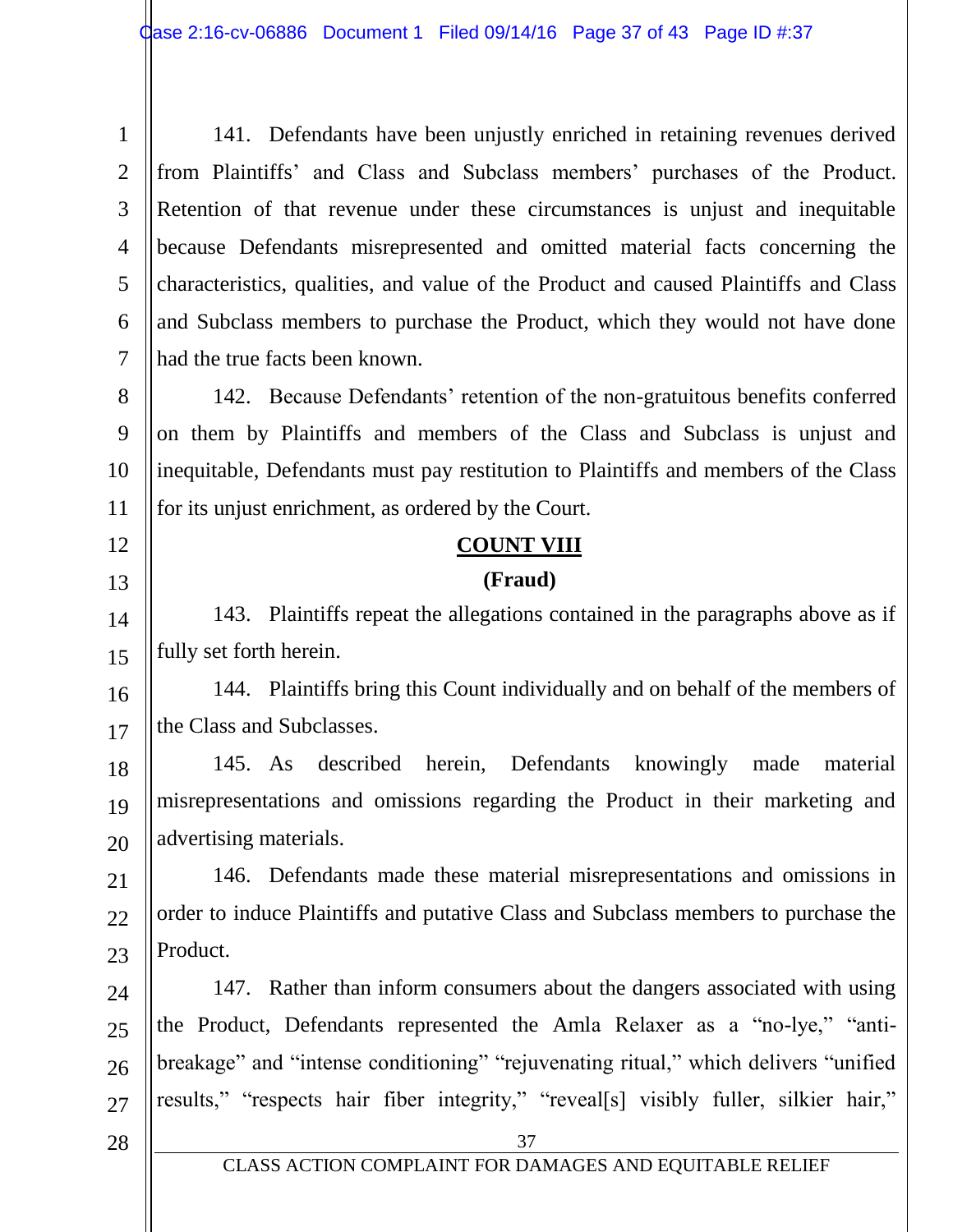1 2 "protects scalp  $\&$  skin," "infuses hydration  $\&$  conditioning," and contains a "powerful anti-oxidant rich in vitamins and minerals."

148. The Product is not a safe, effective, gentler or "easier relaxing process" as described on Product packaging. Rather, it contains ingredients that alone and/or in combination render it unsafe and unsuitable for consumer use as marketed by Defendants.

7 8 9 10 149. The misrepresentations and omissions made by Defendants, upon which Plaintiffs and other Class and Subclass members reasonably and justifiably relied, were intended to induce and did actually induce Plaintiffs and other Class and Subclass members to purchase the Product.

11 12 150. Had Plaintiffs known the truth about the qualities of and dangers associated with the Product, they would not have purchased the Product

13 14 15 151. Defendants' fraudulent actions and omissions caused damage to Plaintiffs and other Class and Subclass members, who are entitled to damages and other legal and equitable relief as a result.

# **COUNT IX**

# **(Negligence)**

18 19 152. Plaintiffs repeat the allegations in the foregoing paragraphs as if fully set forth herein.

20 21 153. Plaintiffs bring this claim individually and on behalf of the members of the Class and Subclasses against Defendants.

22 23 24 154. Defendants negligently formulated, manufactured, tested, marketed, promoted, distributed, and sold the Product in this District and throughout the United States.

25 26 27 155. At all times relevant and material hereto, Defendants had a duty to exercise reasonable care in the design, manufacture, testing, advertising, marketing, labeling, packaging, distribution, promotion and sale of the Product.

28

3

4

5

6

16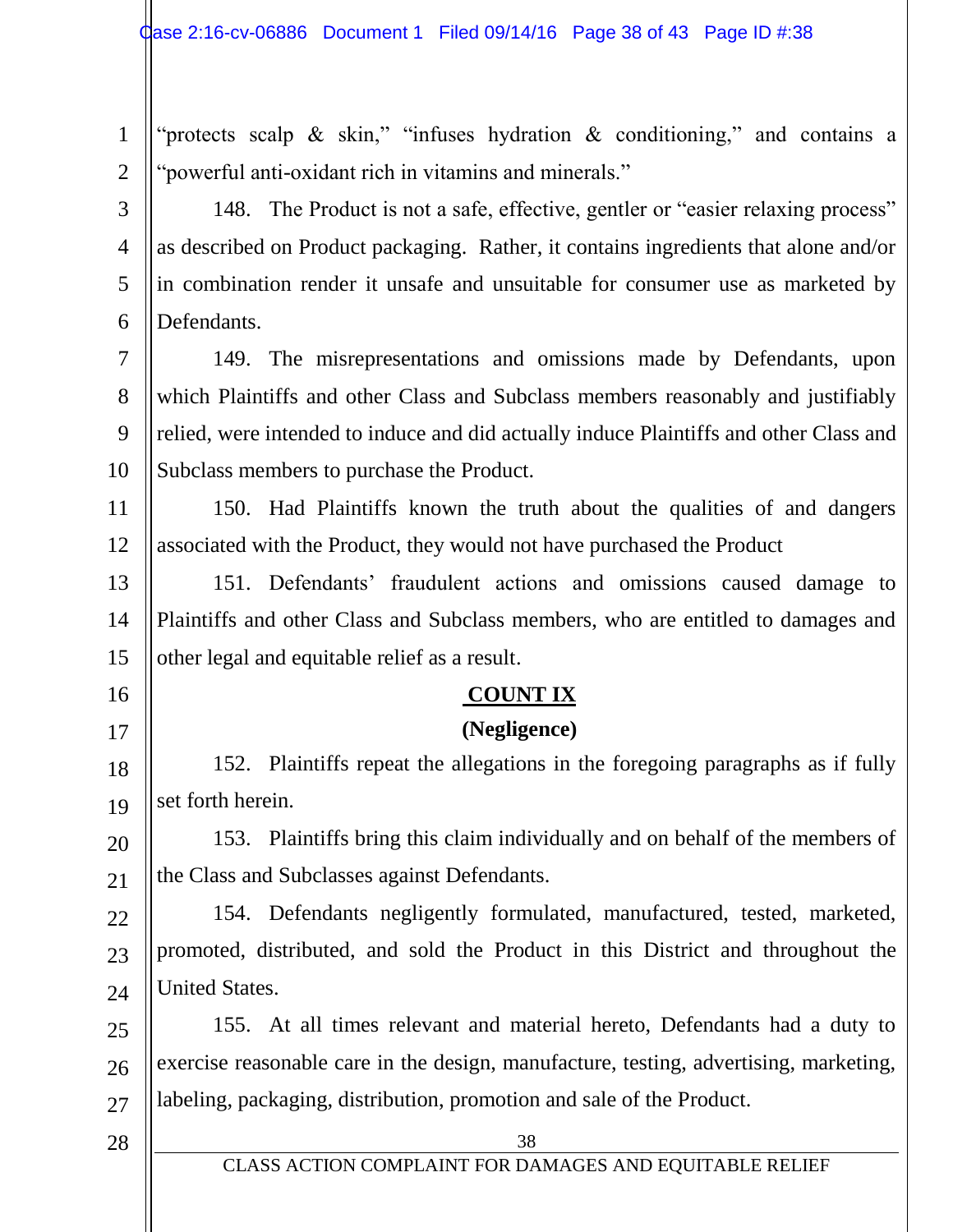4

5

6

7

8

9

10

17

18

22

23

24

25

26

27

28

1 2 3 156. Defendants breached their duty and was negligent in their actions, misrepresentations, and omissions in numerous ways including, but not limited to, the following:

- a. Failing to use due care in the formulation, design, and development of the Product to prevent and/or minimize the risk of injury and adverse effect to individuals when the Product was used;
	- b. Failing to test the Product properly and thoroughly before releasing it on the market;
	- c. Failing to conduct adequate post-market monitoring and surveillance of the Product and analysis for adverse reports and effects;
- 11 12 13 14 15 16 d. Designing, manufacturing, marketing, advertising, distributing, and selling the Product to consumers, including Plaintiffs and Class and Subclass members, without adequate warnings of the risks associated with using the Product and without proper and/or adequate instructions to avoid the harm which could foreseeably occur as a result of using the Product;
	- e. Failing to exercise due care when advertising and promoting the Product;
- 19 20 21 f. Negligently continuing to manufacture, market, distribute, and sell the Product, after Defendants knew or should have known of the risks of serious injury associated with using the Product;
	- g. Failing to conduct adequate post-market surveillance and studies to determine the safety of the Product;
	- h. Failing to label the Product to adequately warn Plaintiff, Class and Subclass members, and the public of the risk of injury and adverse effects associated with the Product.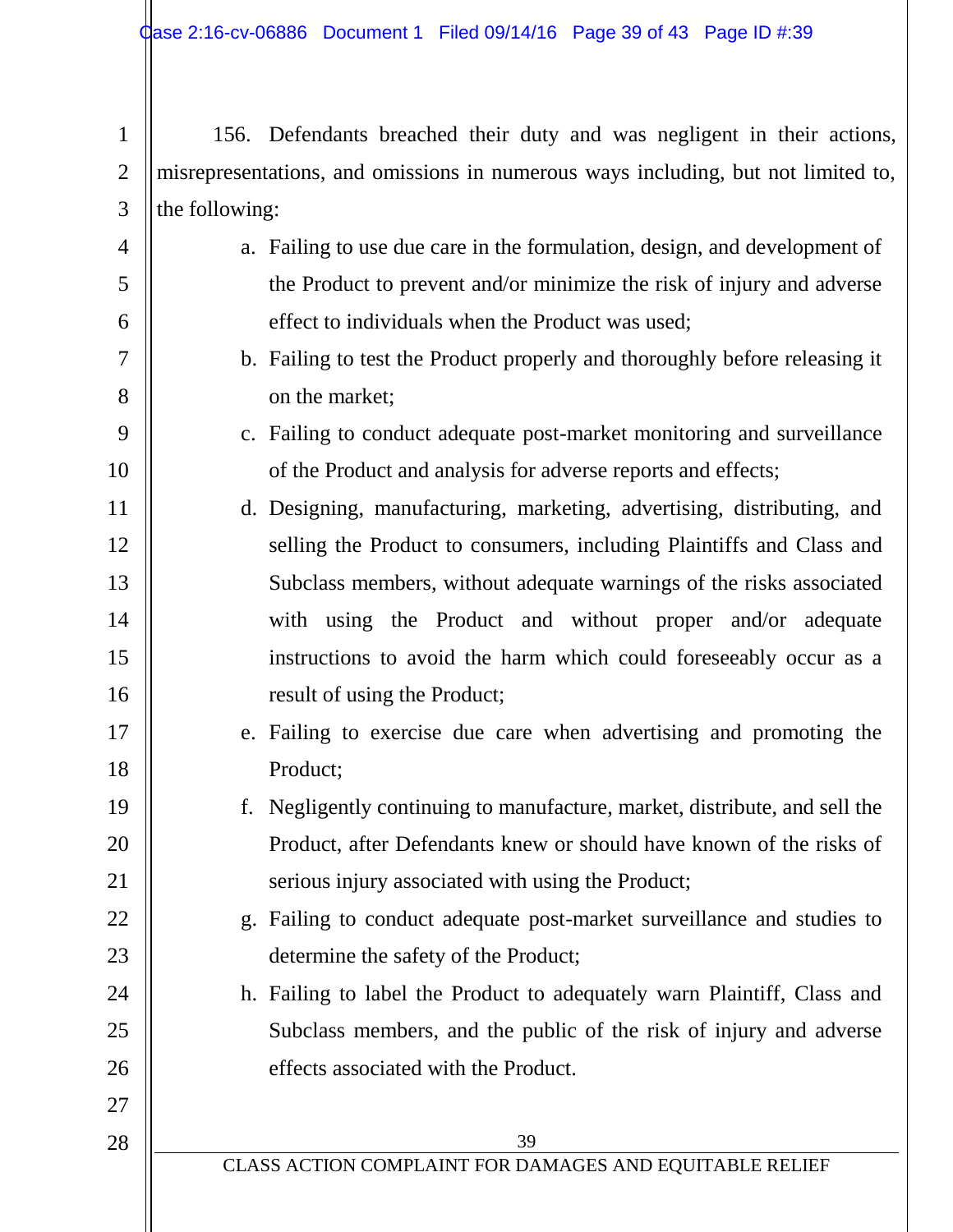1 2 3 157. Defendants advertised, marketed, sold and distributed the Product despite the fact that the Defendants knew or should have known of the risks associated with using the Product.

4 5 6 158. Defendants had a duty to warn their customers and the public about the risks of injury and adverse effects and refused to do so placing profit ahead of consumer safety.

7 8 9 159. Defendants knew or should have known that the Product had unreasonably dangerous risks of which consumers would not be aware. Defendants nevertheless advertised, marketed, sold and distributed the Product.

10 11 12 13 160. Despite the fact that Defendants knew or should have known that the Product caused adverse effects including hair loss, burns, and blisters, Defendants continued to manufacture, market, advertise, promote, sell and distribute the Product to consumers, including Plaintiffs and Class and Subclass members.

14 15 16 17 18 161. Defendants recklessly and/or negligently failed to disclose to Plaintiffs and Class and Subclass members the risks and adverse effects associated with the Product, thereby suppressing material facts about the Product, while having a duty to disclose such information, which duty arose from its actions of making, marketing, promoting, distributing and selling the Product as alleged.

19 20 162. Defendants led Plaintiffs and Class members to rely upon the safety of the Product in their use of the Product.

21 22 23 163. Defendants' false representations were recklessly and/or negligently made in that the Product in fact caused injury, was unsafe, and the benefits of its use were far outweighed by the risk associated with use thereof.

24 25 26 164. Defendants knew or should have known that its representations and/or omissions were false. Defendants made such false, negligent and/or reckless representations with the intent or purpose that Plaintiffs and Class and Subclass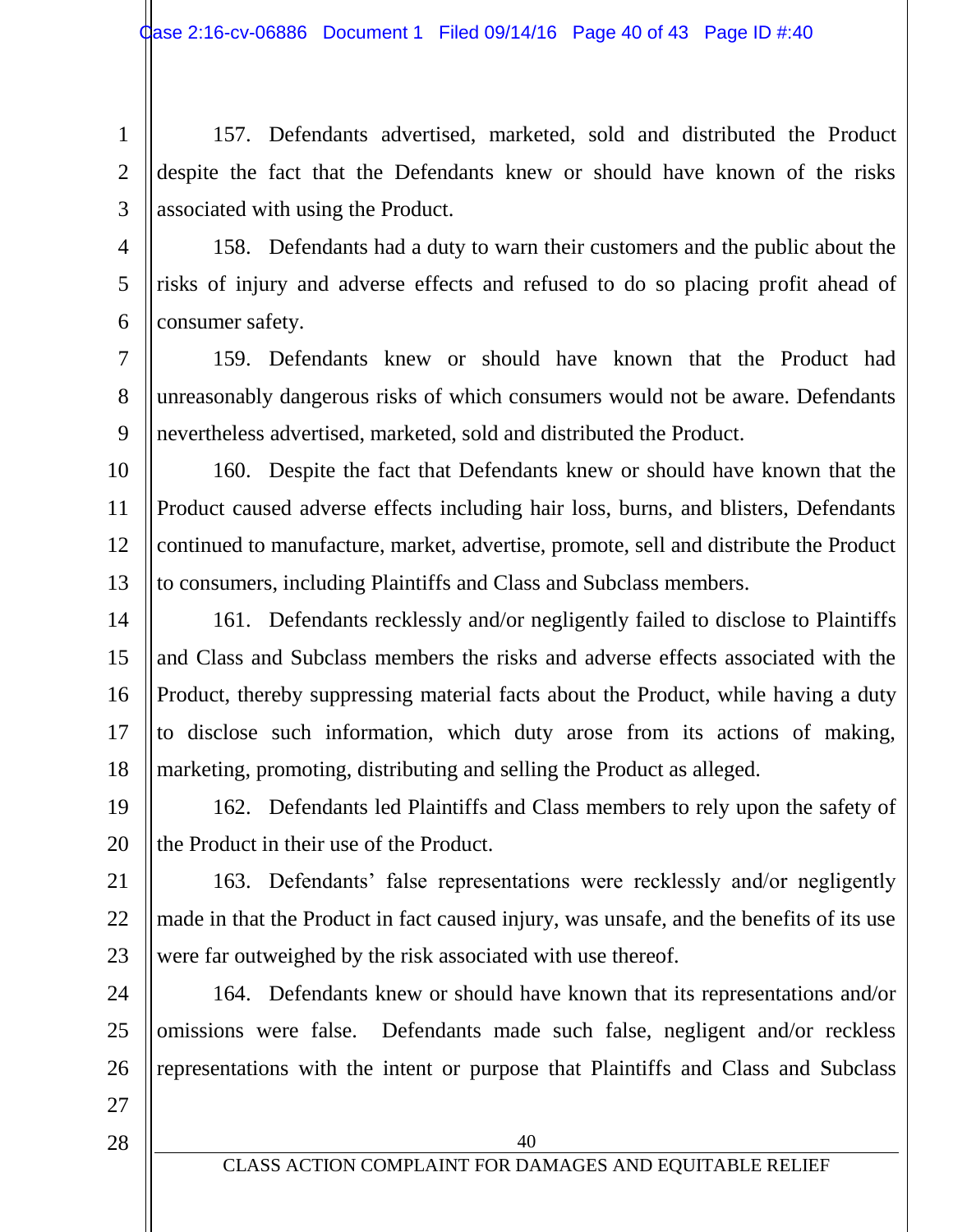1 2 members would rely upon such representations, leading to the use of the Product as described.

3 4

5

6

7

8

9

165. Defendants recklessly and/or negligently misrepresented and/or omitted information with respect to the Product as set forth above.

166. Defendants omitted, suppressed, and/or concealed material facts concerning the dangers and risk of injuries associated with the use of the Product. Furthermore, Defendants were willfully blind to, ignored, downplayed, avoided, and/or otherwise understated the nature of the risks associated with the Product in order to continue to sell the Product.

10 11 12 13 167. At the time Defendants made these misrepresentations and/or omissions, they knew or should have known that the Product was unreasonably dangerous and not what Defendants had represented to Plaintiffs and Class and Subclass members.

14 15 168. Defendants' misrepresentations and/or omissions were undertaken with an intent that Plaintiffs and Class and Subclass members rely upon them.

16 17 18 169. Plaintiffs relied on and were induced by Defendants' misrepresentations, omissions, and/or active concealment of the dangers of the Product to purchase and use the Product.

19 20 170. Plaintiffs did not know that these representations were false and therefore were justified in their reliance.

21 22 23 24 171. As a direct and proximate consequence of Defendants' negligent, willful, wanton, and/or intentional acts, omissions, misrepresentations and/or otherwise culpable acts described herein, Plaintiffs sustained injuries and damages as alleged herein.

25 26 27 172. Had Plaintiffs been aware of the risk of injury associated with the Product and the relative efficacy of the Product compared with other readily available hair relaxer products, they would not have purchased the Product.

28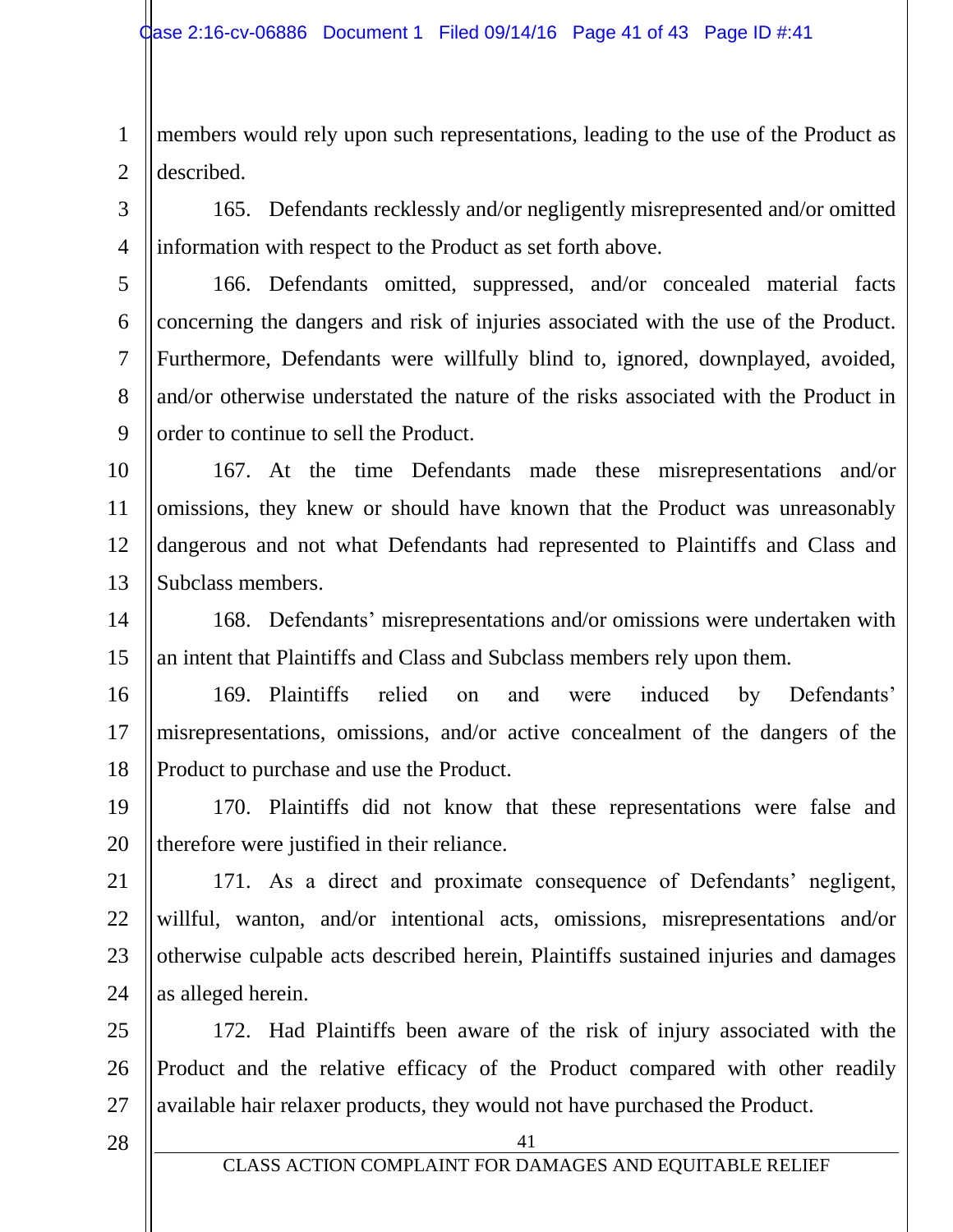| $\mathbf{1}$   |                                                                                       | 173. As a direct and proximate consequence of Defendants' negligence,          |  |
|----------------|---------------------------------------------------------------------------------------|--------------------------------------------------------------------------------|--|
| $\overline{2}$ |                                                                                       | willful, wanton, and/or intentional acts, omissions, misrepresentations and/or |  |
| 3              | otherwise culpable acts described herein, Plaintiffs sustained the injuries, damages, |                                                                                |  |
| $\overline{4}$ | and harm as alleged herein.                                                           |                                                                                |  |
| 5              |                                                                                       | 174. Defendants' negligence was a substantial factor in causing Plaintiffs'    |  |
| 6              | harm.                                                                                 |                                                                                |  |
| 7              |                                                                                       | 175. Plaintiffs and Class and Subclass members are entitled to compensatory    |  |
| 8              | damages, and exemplary and punitive damages together with interest, and such          |                                                                                |  |
| 9              |                                                                                       | other and further relief as this Court deems just and proper.                  |  |
| 10             |                                                                                       | <b>PRAYER FOR RELIEF</b>                                                       |  |
| 11             |                                                                                       | WHEREFORE, Plaintiffs, individually and on behalf of all others similarly      |  |
| 12             |                                                                                       | situated, seek a judgment against Defendant, as follows:                       |  |
| 13             | a.                                                                                    | For an order certifying the Class under Rule 23 of the Federal Rules           |  |
| 14             |                                                                                       | of Civil Procedure and naming Plaintiffs as representatives of the             |  |
| 15             |                                                                                       | Class and Subclasses and Plaintiffs' attorneys as Class Counsel to             |  |
| 16             |                                                                                       | represent the Class and Subclasses;                                            |  |
| 17             | $\mathbf b$ .                                                                         | For an order declaring that Defendants' conduct violates the statutes          |  |
| 18             |                                                                                       | referenced herein;                                                             |  |
| 19             | $\mathbf{c}$ .                                                                        | For an order finding in favor of Plaintiffs and the Class and                  |  |
| 20             |                                                                                       | Subclasses on all counts asserted herein;                                      |  |
| 21             | d.                                                                                    | For compensatory, statutory, and punitive damages in amounts to be             |  |
| 22             |                                                                                       | determined by the Court and/or jury;                                           |  |
| 23             | e.                                                                                    | For prejudgment interest on all amounts awarded;                               |  |
| 24             | f.                                                                                    | For an order of restitution and all other forms of equitable monetary          |  |
| 25             |                                                                                       | relief;                                                                        |  |
| 26             | g.                                                                                    | For an order enjoining Defendants from continuing the unlawful                 |  |
| 27             |                                                                                       | practices detailed herein; and                                                 |  |
| 28             |                                                                                       | 42                                                                             |  |
|                |                                                                                       | CLASS ACTION COMPLAINT FOR DAMAGES AND EQUITABLE RELIEF                        |  |
|                |                                                                                       |                                                                                |  |